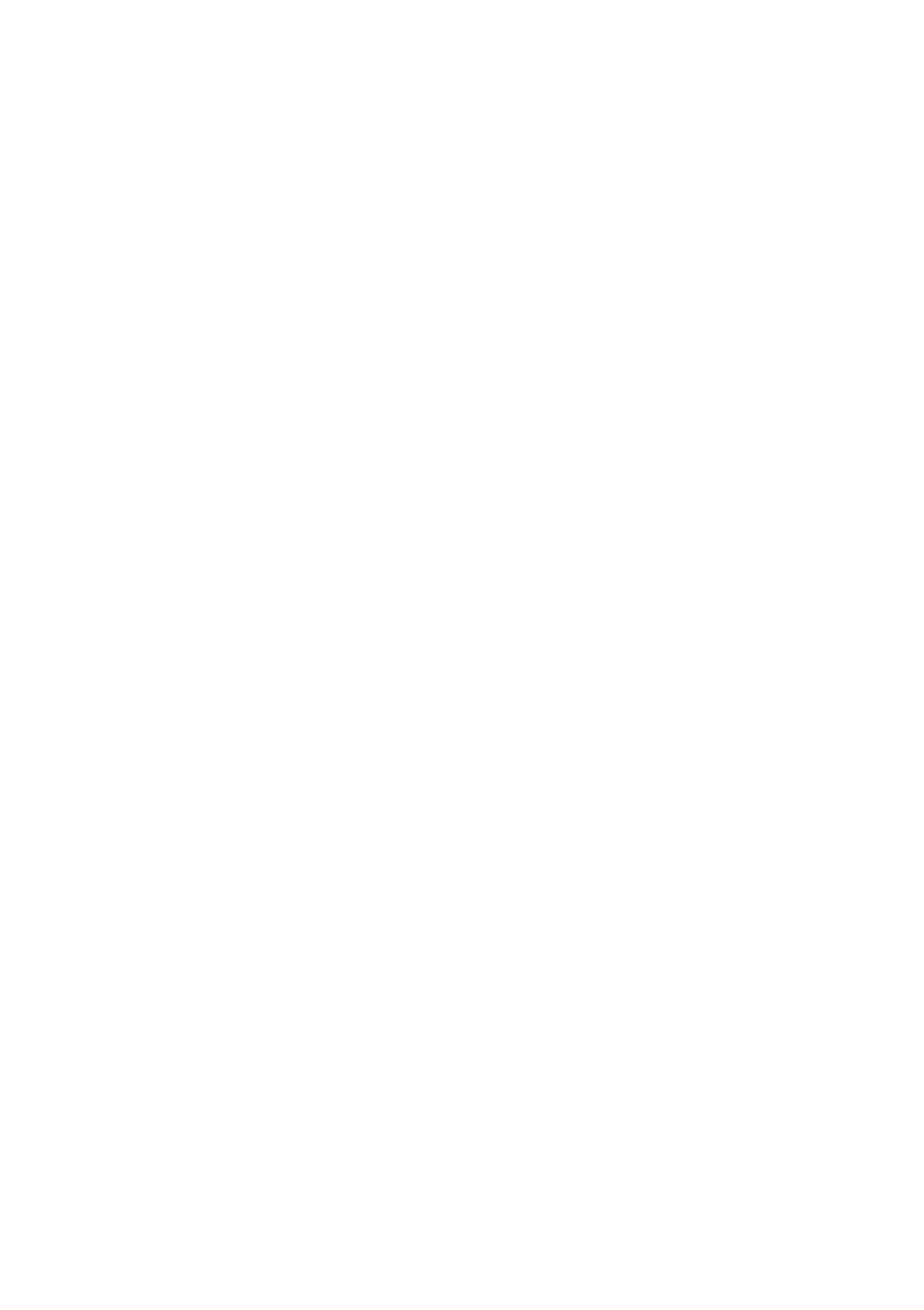# **Table of Contents**

| Chapter 1:        |  |
|-------------------|--|
| 1.2               |  |
| 1.3               |  |
| 1.4               |  |
| <b>Chapter 2:</b> |  |
| <b>Chapter 3:</b> |  |
| 3.1               |  |
| 3.2               |  |
| 3.3               |  |
| 3.4               |  |
| <b>Chapter 4:</b> |  |
| 4.1               |  |
| 4.2               |  |
| 4.3               |  |
| 4.4               |  |
| 4.5               |  |
| <b>Chapter 5:</b> |  |
|                   |  |
| 5.2               |  |
| 5.3               |  |
| 5.4               |  |
| <b>ANNEX 1:</b>   |  |
| <b>ANNEX 2:</b>   |  |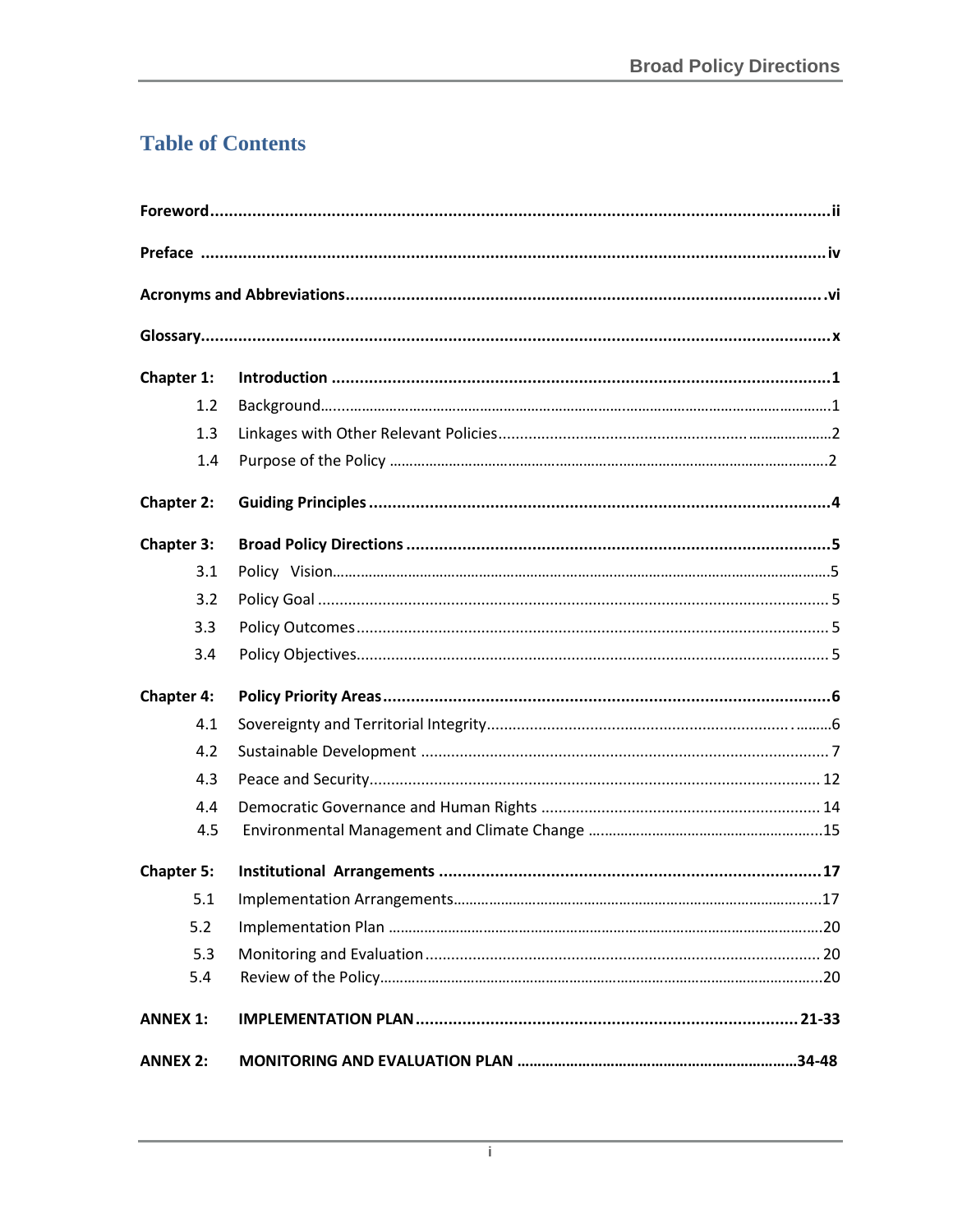# <span id="page-3-0"></span>**Foreword**

The Malawi Foreign Policy (MFP) is the Government of Malawi's blueprint that spells out Malawi's policy on foreign relations. It outlines priorities and guides the country's engagement with the international community in advancing its national interests as well as responding to the emerging global issues.

The Policy recognizes that Malawi is a peaceful country endowed with rich and abundant natural resources, including fertile arable land, fresh water resources, mineral resources, cultural resources, tourist attractions and a vibrant workforce buoyed by a youth bulge, all of which will be harnessed to create wealth for the nation.

The Policy further recognizes that foreign relations have a significant role to play for socio-economic development, economic growth and as a major source of economic power for all people.

The MFP was informed by various national policies and legal instruments, including the Constitution of the Republic of Malawi, the Malawi Vision 2020 and the Malawi Growth and Development Strategy (MGDS). The Policy has also taken into account commitments and obligations made at the international level such as the SADC Regional Indicative Strategic Development Plan (RISDP), the African Union Agenda 2063, the 2030 United Nations Sustainable Development Goals (SDGs).

At the centre of the policy is the recognition that the pursuit of sustainable development is not possible in the absence of peace and stability and vice versa. This being the case, the policy underscores the need to maintain peace, stability and tranquility and continues with the ideals of good democratic governance, human rights, the rule of law and equality.

The Malawi Government shall, in this respect, protect and safeguard its sovereignty and territorial integrity with respect to its border in terms of land, airspace, islands and water. Malawi shall also continue to maintain peaceful coexistence, promote good neighbourliness and non-interference in internal affairs of other states. At the same time, Government shall respect the sovereignty and territorial integrity of its neighbours and all other countries.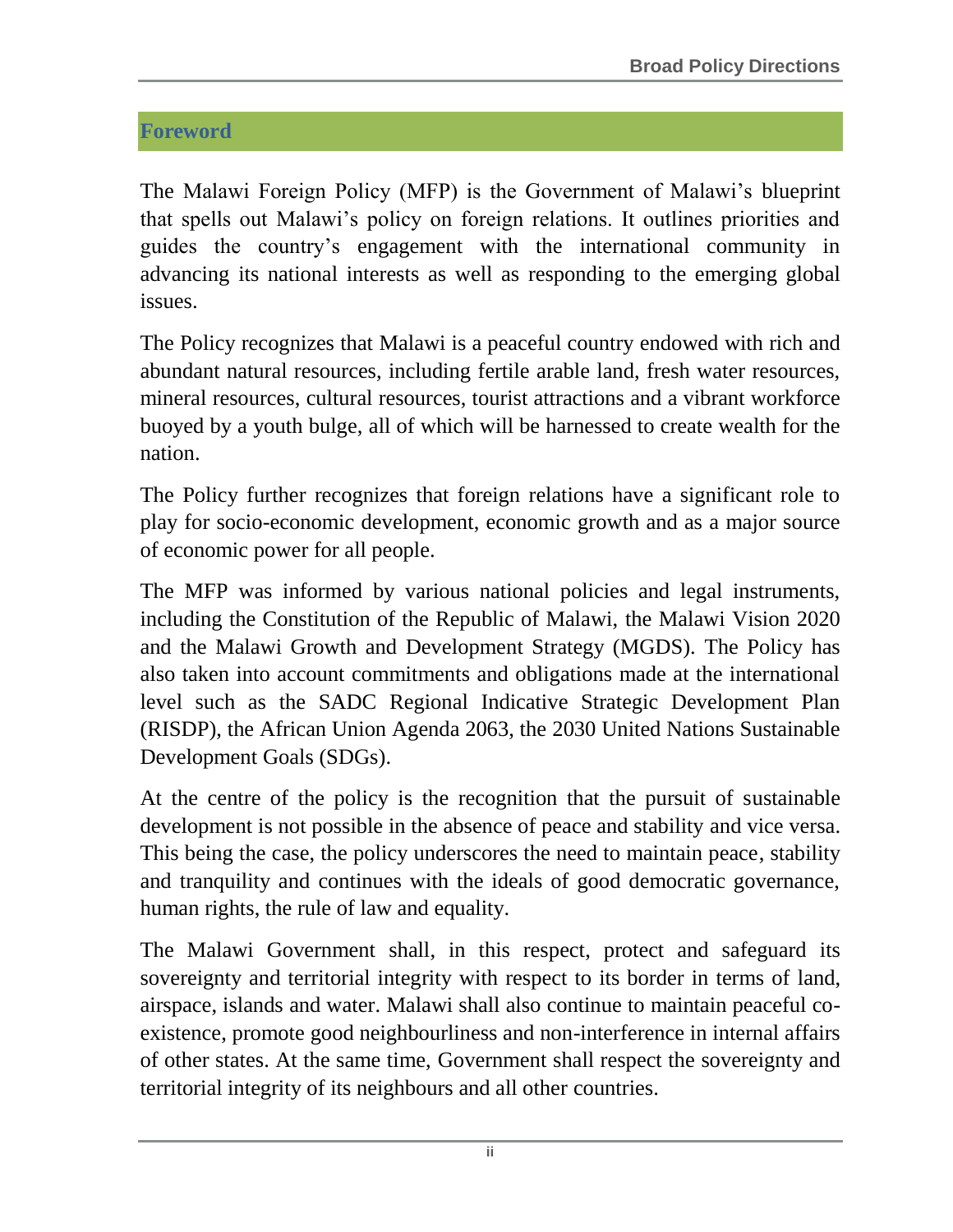In this regard, Government will always be on the look-out for partners, regionally and internationally to engage with, for mutual benefits.

Bearing in mind the ambitious plans outlined in this policy document, all Malawians, from the public to the private sectors, faith-based communities, non-governmental organizations, civil society, academia, community leaders, the judiciary, the general public and partners, will all need to be mobilized to play their rightful roles in the implementation of this policy.

The policy shall also promote and enhance the rights of the most vulnerable groups such as women, the youth, children, and persons with disabilities, in accordance with regional and international conventions.

In conclusion, it is the wish of the Malawi Government that the Ministry of Foreign Affairs and International Cooperation and all the relevant stakeholders will coordinate effectively in the implementation of this policy, in order to advance and actualize the country's domestic and international agenda through diplomatic engagements.

A Setin contracting

*H.E. Prof. Arthur Peter Mutharika* **PRESIDENT OF THE REPUBLIC OF MALAWI**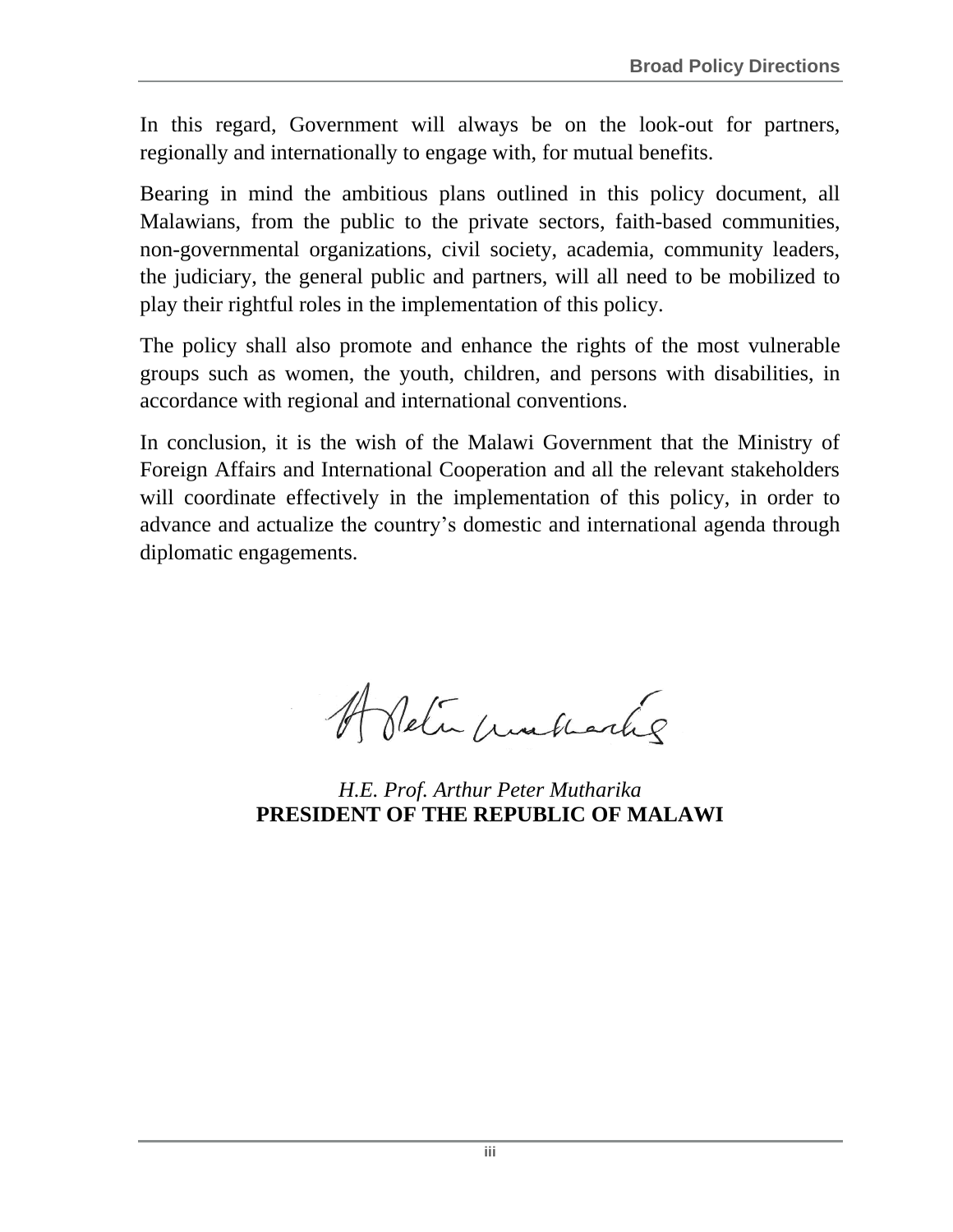# <span id="page-5-0"></span>**Preface**

The Ministry of Foreign Affairs and International Cooperation is proud to present the Second Edition of the Malawi Foreign Policy. This is a reaffirmation of Government's commitment to the utilization of bilateral, regional, and global engagements for the advancement of sustainable development for Malawi.

The policy highlights strategic national interests in engaging the international community as summarized in the following five (5) priority areas, namely: Sovereignty and Territorial Integrity; Sustainable Development; Peace and Security; Democratic Governance and Human Rights; Environmental Management and Climate Change.

Malawi recognizes that sustainable development is critical to transforming the country's economy and improving the living standards of all Malawians. While pursuing sustainable development, the policy reaffirms Malawi's strong commitment to mutual respect for sovereignty, territorial integrity, regional and global peace and security. Malawi will, therefore, continue to commit to various frameworks on democratic governance, human rights and environmental management and climate change.

The policy was developed through consultations with various stakeholders such as Ministries/Departments/Agencies (MDAs), National Assembly, private sector, academia and civil society organizations (CSOs). The Ministry of Foreign Affairs and International Cooperation wishes to register its sincere appreciation to these sectors for their invaluable contributions made towards formulation of this document.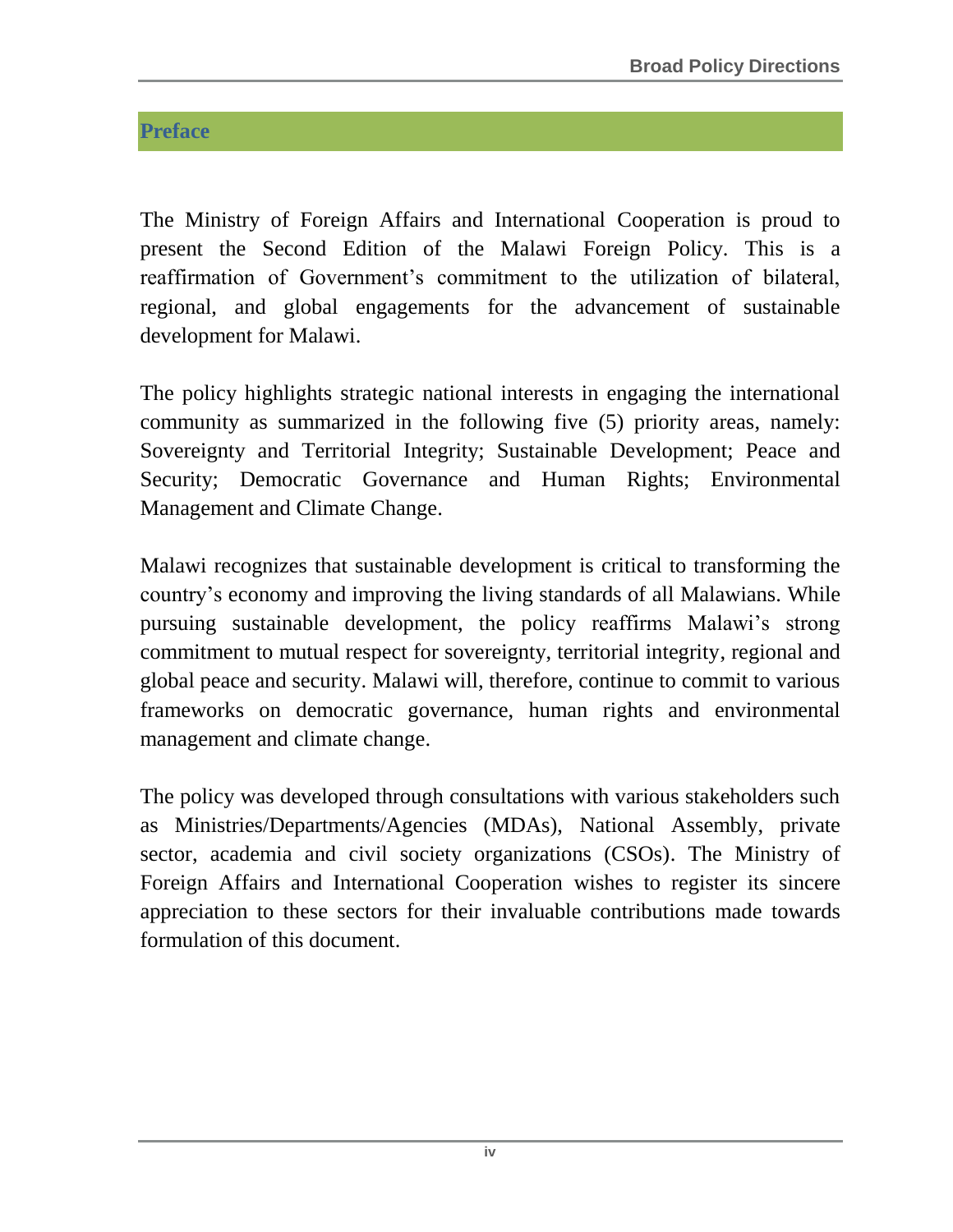In conclusion, the policy demonstrates the Government's will to effectively engage the international community with the ultimate goal of attaining strategic national interests and maintaining international peace and security.

Mabiano

*Dr. Emmanuel Fabiano, M.P.,* **MINISTER OF FOREIGN AFFAIRS AND INTERNATIONAL COOPERATION**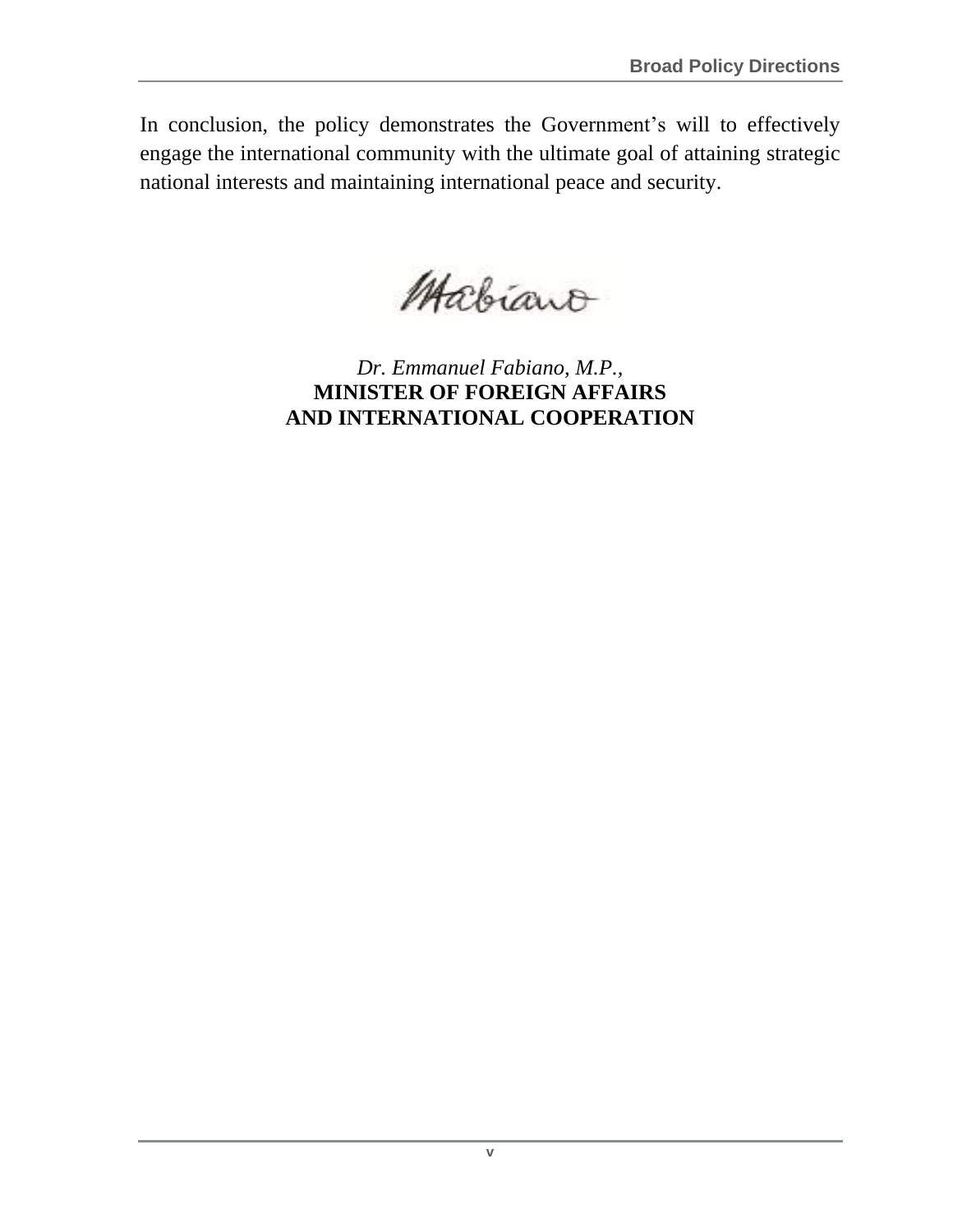# <span id="page-7-0"></span>**Acronyms and Abbreviations**

| <b>ACB</b>        | <b>Anti-Corruption Bureau</b>                                |
|-------------------|--------------------------------------------------------------|
| <b>AfCHPR</b>     | African Charter on Human and People's Rights                 |
| <b>ACP</b>        | Africa, Caribbean, and Pacific                               |
| <b>ACP-EU</b>     | <b>ACP-European Union</b>                                    |
| <b>ACP-EU JPA</b> | <b>ACP-EU Joint Parliamentary Assembly</b>                   |
| <b>AGOA</b>       | <b>African Growth Opportunity Act</b>                        |
| <b>APRM</b>       | <b>African Peer Review Mechanism</b>                         |
| <b>ASF</b>        | <b>African Standby Force</b>                                 |
| <b>ASA</b>        | Africa-South America                                         |
| <b>ATT</b>        | <b>Arms Trade Treaty</b>                                     |
| AU                | <b>African Union</b>                                         |
| B2B               | <b>Business to Business</b>                                  |
| <b>BRICS</b>      | Brazil, Russia, India, China and South Africa                |
| <b>BWC</b>        | <b>Biological Weapons Convention</b>                         |
| <b>CAADP</b>      | Comprehensive African Agriculture Development Programme      |
| CC                | <b>Climate Change</b>                                        |
| <b>CEDAW</b>      | Convention on the Elimination of All Forms of Discrimination |
|                   | <b>Against Women</b>                                         |
| <b>CRC</b>        | Convention on the Rights of the Child                        |
| <b>CRPD</b>       | Convention on the Rights of Persons with Disabilities        |
| <b>COMESA</b>     | Common Market for Eastern and Southern Africa                |
| <b>CPU</b>        | Commonwealth Parliamentary Union                             |
| CSO <sub>s</sub>  | <b>Civil Society Organisations</b>                           |
| <b>CWC</b>        | <b>Chemical Weapons Convention</b>                           |
| <b>DRC</b>        | Democratic Republic of Congo                                 |
| <b>DTAAs</b>      | Double Taxation Avoidance Agreements                         |
| <b>EAC</b>        | <b>East African Community</b>                                |
| <b>EISA</b>       | Electoral Institute for Sustainable Democracy in Africa      |
| EU                | European Union                                               |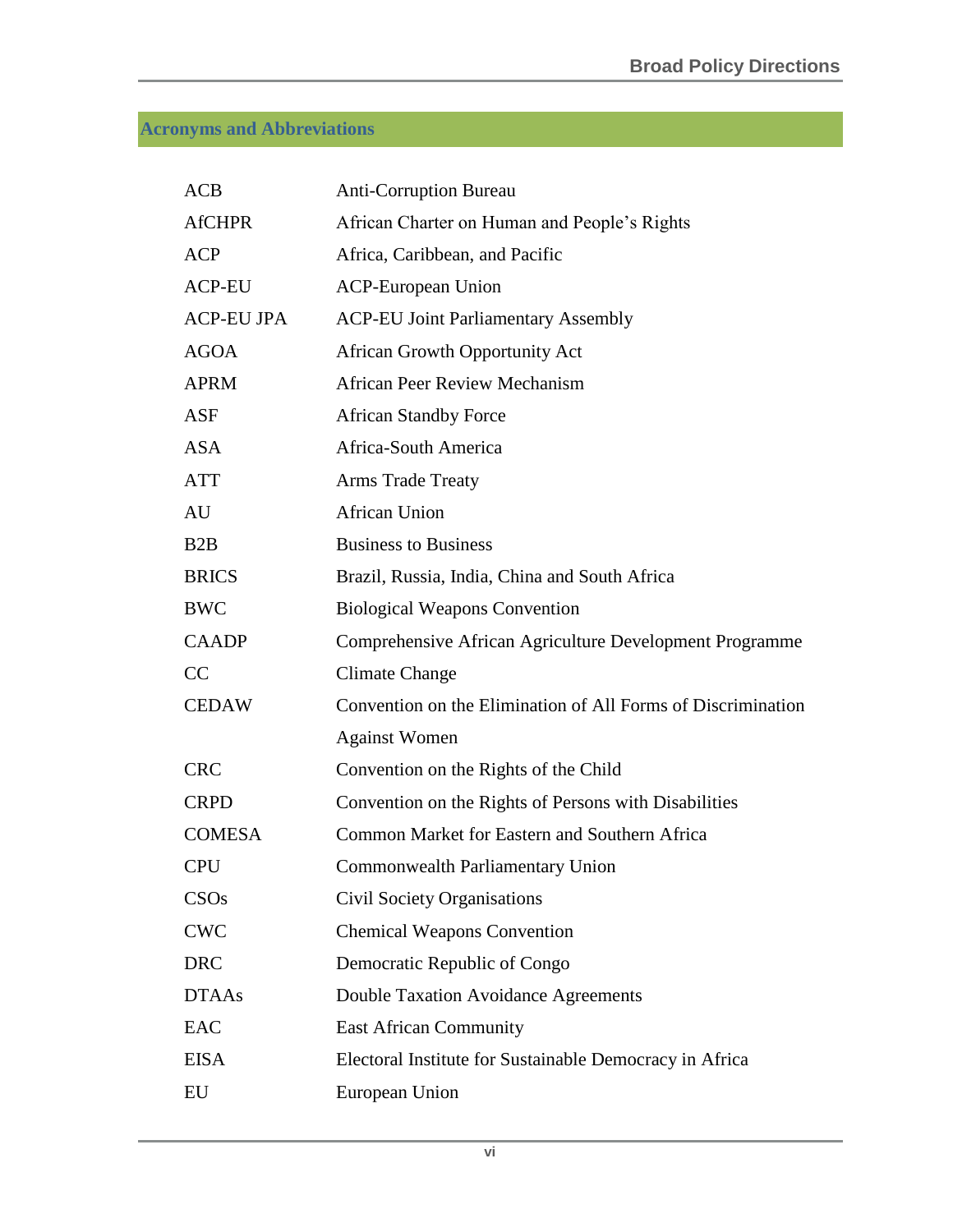| <b>FAO</b>      | Food and Agriculture Organisation of the United Nations          |
|-----------------|------------------------------------------------------------------|
| <b>FDI</b>      | Foreign Direct Investment                                        |
| <b>FOCAC</b>    | Forum on China-Africa Cooperation                                |
| <b>FTAs</b>     | Free Trade Areas                                                 |
| <b>ICESCR</b>   | International Convention on Economic, Social and Cultural Rights |
| <b>ICCPR</b>    | International Covenant on Civil and Political Rights             |
| <b>IDEA</b>     | International Institute for Democracy and Electoral Assistance   |
| <b>GBA</b>      | <b>Green Belt Authority</b>                                      |
| <b>GDP</b>      | <b>Gross Domestic Product</b>                                    |
| G-77&China      | Group of 77 and China                                            |
| <b>ICCPR</b>    | International Convention on Civil and Political Rights           |
| <b>ICESCR</b>   | International Convention on Economic, Social and Cultural Rights |
| <b>ICJ</b>      | <b>International Court of Justice</b>                            |
| <b>ICT</b>      | <b>Information and Communication Technologies</b>                |
| <b>IDPs</b>     | <b>Internally Displaced Persons</b>                              |
| <b>IMF</b>      | <b>International Monetary Fund</b>                               |
| <b>IPPAs</b>    | <b>Investment Promotion and Protection Agreements</b>            |
| IOM             | <b>International Organisation for Migration</b>                  |
| <b>JCC</b>      | Joint Commission of Cooperation                                  |
| <b>JPCC</b>     | Joint Permanent Commission of Cooperation                        |
| <b>JPCDS</b>    | Joint Permanent Commission of Defence and Security               |
| <b>LLDCs</b>    | <b>Land Locked Developing Countries</b>                          |
| <b>LDCs</b>     | <b>Least Developed Countries</b>                                 |
| <b>MDAs</b>     | Ministries, Departments and Agencies                             |
| <b>MFP</b>      | Malawi Foreign Policy                                            |
| <b>MACRA</b>    | Malawi Communications and Regulatory Authority                   |
| <b>MCCCI</b>    | Malawi Confederation of Chambers of Commerce and Industry        |
| <b>MDEP</b>     | Malawi Diaspora Engagement Policy                                |
| <b>MGDS III</b> | Malawi Growth and Development Strategy III                       |
| <b>MHRC</b>     | Malawi Human Rights Commission                                   |
| <b>MITC</b>     | Malawi Investment and Trade Centre                               |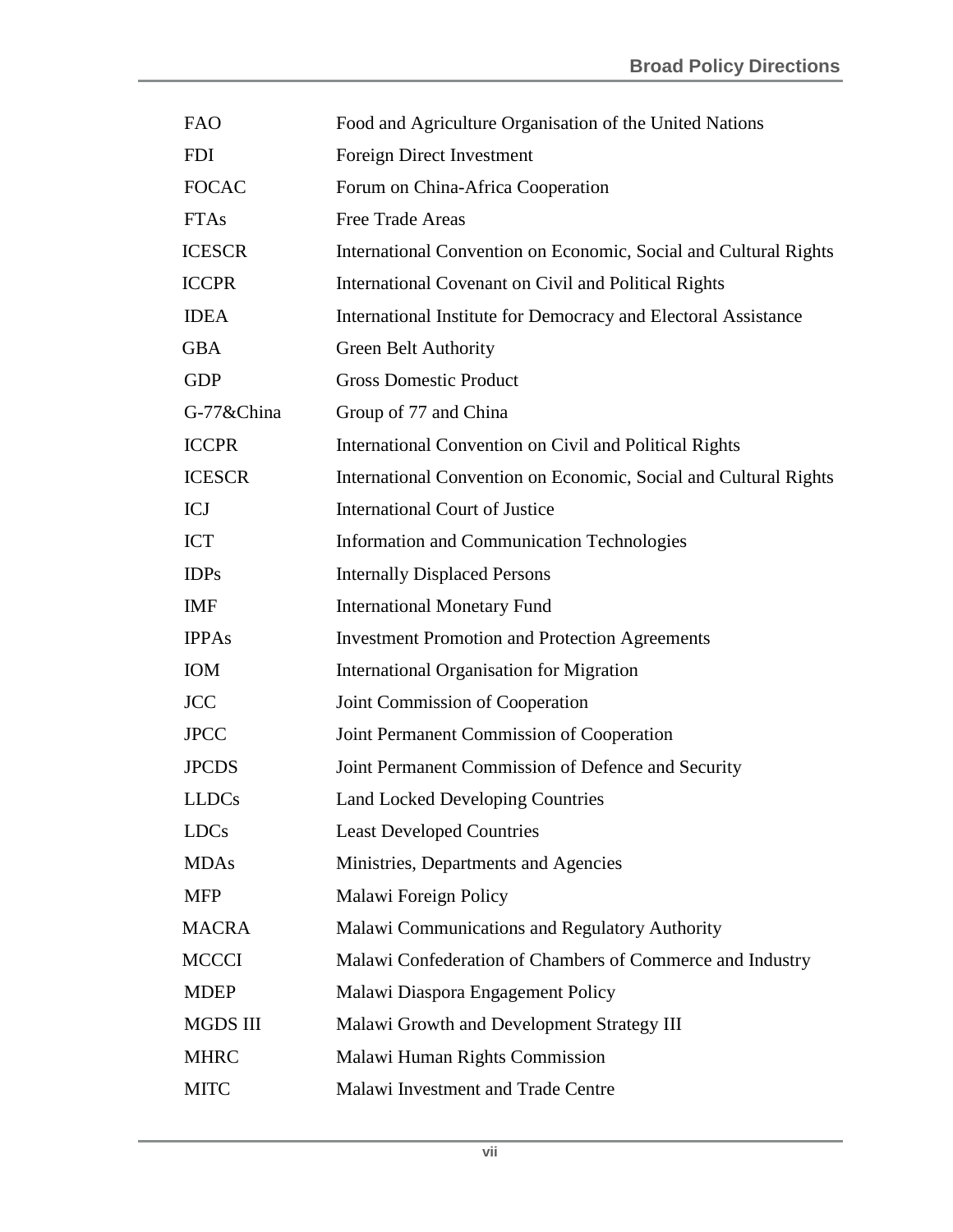| <b>MoCECCD</b>  | Ministry of Civic Education, Culture and Community        |
|-----------------|-----------------------------------------------------------|
|                 | Development                                               |
| MoD             | Ministry of Defence                                       |
| <b>MoEST</b>    | Ministry of Education, Science and Technology             |
| <b>MoFEPD</b>   | Ministry of Finance, Economic Planning and Development    |
| <b>MoFAIC</b>   | Ministry of Foreign Affairs and International Cooperation |
| <b>MoHLS</b>    | Ministry of Homeland Security                             |
| MoTT            | Ministry of Industry, Trade and Tourism                   |
| MoICT           | Ministry of Information and Communication Technology      |
| MoJCA           | Ministry of Justice and Constitutional Affairs            |
| <b>MoLHUD</b>   | Ministry of Lands, Housing and Urban Development          |
| <b>MoNREM</b>   | Ministry of Natural Resources, Environment and Mining     |
| <b>MoTPW</b>    | Ministry of Transport and Public Works                    |
| <b>MRG</b>      | <b>Minority Rights Group</b>                              |
| <b>NDP</b>      | National Development Plan                                 |
| <b>NPC</b>      | <b>National Planning Commission</b>                       |
| <b>NEPAD</b>    | New Partnership for Africa's Development                  |
| <b>NES</b>      | <b>National Export Strategy</b>                           |
| <b>NIS</b>      | National Intelligence Service                             |
| <b>NAM</b>      | Non-Aligned Movement                                      |
| <b>NGOs</b>     | Non-Governmental Organizations                            |
| <b>NTBs</b>     | <b>Non-Tariff Barriers</b>                                |
| <b>ODA</b>      | <b>Official Development Assistance</b>                    |
| <b>OPC</b>      | Office of the President and Cabinet                       |
| <b>OPCW</b>     | Organization for the Prohibition of Chemical Weapons      |
| <b>PIDA</b>     | Programme for Infrastructure and Development in Africa    |
| <b>PRC</b>      | People's Republic of China                                |
| <b>PSO</b>      | <b>Peace Support Operations</b>                           |
| <b>PTAs</b>     | Preferential Trade Agreements                             |
| <b>SADC</b>     | Southern African Development Community                    |
| <b>SADC ECF</b> | <b>SADC Electoral Commission Forum</b>                    |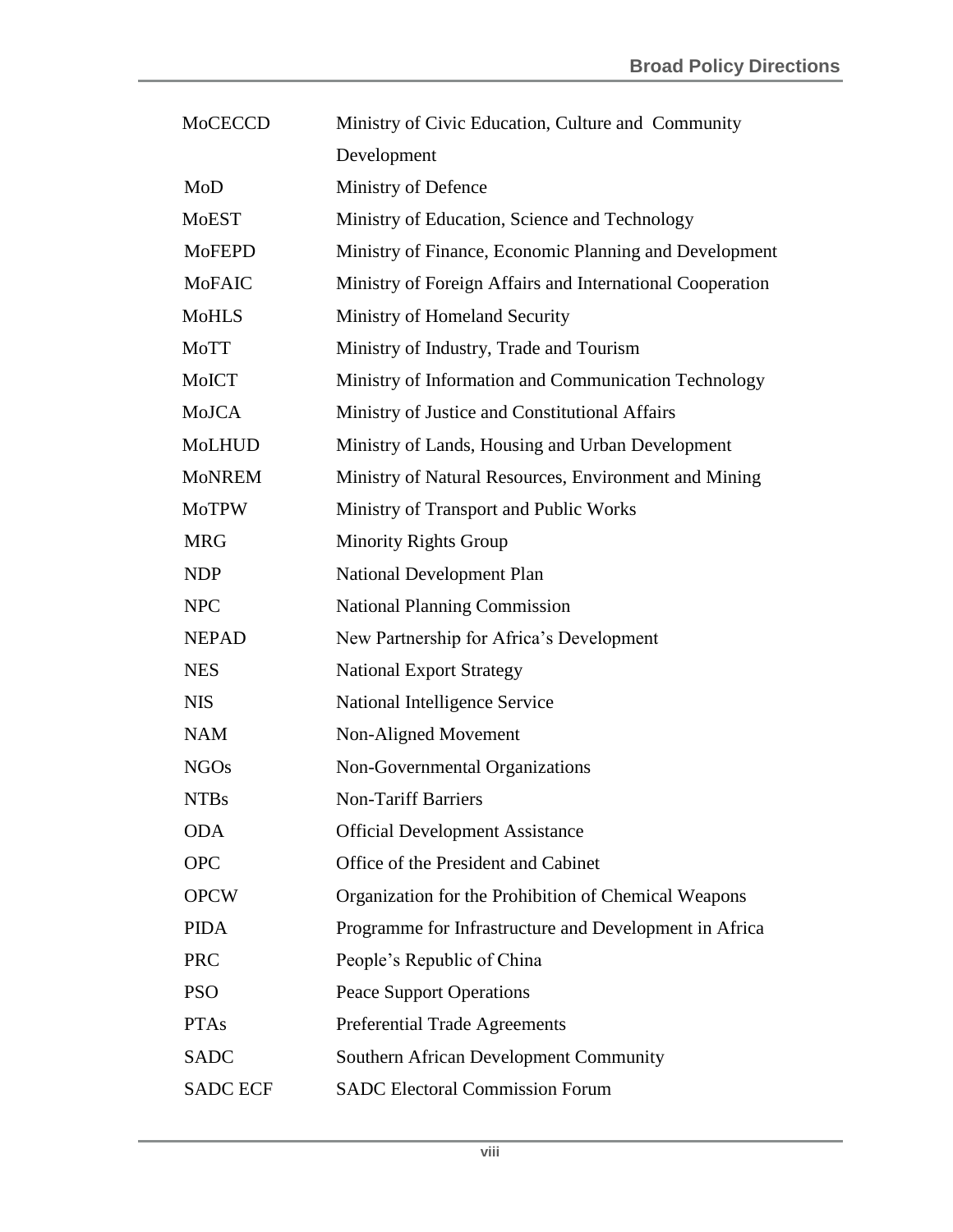| <b>SADC PF</b>    | <b>SADC Parliamentary Forum</b>                            |
|-------------------|------------------------------------------------------------|
| <b>SADC RISDP</b> | <b>SADC Regional Indicative Strategic Development Plan</b> |
| <b>SSC</b>        | South - South Cooperation                                  |
| <b>SDGs</b>       | <b>Sustainable Development Goals</b>                       |
| <b>TBTs</b>       | <b>Technical Barriers to Trade</b>                         |
| <b>TOCs</b>       | <b>Transnational Organized Crimes</b>                      |
| <b>TFTA</b>       | Tripartite Free Trade Area                                 |
| UN                | <b>United Nations</b>                                      |
| <b>UNFCCC</b>     | United Nations Framework Convention on Climate             |
|                   | Change                                                     |
| <b>WB</b>         | World Bank                                                 |
| <b>WTO</b>        | World Trade Organization                                   |
| WMD               | <b>Weapons of Mass Destruction</b>                         |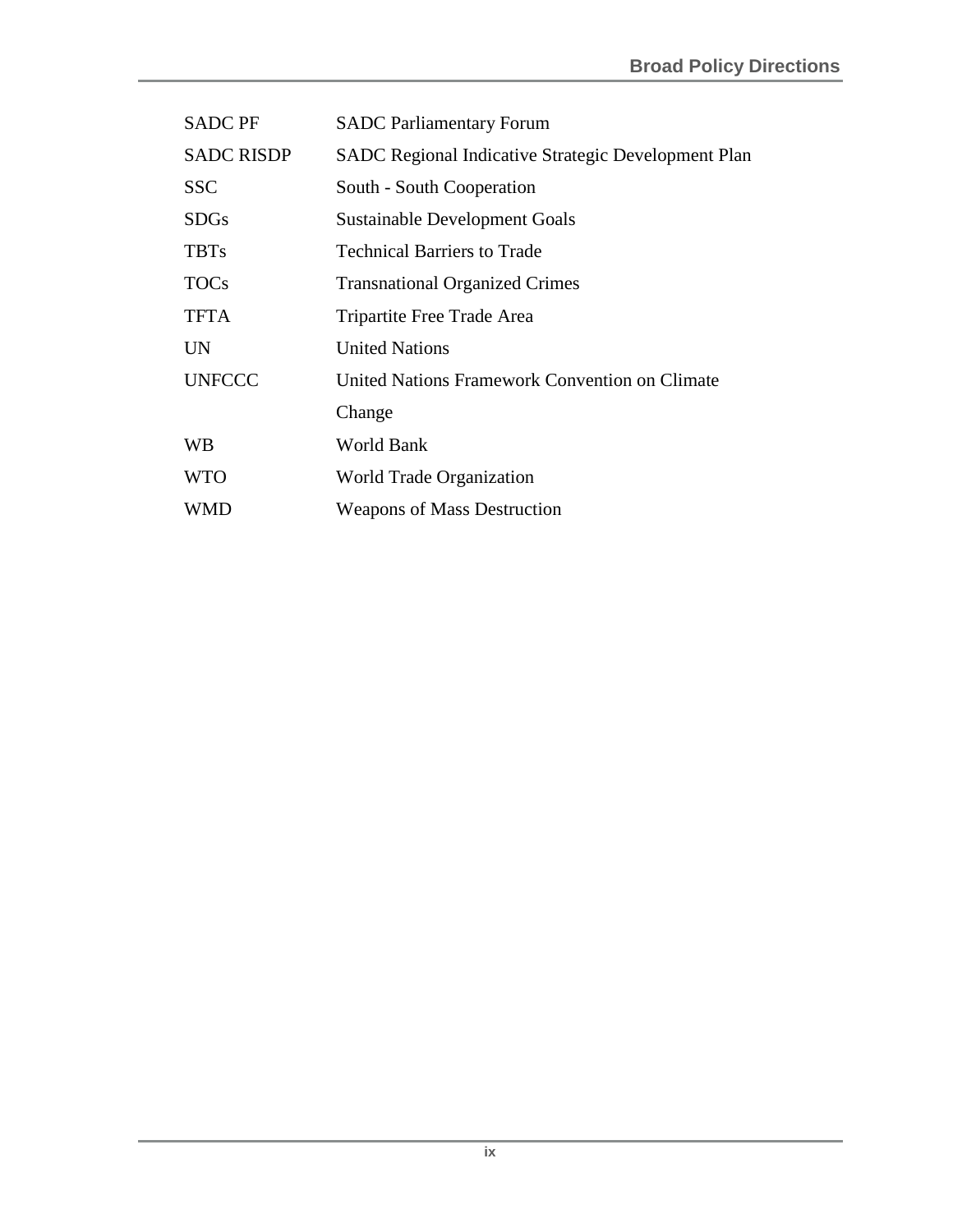<span id="page-11-0"></span>

| <b>Glossary</b>                      |                                                                                                                                                                                                                                                                                                                                           |
|--------------------------------------|-------------------------------------------------------------------------------------------------------------------------------------------------------------------------------------------------------------------------------------------------------------------------------------------------------------------------------------------|
| <b>Bilateral Relations</b>           | Political, economic, social or cultural relations between<br>two sovereign states.                                                                                                                                                                                                                                                        |
| <b>Diaspora Remittance</b>           | Transfer of money by migrants to relatives or friends in<br>their home country.                                                                                                                                                                                                                                                           |
| <b>Economic Diplomacy</b>            | The art of negotiation that focuses on promotion of<br>trade, investment, tourism and resource mobilization for<br>socio-economic development. This is also known as<br>Development Diplomacy                                                                                                                                             |
| <b>Foreign Policy</b>                | A set of goals that seek to outline how a country will<br>interface at an official level with other countries of the<br>world and in pursuit of its national economic, political,<br>social and cultural interests.                                                                                                                       |
| <b>Least Developed Country (LDC)</b> | Any country that exhibits the lowest indicators of socio-<br>economic development, with low Human Development<br>Index ratings.                                                                                                                                                                                                           |
| <b>Malawi Diaspora</b>               | Malawian citizens, collectively, residing outside the<br>country temporarily or for an indefinite period of time<br>whether for employment, business, education or any<br>other purpose, or persons of Malawian origin residing<br>outside the country, holding citizenship of another<br>country(s) but still having interests in Malawi |
| <b>Multilateral Relations</b>        | Political, economic, social or cultural relations among<br>states and other entities.                                                                                                                                                                                                                                                     |
| <b>National Interests</b>            | Goals that nations pursue to maximize what is best for<br>their respective countries in economic, environmental,<br>political, social, cultural, and security, among other<br>areas.                                                                                                                                                      |
| <b>Preferential Trade Agreement</b>  | An accord that gives market access to products of<br>participating countries in a trading bloc, through the<br>reduction of tariffs or other favourable terms such as<br>flexible rules of origin.                                                                                                                                        |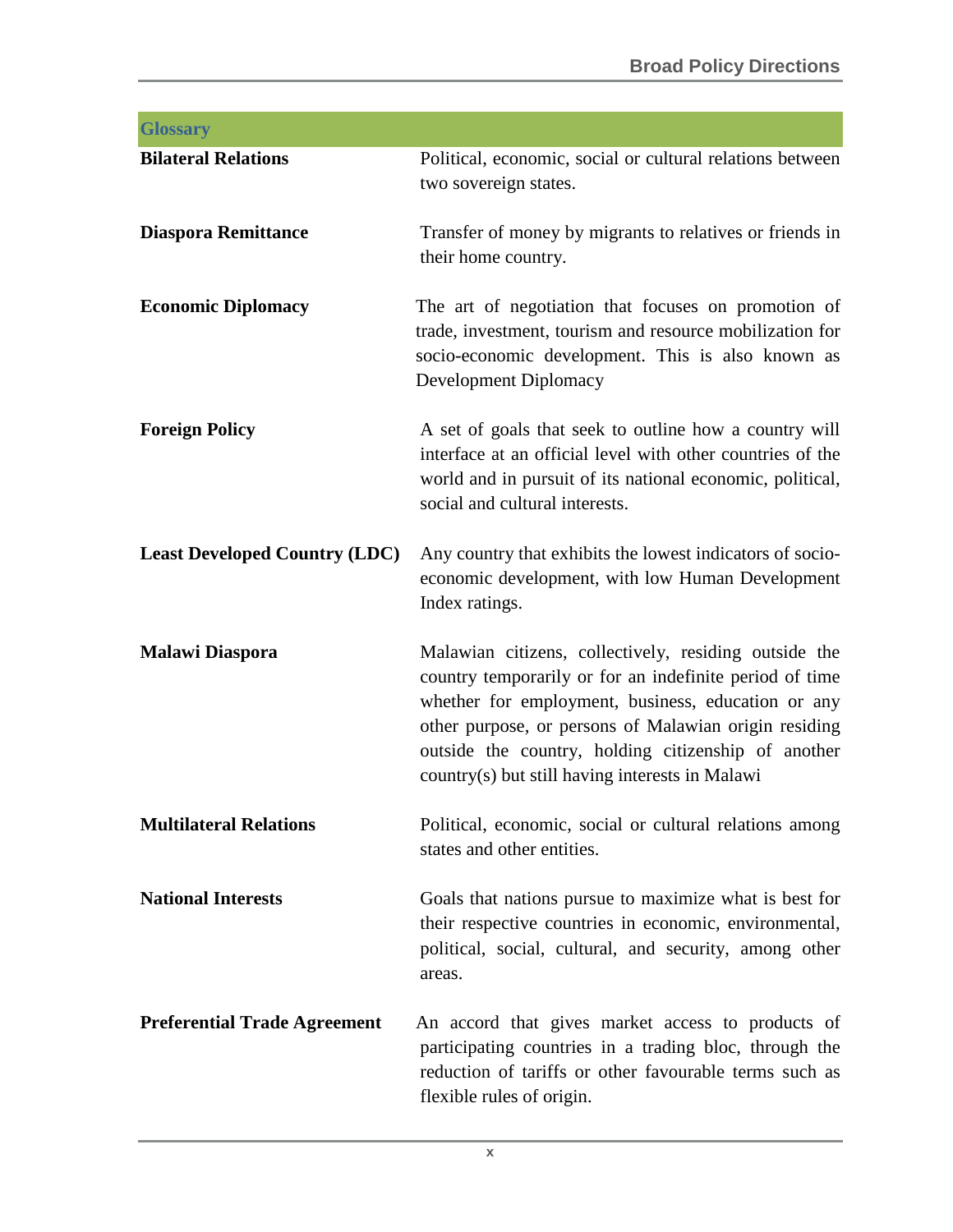# **Transnational Organised**

<span id="page-12-0"></span>**Crimes (TOCs)** Serious criminal activities perpetrated by groups whose operations cross international borders, such as trafficking in arms, drugs, and people, money laundering and terrorism.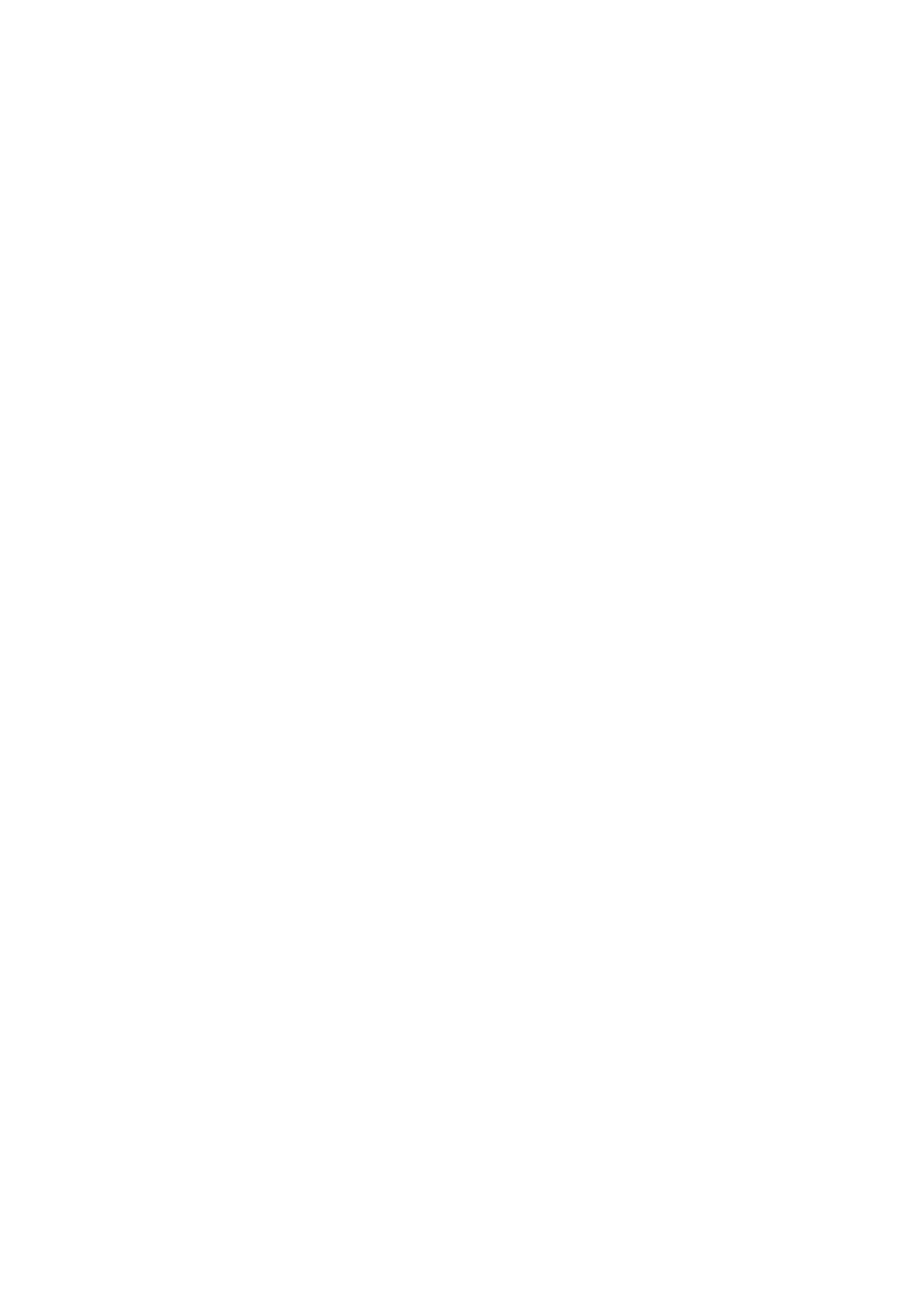#### Chapter 1

## **1.1 Introduction**

The Foreign Policy of the Republic of Malawi is a blueprint for guiding how the country conducts her foreign relations, while safeguarding her national economic, political, social, and cultural interests.

# **1.2 Background**

It was in the setting of a bipolar world created by the Cold War between the two super powers that Malawi, amongst other African countries, attained independence from colonial rule. Between 1964 and 1993 Malawi took a pragmatic approach of contact and dialogue as a means to foster peace and stability regionally and globally so as to achieve its national interests.

At the end of the Cold War, Malawi transitioned from a one-party system to a multiparty democracy. Consequently, Malawi's foreign policy approach also changed to a more open and idealist approach in order to promote the country's national interests. Between 1994 and 2004, while maintaining ties with its traditional partners in the developed world, Malawi also consolidated its regional cooperation beyond SADC and COMESA countries and made new friends in North Africa and the Middle East. Within this period, Malawi also adopted the first written foreign policy.

From 2005 to 2014, Malawi intensified its efforts in economic cooperation and made some pragmatic moves which included establishing diplomatic presence in Latin America and Asia. During this era, the country also took some strategic steps towards building her economic self-sustainability through establishing new partnerships and collaborations with emerging countries, among others.

In view of the dynamic geopolitical landscape, the policy had to be reviewed. Currently, Malawi must deal with three major issues in the global context: the threat of terrorism, widening economic inequality and climate change. The second edition of the foreign policy document is, therefore, coming at a time when it is imperative for the country to clearly define its goals, values, approaches and priorities in its interactions with the international community. It has taken on board the ever-changing global socio-economic and political landscape, and the opportunities and challenges that countries such as Malawi encounter in pursuit of sustainable development.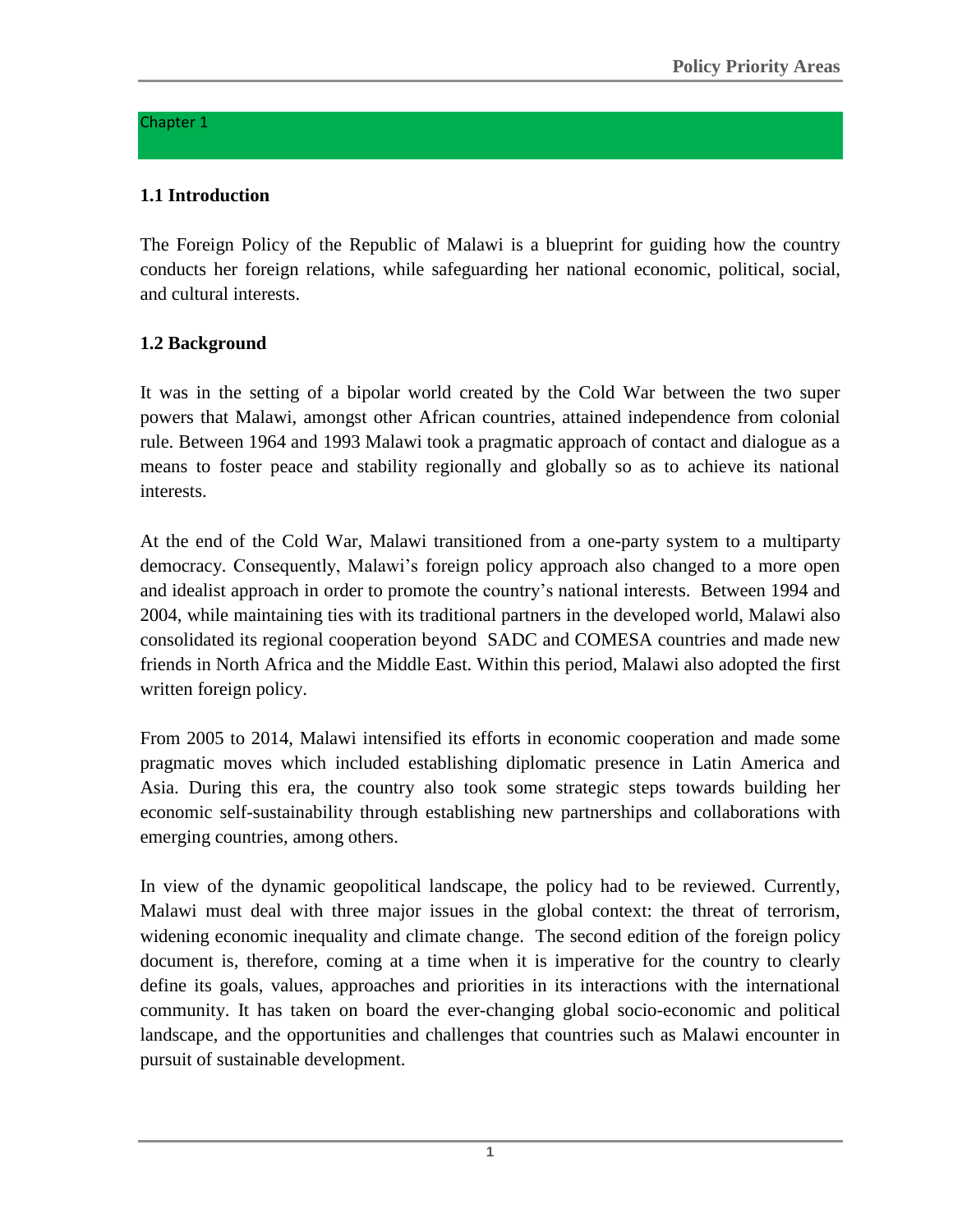Malawi recognises the critical role her relations in the region and beyond play in advancing the nation's development agenda and in promoting peace and security. As such, Malawi aspires to harness the various opportunities through regional integration, bilateral and multilateral cooperation to advance and complement its development agenda. On the other hand, the nation has to contend with various challenges, including the volatile international market, climate change and international security threats, such as Transnational Organised Crimes (TOCs). In mitigating these threats, Malawi will leverage its relations for a more stable world.

#### <span id="page-15-0"></span>**1.3 Linkages with Other Relevant Policies**

In order to ensure that the policy advances Malawi's national interests, it is linked with various national and international policies and legal instruments, including the following: *The 1994 Republic of Malawi Constitution; Malawi Vision 2020; MGDS – III; National Security Policy; National Peace Policy, National Tourism Policy, National Export Strategy (NES); Climate Change Policy; Trade and Industrialization Policies; National Information and Communication Technology (ICT) Policy; National Employment and Labour Policy; Malawi Diaspora Engagement Policy (MDEP); Treaty of the Southern African Development Community (SADC); Constitutive Act of the African Union (AU); AU Agenda 2063; Charter of the Commonwealth;1945 Charter of the United Nations and Statute of the International Court of Justice (ICJ); Vienna Conventions on Diplomatic and Consular Relations and United Nations Sustainable Development Goals (UNSDGs).* 

The 1994 Constitution recognises Malawi's sovereignty and territorial integrity. It also guarantees human rights, including the right to development for all Malawians. While the national policies, such as the Vision 2020 and the MGDS-III highlight the country's longterm development vision and strategies to create wealth through sustainable economic growth and infrastructure development, respectively, the Malawi Diaspora Engagement Policy, on the other hand, highlights Malawi's aspirations to enhance its Diaspora's role in the country's development agenda.

#### **1.4 Purpose of the Policy**

The overall aim of the Malawi Foreign Policy (MFP) is to inform, guide, and strengthen the conduct of the country's foreign relations with the international community, while protecting national interests and facilitating the creation of favourable conditions for the sustainable economic development of the country and improving the well-being of all Malawians.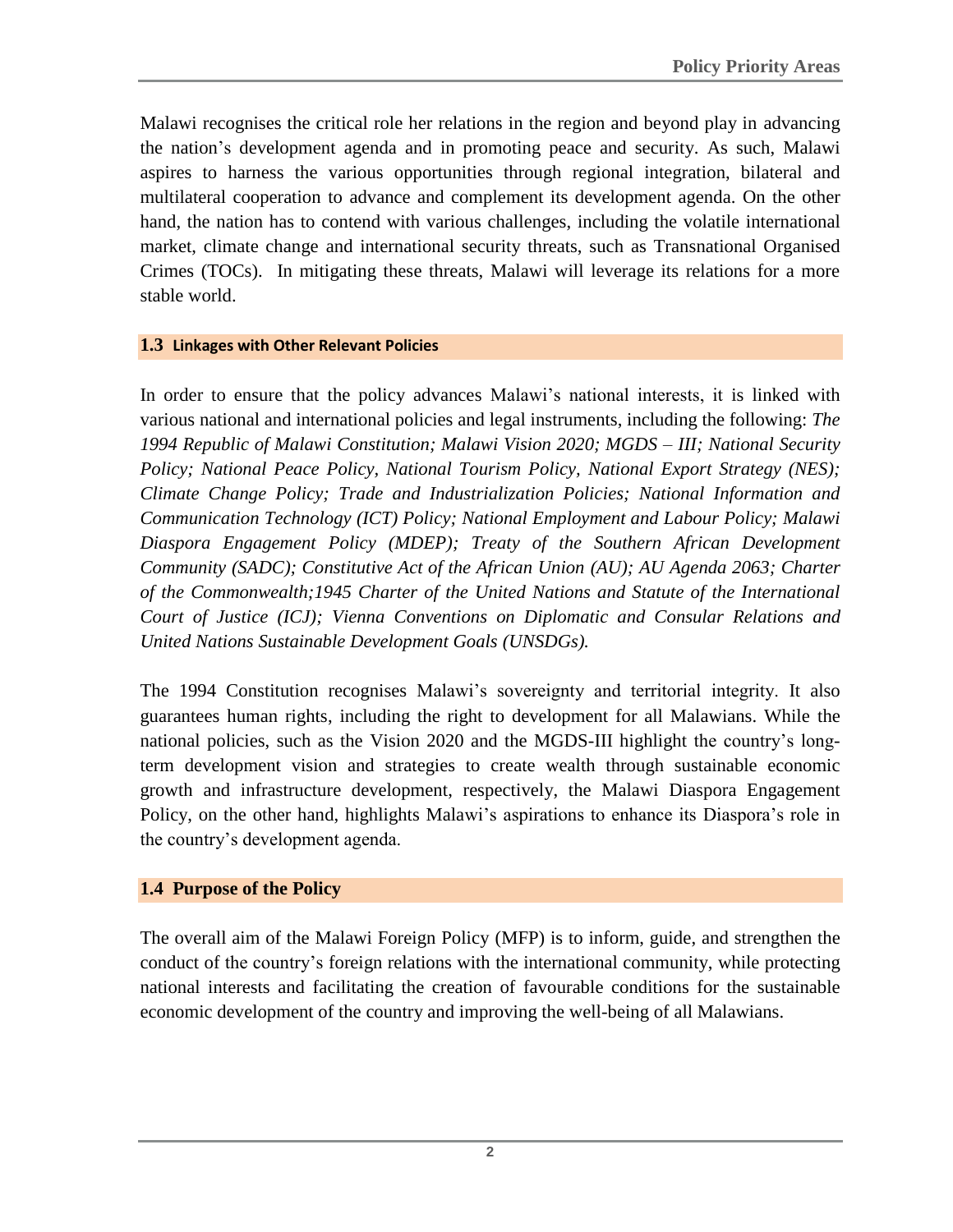In this regard, the policy has identified five (5) priority areas in pursuit of Malawi's national interests. These are:

- i. Sovereignty and Territorial Integrity;
- ii. Sustainable Development;
- iii. Peace and Security;
- iv. Democratic Governance, and Human Rights; and
- v. Environmental Management and Climate Change.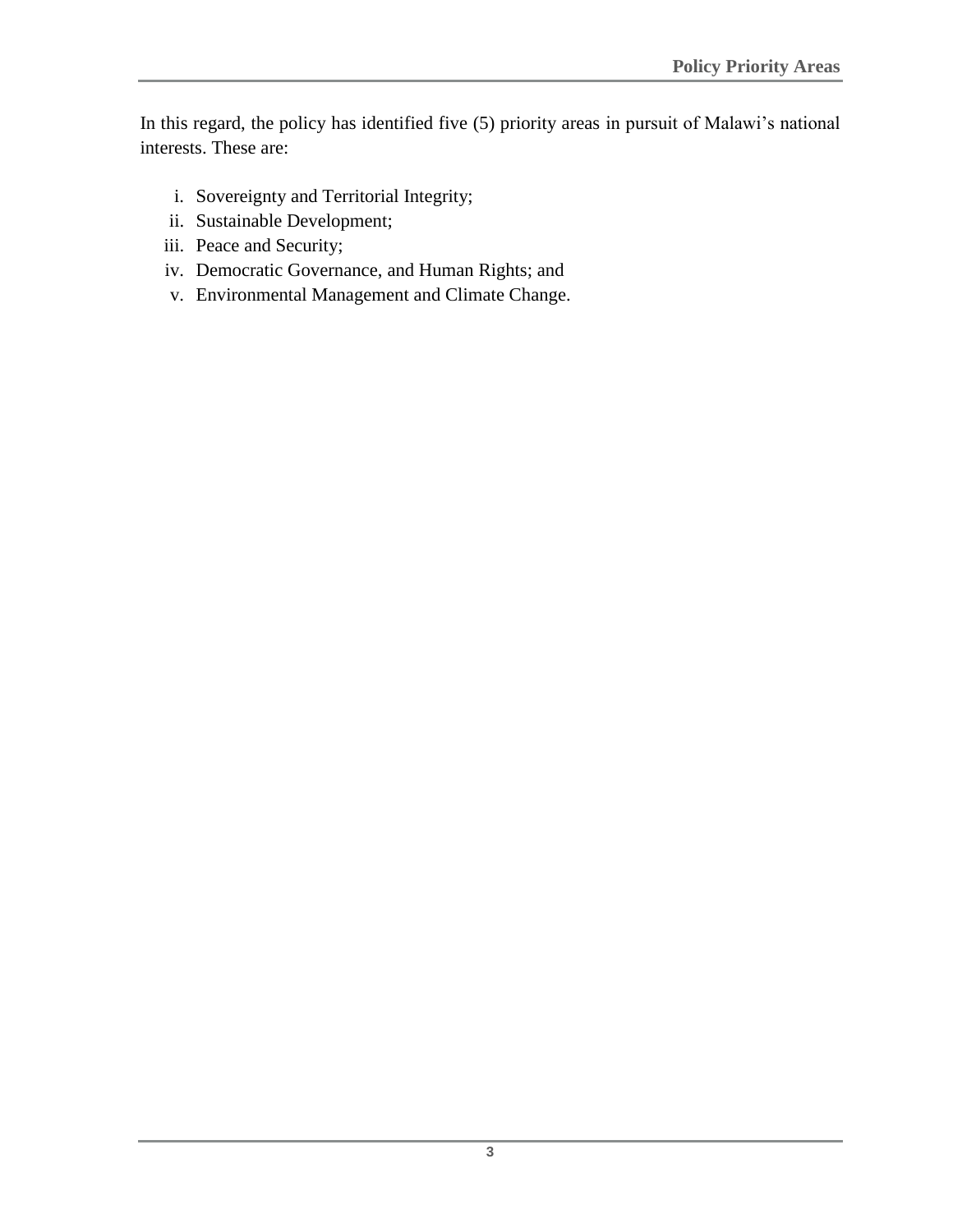# <span id="page-17-0"></span>**Chapter 2: Guiding Principles**

The guiding principles expressed in the foreign policy demonstrate Government's commitment to protect its sovereignty, both internally and externally and safeguard territorial integrity. It strives to achieve sustainable economic growth and development with adherence to the principles of democratic governance and respect for human rights. The guiding principles endeavour to attain environmental sustainability by protecting the country's valuable natural resources and effectively fight the consequences of environmental degradation. The guiding principles of the policy include the following:

- i. Sovereignty, territorial integrity and equality of states;
- ii. The right of all peoples to self-determination;
- iii. Respect for international norms, customs and laws;
- iv. Peaceful co-existence and resolution of conflicts;
- v. Leveraging economic diplomacy and international cooperation for national development;
- vi. Promoting regional and continental cooperation and integration; and
- vii. Democratic values and good governance, including transparency and accountability, respect for human rights and fundamental freedoms.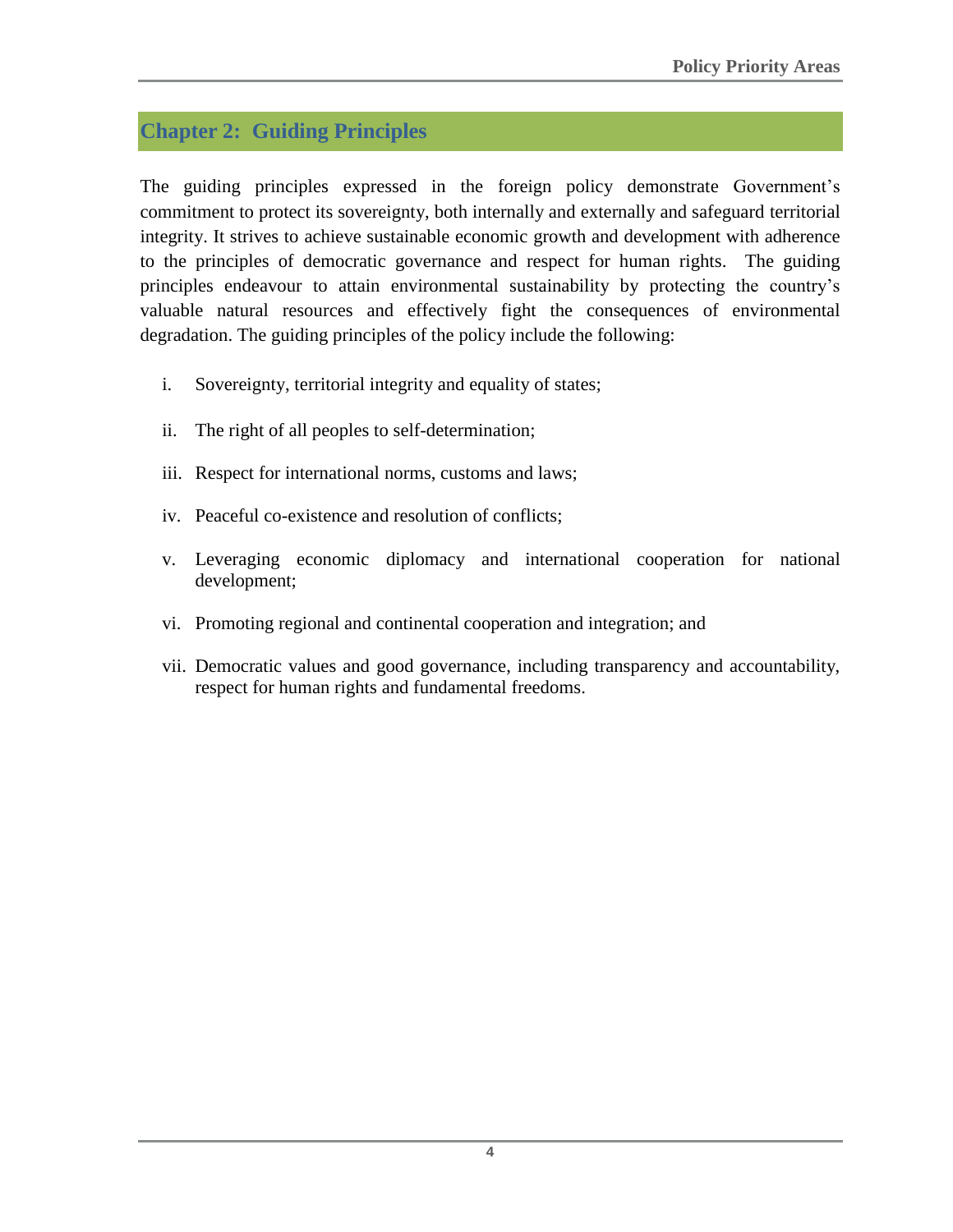# <span id="page-18-0"></span>**Chapter 3: Broad Policy Directions**

#### <span id="page-18-1"></span>**3.1 Policy Vision**

"Towards Sustainable Socio-Economic and Political Transformation through Global Engagement."

#### **3.2 Policy Goal**

The overall goal of this policy is to advance Malawi's strategic economic, social, political, environmental and cultural interests internationally for sustainable development.

#### <span id="page-18-2"></span>**3.3 Policy Outcomes**

The Foreign Policy intends to achieve the following five main outcomes:

- i. Malawi's sovereignty and territorial integrity ensured;
- ii. Sustainable development, prosperity and the wellbeing of Malawians attained;
- iii. Peace and stability maintained;
- iv. Good governance promoted regionally and internationally; and
- v. Malawi's image and socio-cultural values preserved.

#### <span id="page-18-3"></span>**3.4 Policy Objectives**

The broad objectives of this policy are to:

- i. Safeguard the country's sovereignty and territorial integrity in respect to land, water, islands and airspace;
- ii. Promote wealth creation, prosperity, and wellbeing of Malawians through Foreign Direct Investment, Trade, Tourism and mobilization of financial resources;
- iii. Advance peace and security, and good governance in the region and beyond;
- iv. Environmental management and climate change adaptation; and
- v. Promote Malawi's image and socio-cultural values.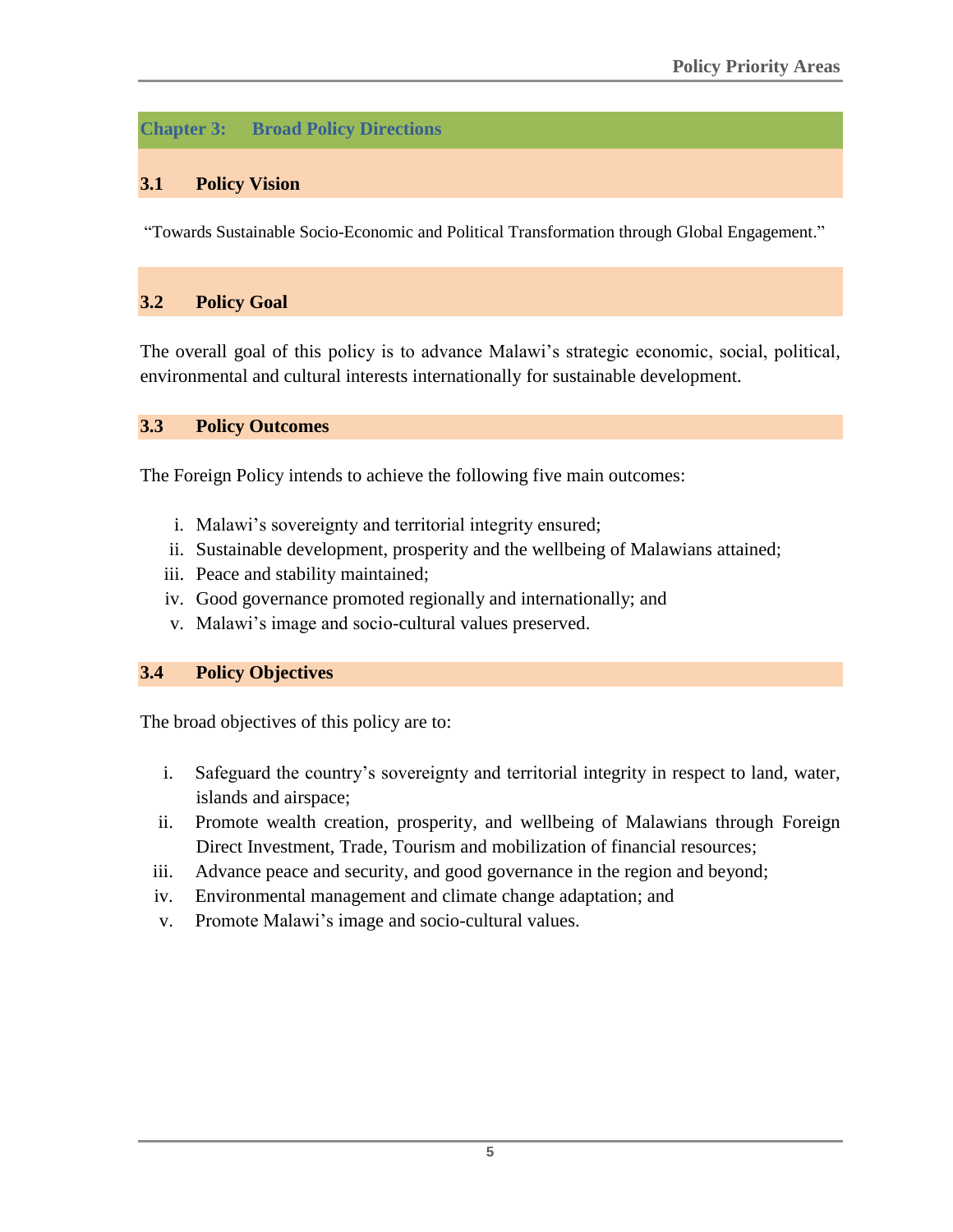# <span id="page-19-0"></span>**Chapter 4: Policy Priority Areas**

The framework for Malawi's Foreign Policy is based on the following five thematic areas, which are the building blocks of the Policy:

- i. Sovereignty and Territorial Integrity;
- ii. Sustainable Development;
- iii. Peace and Security;
- iv. Democratic Governance and Human Rights; and
- v. Environmental Management and Climate Change.

#### <span id="page-19-1"></span>**4.1 Sovereignty and Territorial Integrity**

The territory of Malawi comprises land, water, islands and airspace; and is protected by the Constitution of the Republic of Malawi. The Government of Malawi remains committed to the purposes, principles and spirit of the UN Charter and as such upholds the country's sovereignty and territorial integrity and, in the same vein, respects the principle of equality of states. As a peace-loving nation, Malawi shall also continue to promote good neighbourliness. This policy shall, therefore, guide the Government in safeguarding the country's sovereignty and territorial integrity in view of the Republican Constitution, the AU Constitutive Act, the UN Charter and other international instruments.

This policy priority area will seek to undertake the following:

#### **Policy Statement 1**

Promote and guarantee the country's sovereignty and territorial integrity, through the following strategies:

- *i. Defend and protect Malawi and its territory comprising land, water, islands and airspace;*
- *ii. Protect the interests of Malawi and its nationals in the diaspora; and*
- *iii. Protect and promote Malawi's values, image and cultural identity.*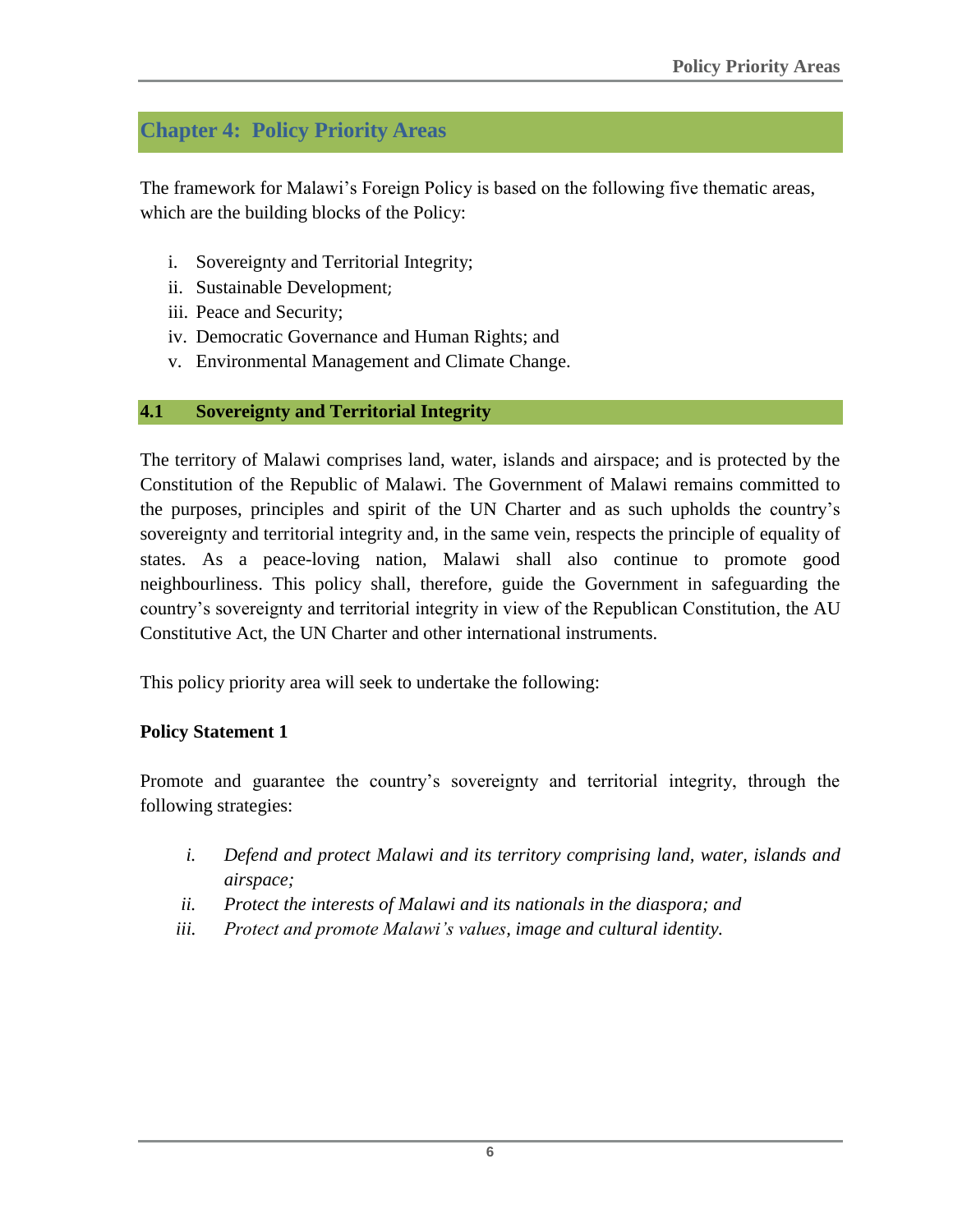#### **4.2 Sustainable Development**

For the past five decades, Malawi's economy has made significant progress especially in attaining food security, reducing child mortality and HIV prevalence rates, but at the same time experienced some challenges, including insufficient energy and the effects of climate change. To improve the economic environment of the country, the Government embarked on a robust public-sector reform programme in order to promote good governance. These activities ultimately aim at attaining a vibrant export-led economy with high private sector participation and enhanced regional value chains.

In line with the country's development agenda and the SDGs, this priority area will advance trade, investment and tourism opportunities, which are among the key drivers for sustainable economic growth and development. It also recognises the significant role development cooperation plays towards complementing Malawi's resource envelope, in terms of infrastructure development that facilitates industrialisation, enhanced productivity and expansion of the country's export base.

ICT also plays a critical role in creating opportunities for achieving economic growth and sustainable development. The policy emphasises the importance of promoting broadband digital development to facilitate accessibility and affordability of ICT services, including internet and promoting Malawi's visibility through the internet.

On diaspora, the policy highlights the potential and critical role that the Malawians abroad can contribute towards the country's development efforts, through skills and knowledge transfer and remittances, among others.

#### **4.2.1 Development Cooperation**

Malawi remains committed to the successful attainment of its MGDS, Vision 2020, the AU Agenda 2063 and the 2030 SDGs with the aim of eliminating poverty and attaining sustainable development. However, these developmental efforts continue to be hampered by challenges, such as high population, high unemployment rate, low prices of agricultural products at the world market and adverse effects of climate change.

This policy priority area will seek to undertake the following:

#### **Policy Statement 1**

Analyse global development cooperation trends to draw policy considerations for Malawi's policy makers through the following strategy: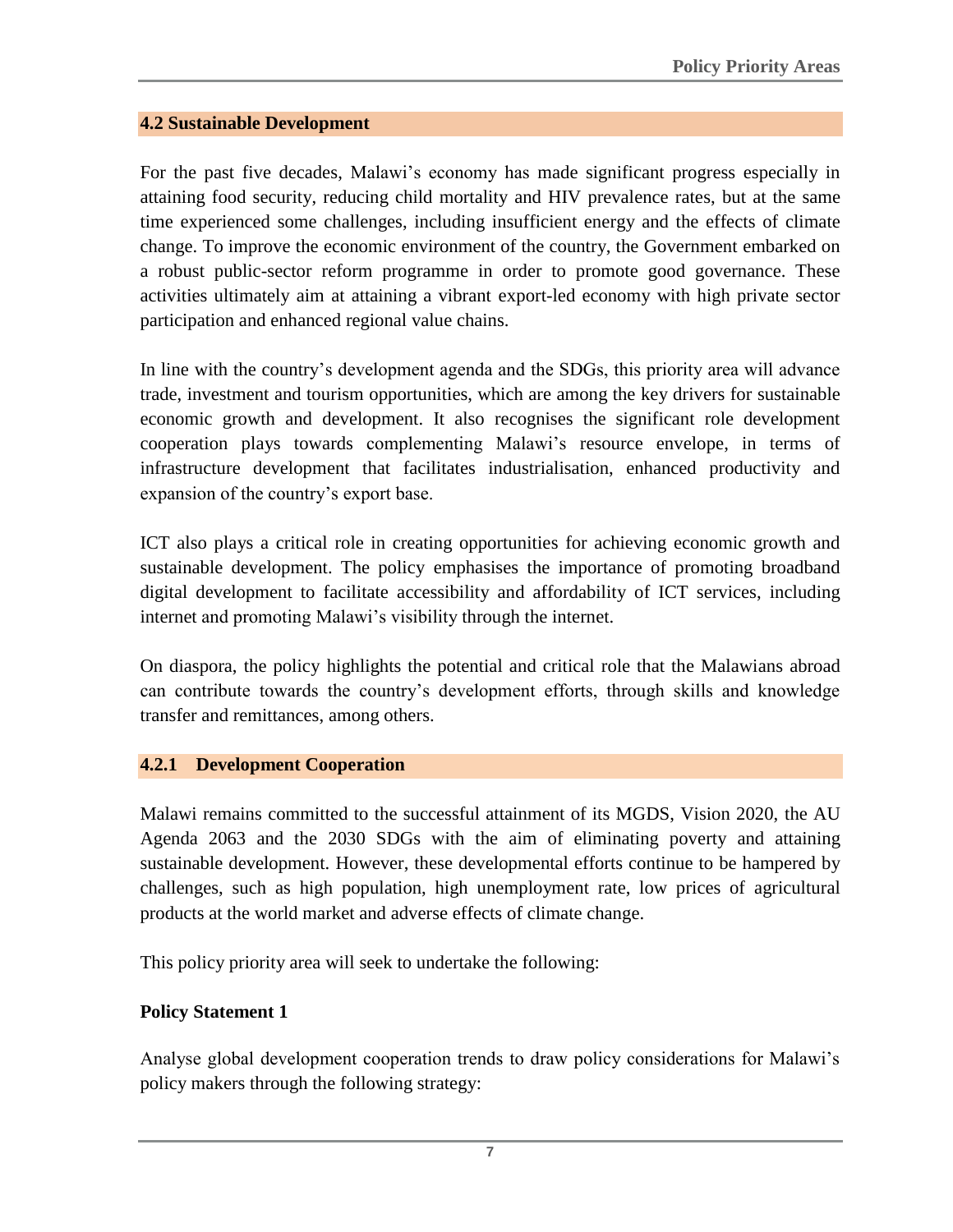*Develop and regularly update a database on development cooperation trends, and produce periodic reports for policy direction.*

## **Policy Statement 2**

Project Malawi as the most favourable development cooperation partner in all sectors, through the following strategies:

- *i) Facilitate and consolidate cooperation with new and existing development partners;*
- *ii) Facilitate and promote effective and efficient use of foreign development and technical assistance; and*
- *iii) Enhance active participation in international development cooperation and aid effectiveness fora.*

#### **Policy Statement 3**

Follow-up and facilitate all development cooperation to Malawi and ensure efficiency through the following strategies:

- *i) Facilitate holding of regular meetings with development partners;*
- *ii) Facilitate project submissions and negotiations for funds under various development partnerships; and*
- *iii) Facilitate signing of development assistance agreements and exchange of notes with development partners.*

#### **4.2.2 Trade, Investment, Tourism and ICT**

Over the past five decades, trade, investment, tourism and ICT have continued to be key drivers for sustainable economic growth and development in Malawi. This period witnessed increased number of tourists from across the globe. However, there have been a widening trade imbalance, low levels of FDI flows and low ICT penetration in the country.

This policy will, therefore, endeavour to promote Malawi's trade, investment, tourism and ICT opportunities at bilateral, regional and multilateral levels. This priority area will also aim at promoting Malawi as a competitive investment and tourist destination and a strategic trading partner in Africa and beyond.

Policy statements under this priority area are aimed at providing clear policy direction on the role of the Ministry of Foreign Affairs and International Cooperation, in facilitating trade,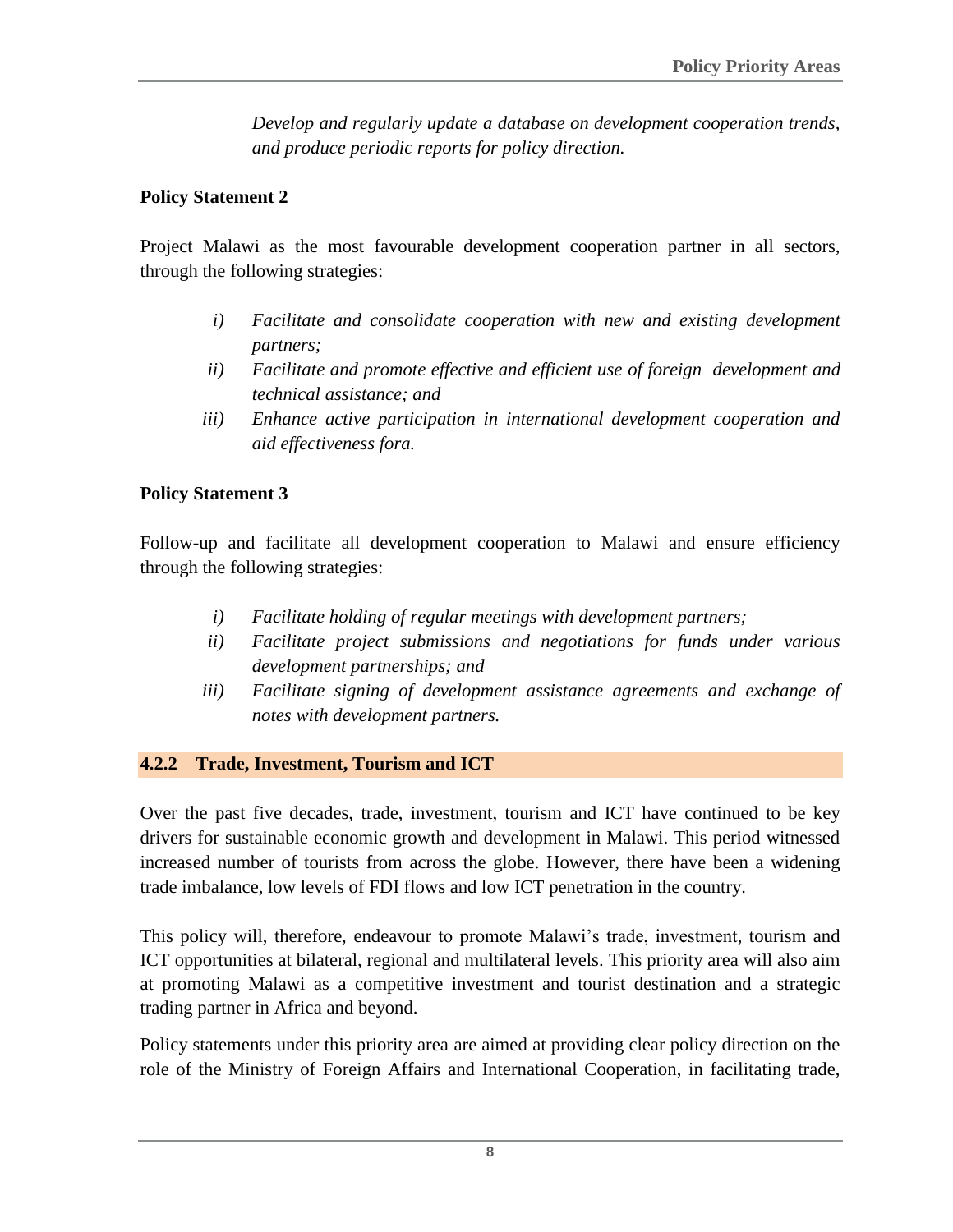investment, tourism and the role of ICT in engagement between Malawi and the rest of the world. This policy priority area will seek to undertake the following:

## **Policy Statement 1**

Promote Malawi's economic interests at bilateral, regional and multilateral fora through the following strategies:

- *i) Facilitate negotiations and signing of key Agreements and Memoranda of Understanding (MoUs) aimed at promoting trade, investment and tourism between Malawi and partner countries; and*
- *ii) Facilitate and participate actively in multilateral partnerships to promote Malawi's economic interests.*

# **Policy Statement 2**

Undertake market analysis and strengthen market information systems regarding trade, investment and tourism, through the following strategy:

*Design and set up a standardized data collection and market information system for trade, investment and tourism to be used at all Malawi Missions abroad.*

# **Policy Statement 3**

Promote Malawi's trade, investment and tourism, through its Missions abroad, by using the following strategies:

- *i) Undertake export promotion programmes, targeting strategic audiences and foreign business persons, and ensure an adequate representation of Malawian businesses at these events;*
- *ii) Facilitate and participate actively in International Trade and Tourism Fairs, Solo Exhibitions, and Trade and Investment Missions, to market Malawi's products abroad;*
- *iii) Ensure that foreign businesspersons participate and patronize International Trade, Investment and Tourism Fairs and other economic related international activities taking place in Malawi; and*
- *iv) Ensure regular updates of trade, investment and tourism opportunities available in Malawi through maintenance of an active website and social media outlets such as Facebook, Instagram, and Twitter.*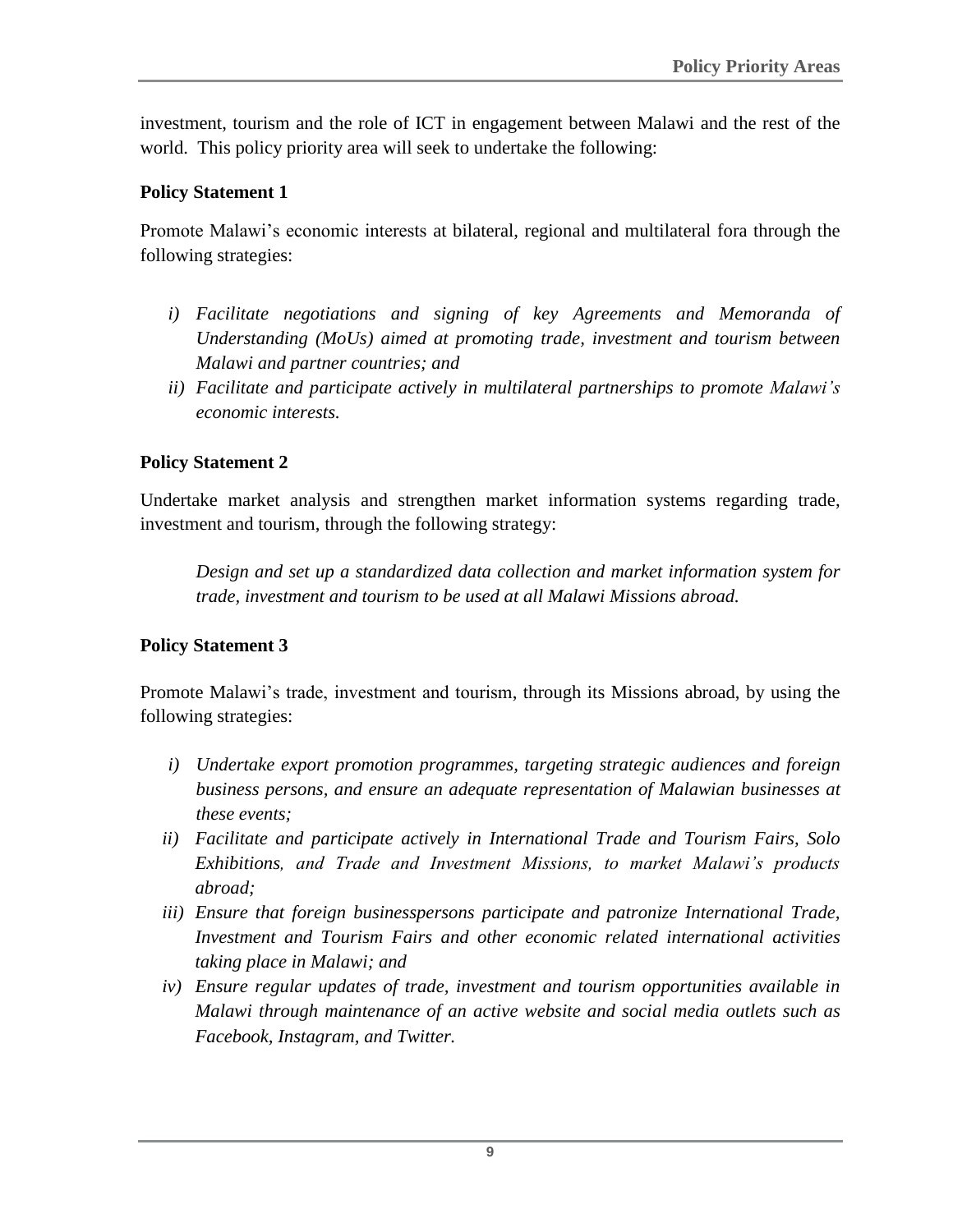# **Policy Statement 4**

Facilitate trade, investment and business transactions involving Malawi's businesses with the rest of the world, through the following strategies:

- *i)Identify and connect foreign investors and businesspersons that can partner with Malawians; and*
- *ii) Facilitate B2B meetings between foreign importers and exporters and their Malawian counterparts.*

# **Policy Statement 5**

Enhance access to technical assistance and ICT resources as well as promote Malawi's investment opportunities in the ICT sector at bilateral, regional and international levels, through the following strategies:

- *i) Facilitate signing, ratification, accession and domestication of regional and international ICT instruments and policies;*
- *ii) Facilitate submission of national ICT projects and programmes to bilateral and multilateral partners: and*
- *iii) Identify foreign investors and connect them with Government for public-private partnerships, among others.*

# **Policy Statement 6**

Utilize ICT to promote Malawi's visibility, cultural values and identity, through the following strategy:

*Facilitate the maintenance of updated information on Malawi through various public online platforms.*

#### **4.2.3 Promote South-South Cooperation**

Malawi remains committed to South-South Cooperation (SSC) with the aim of fostering economic, scientific and technical cooperation, and self-reliance through Joint Permanent Commissions of Cooperation (JPCCs), SADC, COMESA, AU, ACP, FOCAC, Africa-India, Africa-South America, Africa-Arab, NAM, and G77 and China.

However, there is need for concerted efforts to consolidate and strengthen the existing ties with bilateral partners and also to establish new partners at the world stage including in Central and Eastern Europe for mutual benefit. The world has also become competitive with a dynamic and ever-changing geo-political and socio-economic landscape. In this regard,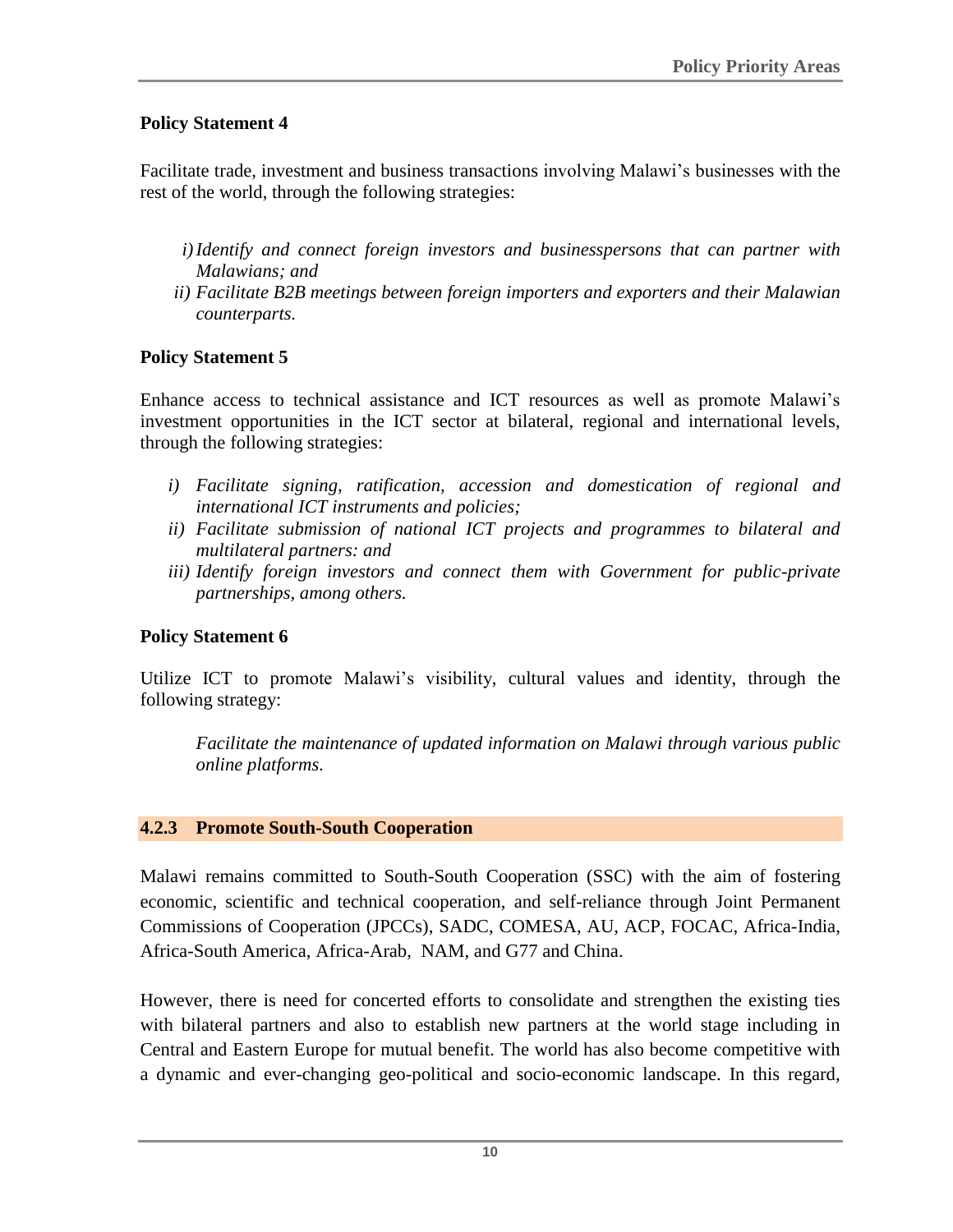there is need for the developing countries to speak with one voice in order to maximise the opportunities and collectively address the global challenges.

This policy area will, therefore, seek to increase Malawi's engagements with the countries of the South with a view to promoting economic and political cooperation and integration as well as strengthening the bargaining power of developing countries at the multilateral level.

## **Policy Statement 1**

Establish JPCCs to enhance and deepen bilateral cooperation, through the following strategy:

*Evaluate and assess potential countries focusing on areas such as trade, investment, infrastructure development and transfer of technology, and make recommendations for policy direction.*

#### **Policy Statement 2**

Strengthen and deepen existing JPCCs, through the following strategy:

*Review the implementation of existing JPCCs and make recommendations for policy direction.*

#### **Policy Statement 3**

Enhance socio-economic and political cooperation and integration in regional and continental organizations such as SADC, COMESA and AU, through the following strategy:

*Analyze and review implementation of programmes at regional and continental levels and make recommendations for policy direction.*

# **Policy Statement 4**

Promote cooperation and coordination with like-minded countries at multilateral level through the following strategy:

*Develop a lobbying strategy to coordinate Malawi's positions at the multilateral level.*

#### **4.2.4 Diaspora**

Malawi recognizes that mobilization of diaspora is part of the development approach which is increasingly being embraced by many developing nations. The overall national development potential of the diaspora is far reaching and spans such areas as: business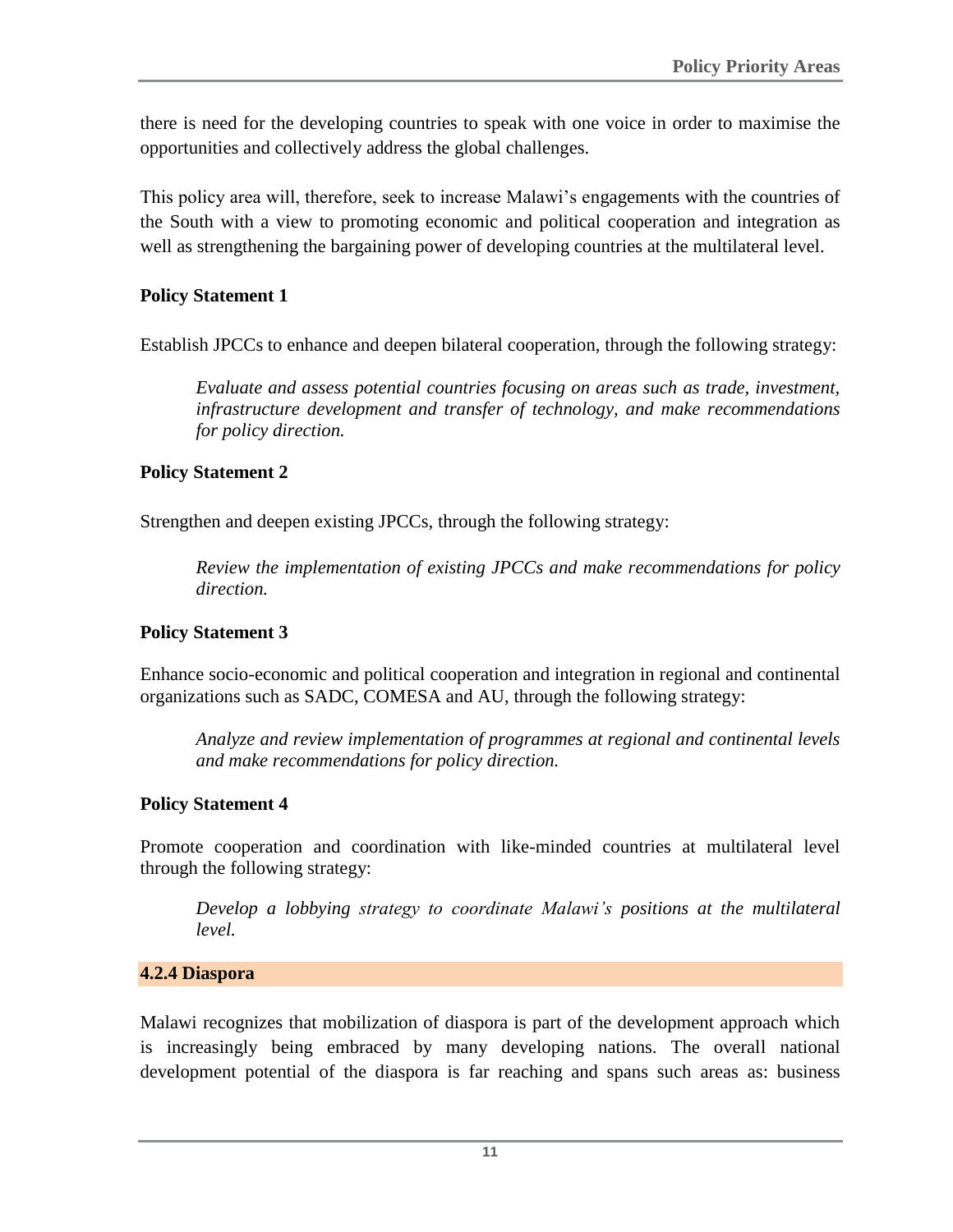creation; trade links; investments; remittances; skills circulation; and exchange of experiences.

Over the years, Malawi has witnessed the growth of organised diaspora initiatives. Diaspora associations have demonstrated their commitment to contribute to the social and economic development of their homeland through remittances, skills transfer, investments and philanthropic activities.

This policy priority area will seek to undertake the following strategies and as elaborated in the Malawi Diaspora Engagement Policy (MDEP):

# **Policy Statement 1**

Develop and strengthen a mutually beneficial and lasting relationship between Malawi and her diaspora, in order to enable Malawians abroad to participate in and make substantive contribution towards sustainable development of their homeland, through the following strategies:

- *i) Create sustainable networks and platforms of engagement;*
- *ii) Facilitate the development of an incentive framework to promote Diaspora participation in national development;*
- *iii) Promote brain circulation, knowledge exchange and skills transfer;*
- *iv) Facilitate diaspora investment; and*
- *v) Promote and strengthen existing philanthropic initiatives.*

The Diaspora goals under the Sustainable Development Priority Area shall be implemented in tandem with the Malawi Diaspora Engagement Policy.

#### <span id="page-25-0"></span>**4.3 Peace and Security**

Malawi realizes that peace and security, and sustainable development are interlinked and mutually reinforcing. As such, Malawi is committed to the promotion and maintenance of international peace and security as enshrined in the SADC Treaty, AU Constitutive Act, the Commonwealth and the UN Charters, among others.

The country believes in peaceful resolution of conflicts. To help promote and maintain international peace and security, Malawi has over the years continued to contribute military troops, police officers, among other peace support personnel, towards Peace Support Missions in the region, on the continent and internationally. The country also contributes to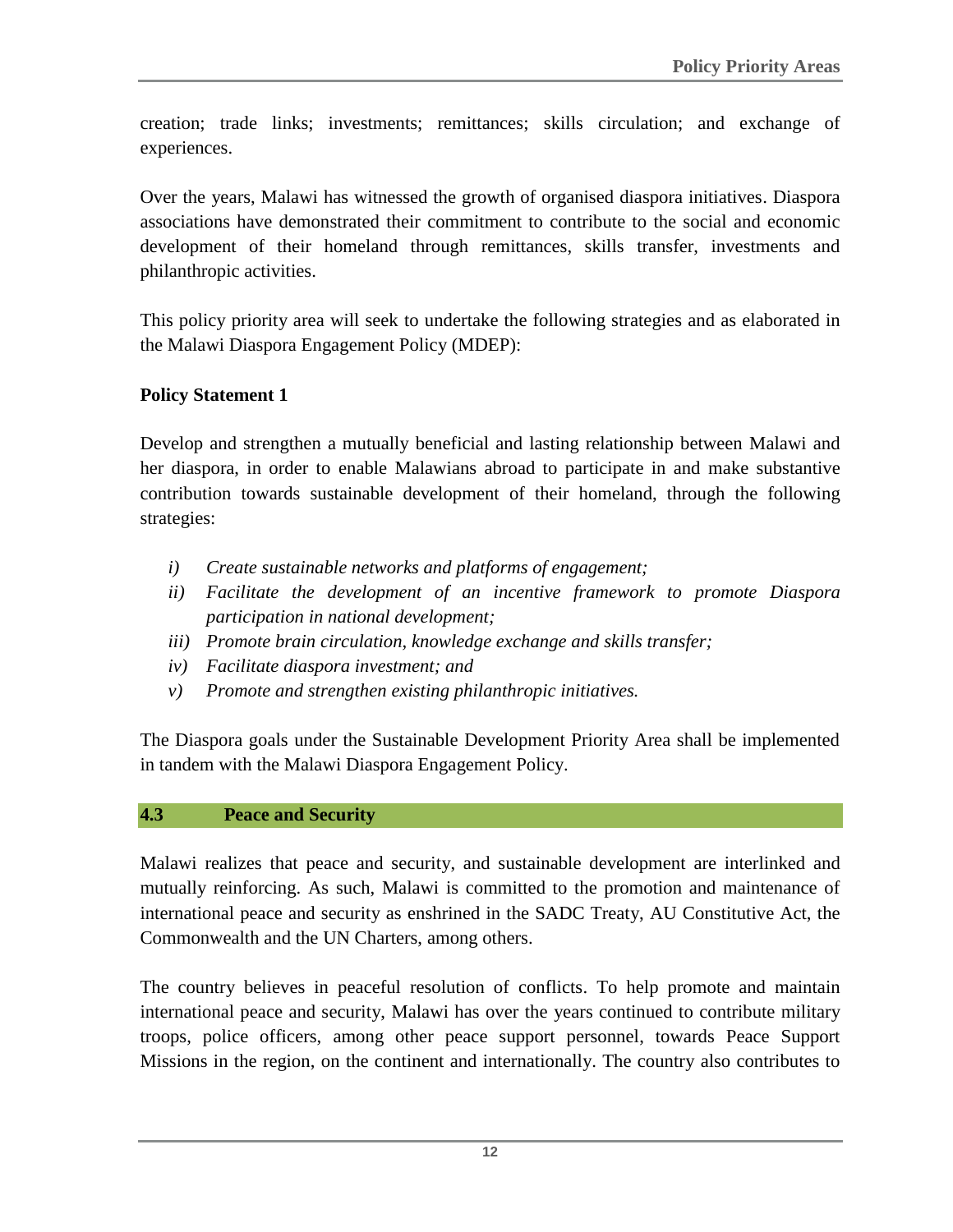the effective realization of the SADC Standby Force, which feeds into the African Standby Force (ASF) and Peace Support Operations (PSOs) internationally.

This policy priority area will seek to undertake the following:

# **Policy Statement 1**

Promote peaceful coexistence and good neighbourliness within the region and the rest of the world, through the following strategies:

- *i) Support peaceful mechanisms for conflict prevention, management and resolution;*
- *ii) Support efforts aimed at maintaining peace and security;*
- *iii) Facilitate signing, ratification, domestication of regional and international peace and security instruments, and timely state party reporting on their implementation.*

# **Policy Statement 2**

Promote disarmament, non-proliferation and eradication of all Weapons of Mass Destruction (WMD), through the following strategies:

- *i) Support international efforts aimed at eradicating all WMDs including nuclear weapons;*
- *ii) Support peaceful use of nuclear technology;*
- iii) Facilitate prohibition of manufacture, transfer, use and stockpiling of anti*personnel land mines and cluster ammunitions; and*
- *iv) Facilitate elimination of illicit trade in conventional arms, proliferation of small arms and light weapons.*

# **Policy Statement 3**

Prevent and combat all forms of transnational crimes, through the following strategies:

- i) *Facilitate signing, ratification and domestication of treaties on preventing and combating irregular migration;*
- *ii) Facilitate signing, ratification and domestication of treaties on preventing and combating money laundering;*
- *iii) Facilitate signing, ratification and domestication of treaties on preventing, combating and eradicating arms trafficking and smuggling of illicit goods; and*
- *iv) Support international efforts in the prevention of terrorism.*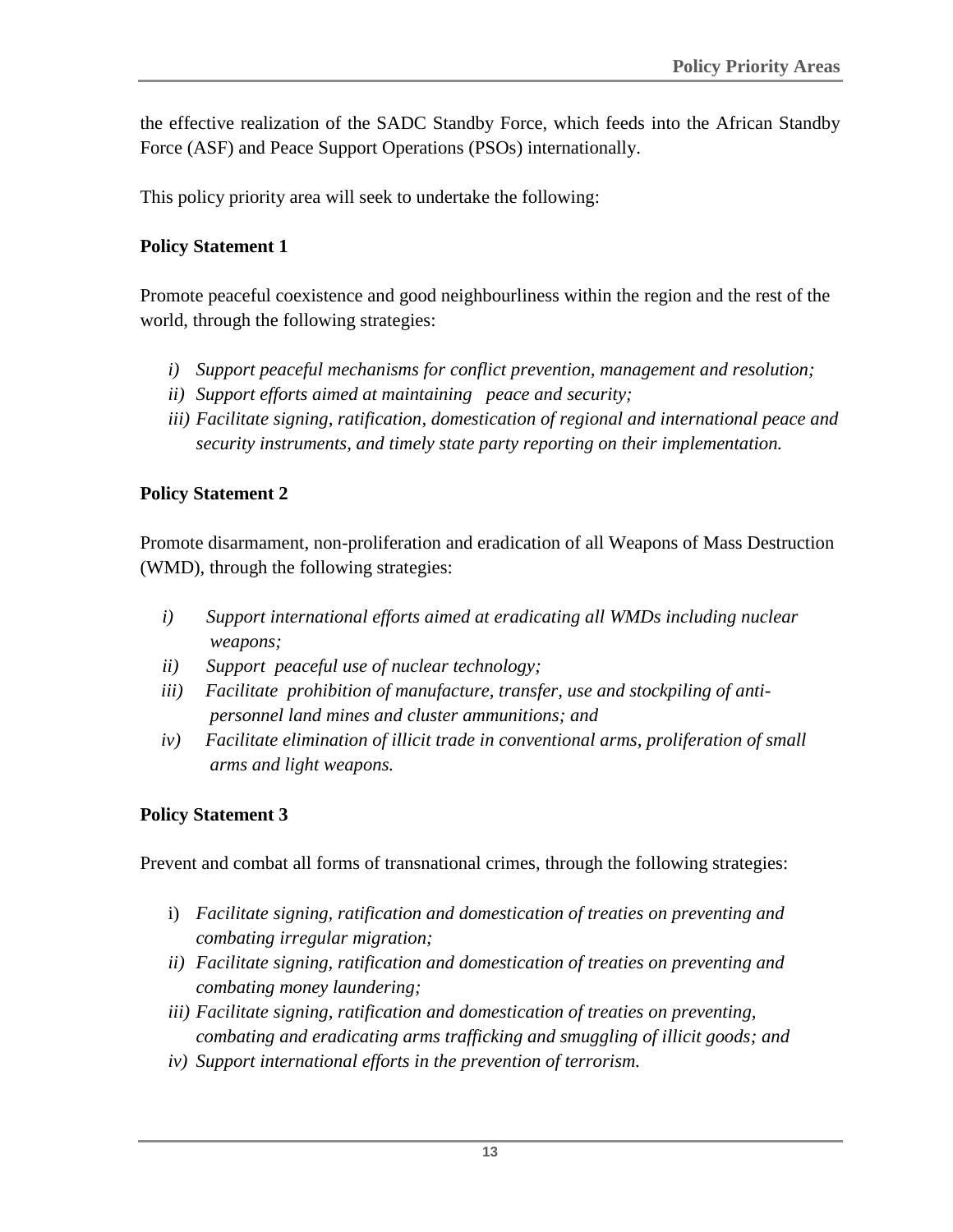## <span id="page-27-0"></span>**4.4 Democratic Governance and Human Rights**

In the past two decades, Malawi stands out as a country that has been able to resolve its political differences through constitutional means. It has ratified several regional and international instruments on good governance, including the African Charter on Democracy, Elections and Governance. This priority area, therefore, highlights Malawi's commitment towards the sustenance and consolidation of democratic values and systems at home and abroad. This shall entail adherence to constitutionalism and rule of law. Promotion and protection of human rights shall continue to occupy a pivotal place in the governance sector.

This policy priority area will seek to undertake the following:

# **Policy Statement 1**

Promote and protect human rights as enshrined in the Constitution of the Republic of Malawi and affiliated international instruments, through the following strategies:

- *i) Participate in international meetings and encourage Malawi's membership to international human rights and good governance bodies; and*
- *ii) Facilitate signing, ratification and domestication of international instruments aimed at promoting human rights and good governance.*

# **Policy Statement 2**

Promote effectiveness of accountability institutions to guarantee social justice and wellbeing of all, through the following strategies:

- *i) Facilitate periodic networking and linkages of Constitutional bodies such as the Office of the Ombudsman and the Malawi Human Rights Commission with international oversight bodies; and*
- *ii) Facilitate participation and cooperation of the Parliament of Malawi with institutions such as the Inter-Parliamentary Union, SADC Parliamentary Forum, Pan-African Parliament, Commonwealth Parliamentary Union (CPU), Africa, Caribbean, and Pacific-European Union Joint Parliamentary Assembly ( ACP-EU JPA) and others.*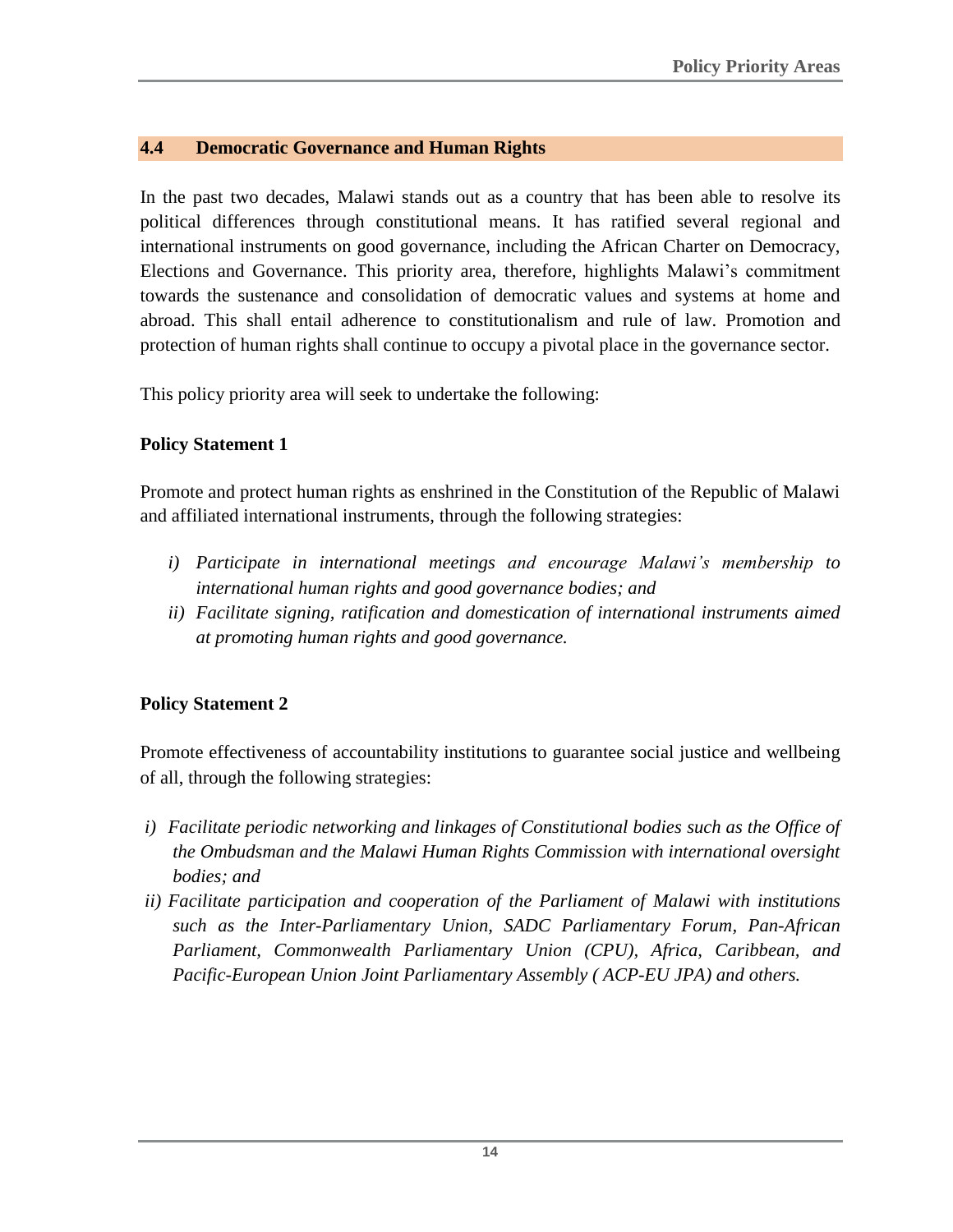# **Policy Statement 3**

Ensure full citizen engagement and participation in public affairs, through the following strategies.

- *i) Facilitate Malawi's participation in election observation, as one of the key pillars of citizens participation;*
- *ii) Enhance credibility of national elections through accreditation of regional and continental institutions such as SADC, COMESA, AU, Commonwealth, EU and international NGOs;*
- *iii) Facilitate benchmarking of best practices in electoral management; and*
- *iv) Subscribe to international peer review mechanisms such as African Peer Review Mechanism (APRM).*

#### **4.5 Environmental Management and Climate Change**

Malawi is heavily reliant on natural resources. The country's economy is also agro-based and dependent on hydro-power energy. However, these resources are under constant threat from climate change (CC) and unprecedented human, industrial and other developmental activities. This has over the years contributed to the dry spells, droughts, floods, and temperature variability, among others, which in turn have negatively affected the performance of such sectors as agriculture, natural resources, irrigation and water development and energy in Malawi. The country's limited capacity leads to socio-economic vulnerability: a situation that risks reversing decades of progress in poverty reduction and the attainment of the MGDS, Vision 2020 and SDGs.

Malawi, therefore, recognizes the critical role that international cooperation plays in addressing CC challenges as well as environmental problems. In this regard, the country is committed to the successful implementation of various international instruments and agreements, such as the United Nations Framework Convention on Climate Change (UNFCCC), Kyoto Protocol, and 2015 Paris Declaration and 2015 Paris Agreement on Climate Change, which guide environmental management and sustainable development**.**  However, successful implementation of these instruments remains a challenge to the country given its limited capacity, continued exposure to environmental degradation, and the adverse effects of climate change. This priority area, therefore, shall guide Malawi in her cooperation efforts aimed at combating and mitigating effects of CC, and safeguarding the environment for posterity.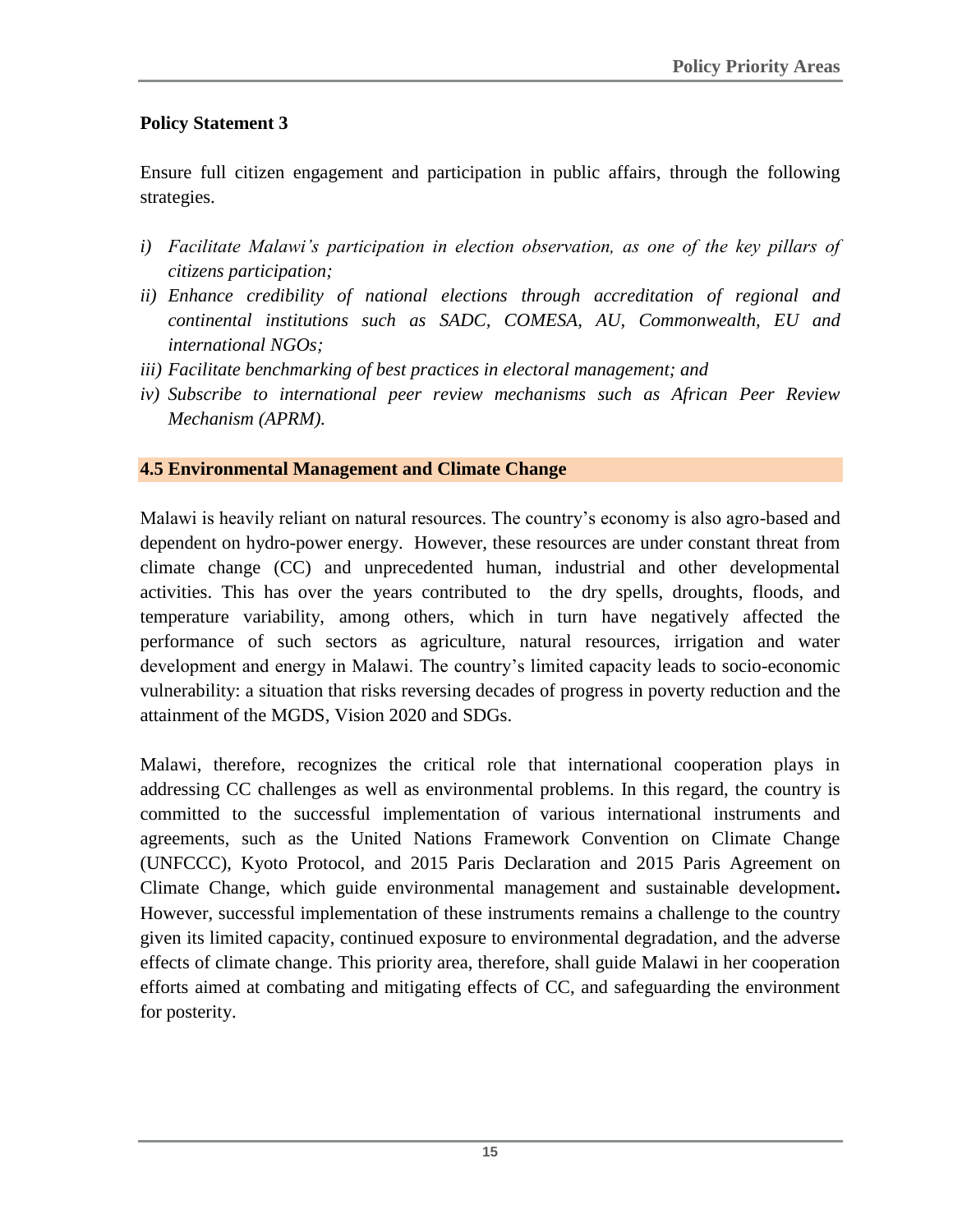This priority area will seek to undertake the following:

#### **Policy Statement 1**

Promote best practices in CC in order to safeguard the environment for future generations, through the following strategies:

- *i) Facilitate signing, ratification and domestication of international instruments on climate change;*
- *ii) Monitor implementation of outcomes of international CC fora; and*
- *iii) Facilitate mobilization of resources for CC adaptation and mitigation efforts.*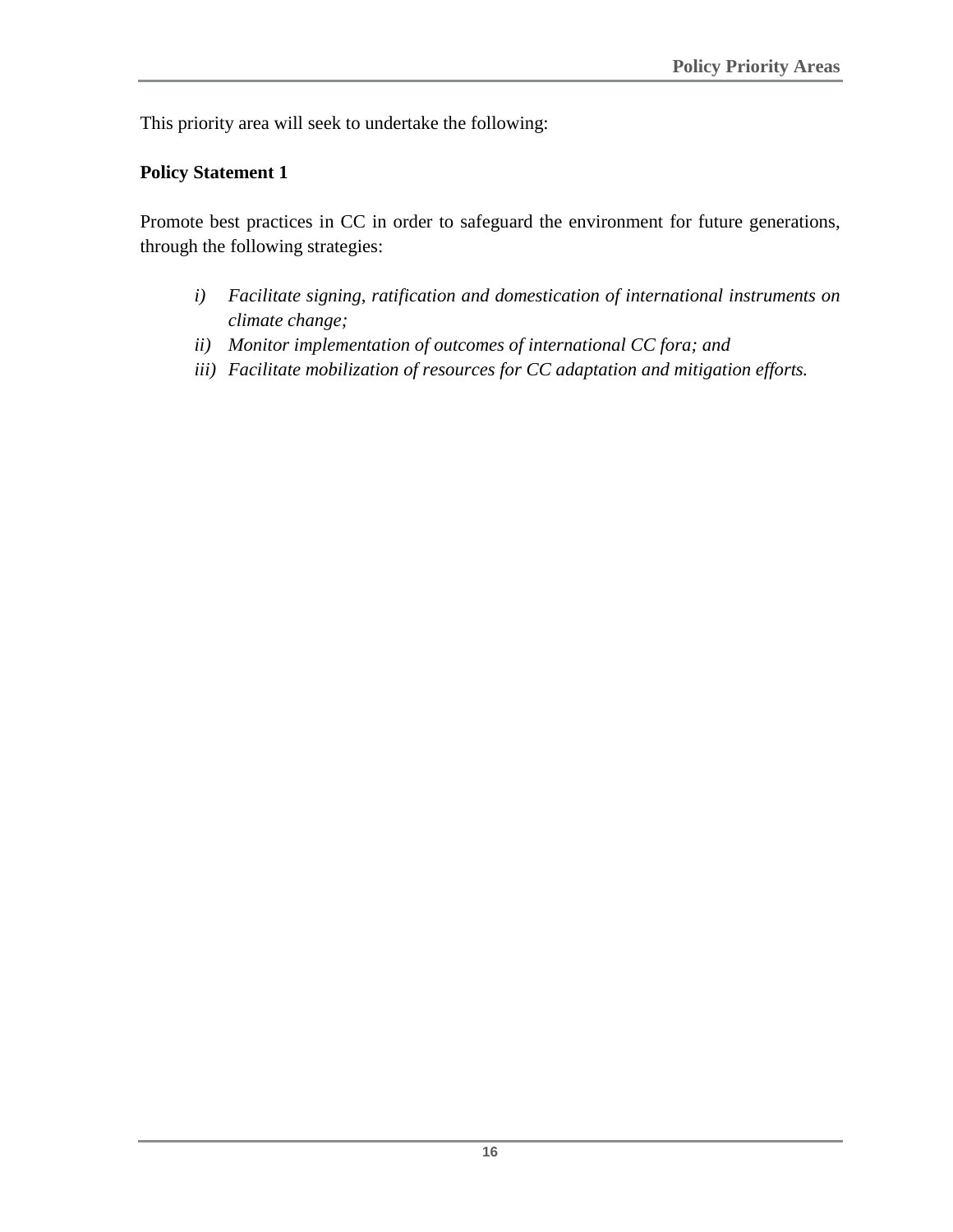# <span id="page-30-0"></span>**Chapter 5: Institutional Arrangements**

## **5.1 Implementation Arrangements**

The implementation arrangements of this Foreign Policy will include the involvement of several stakeholders, including Ministries, Department and Agencies (MDAs), private sector, development partners, civil society organizations, and non-governmental organizations. The role of key stakeholders in the implementation, monitoring and evaluation of the policy is as follows:

- i. **Ministry responsible for Foreign Affairs** is mandated to formulate and implement Malawi's Foreign Policy, in order to promote and protect Malawi's interests abroad, maintain good international relations, safeguard sovereignty and territorial integrity, as well as contribute to sustainable development. As antennae to the Ministry, Malawi Missions abroad complement the Ministry in carrying out this mandate;
- ii. **The Office of the President and Cabinet (OPC)** will be responsible for providing policy guidance, direction and monitoring implementation of the policy;
- iii. **Ministry responsible for Finance, Economic Planning and Development** will be responsible for coordination and management of financial and development assistance;
- iv. **Ministry responsible for Trade, Investment and Tourism** will be responsible for providing policy guidance on trade, tourism and investment matters, in order to facilitate the implementation of economic diplomacy;
- v. **Ministry responsible for Justice** will provide general legal advice pertaining to the signing, ratification and implementation of bilateral, regional and international treaties that Malawi is a party to;
- vi. **Ministry responsible for Defence** will ensure that the sovereignty and territorial integrity of the country is protected, and will also be involved in matters of peace and security, including the participation in peace support operations abroad;
- vii. **Ministry responsible for Homeland Security, Immigration and Border Control**  will be responsible for mainstreaming regional and international protocols/agreements/conventions on immigration, cross-border crime and human trafficking in national programmes;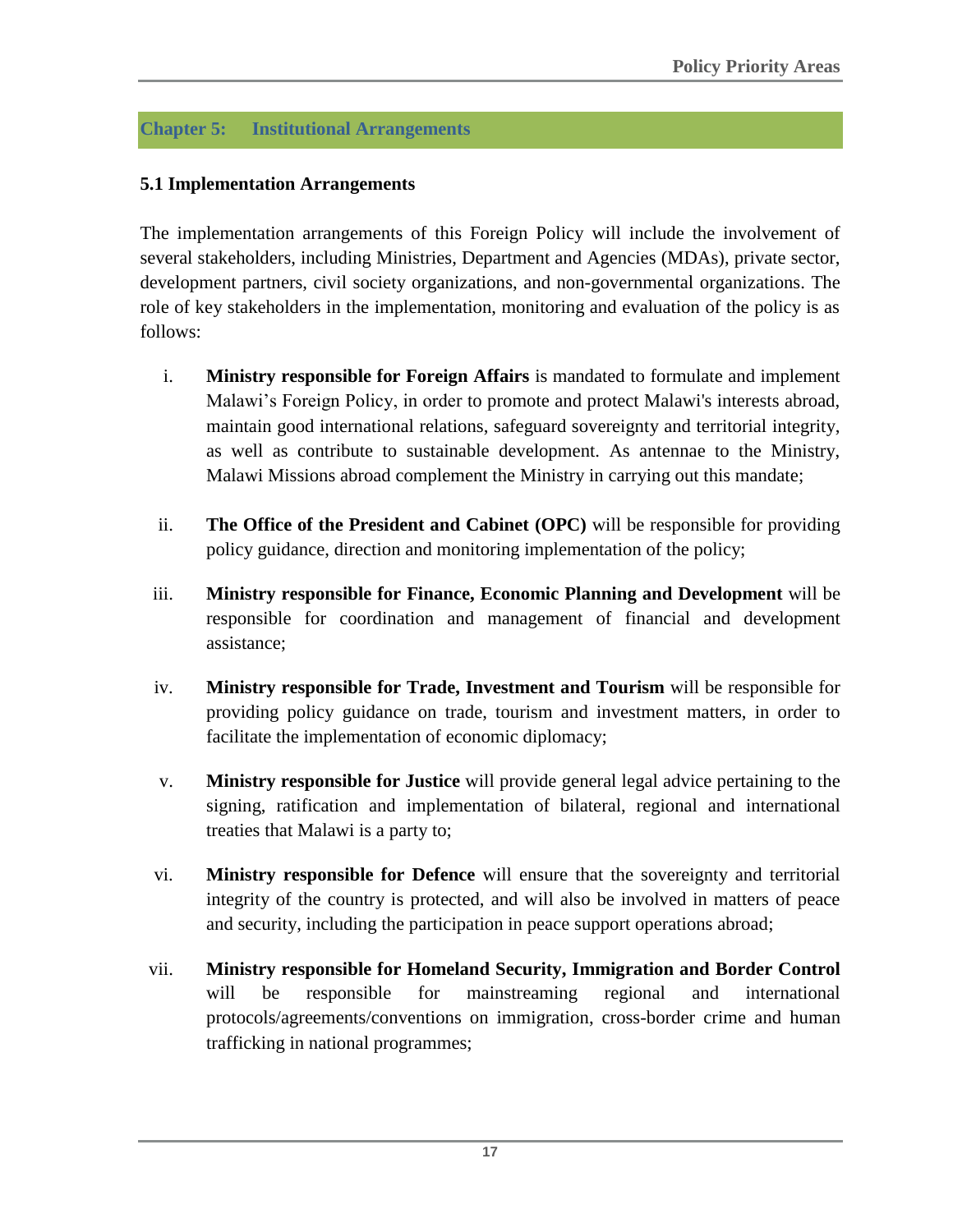- viii. **Ministry responsible for Environment and Climate Change** will be responsible for providing policy guidance and direction on all matters concerning Malawi's environmental and climate change management. The Ministry will, therefore, promote sustainable utilization of natural resources to mitigate the effects of climate change. It will also be responsible for implementation of legislation and laws pertaining to the environment and climate change in accordance with international commitments and instruments;
- ix. **Ministry responsible for Information, Communication and Technology** will be responsible for mainstreaming and implementation of bilateral, regional and international ICT projects, programmes, instruments and policies at national level;
- x. **Ministry responsible for Gender, Children, Disability, and Social Welfare** will be responsible for mainstreaming regional and international protocols/conventions/agreements/policies on gender equality and women development at country level;
- xi. **Ministry responsible for Labour, Sports and Youth** will be responsible for safeguarding the rights of Malawian labour migrants, through the promotion of bilateral labour agreements and international labour laws/conventions. The Ministry will also be responsible for mainstreaming regional and international protocols/conventions/agreements/policies on youth and sports at national level;
- xii. **Ministry responsible for Agriculture and Water Development** will be responsible for mainstreaming bilateral, regional and international programmes and policies on agriculture and water resources at national level;
- xiii. **Ministry responsible for Education, Science and Technology** will be responsible for mainstreaming bilateral, regional and international programmes and policies on education and training, science and technology at national level;
- xiv. **Ministry responsible for Lands, Housing and Urban Development** will be responsible for coordinating border demarcation with neighbouring countries and facilitating land provision for foreign direct investment. The Ministry will also be responsible for mainstreaming bilateral, regional and international programmes and policies on housing and urban development at the national level;
- xv. **Ministry responsible for Civic Education and Culture** will be responsible for providing civic education and popularization of regional and international programmes at national level, preservation of cultural identity, as well as, providing artefacts for promotion of cultural identity;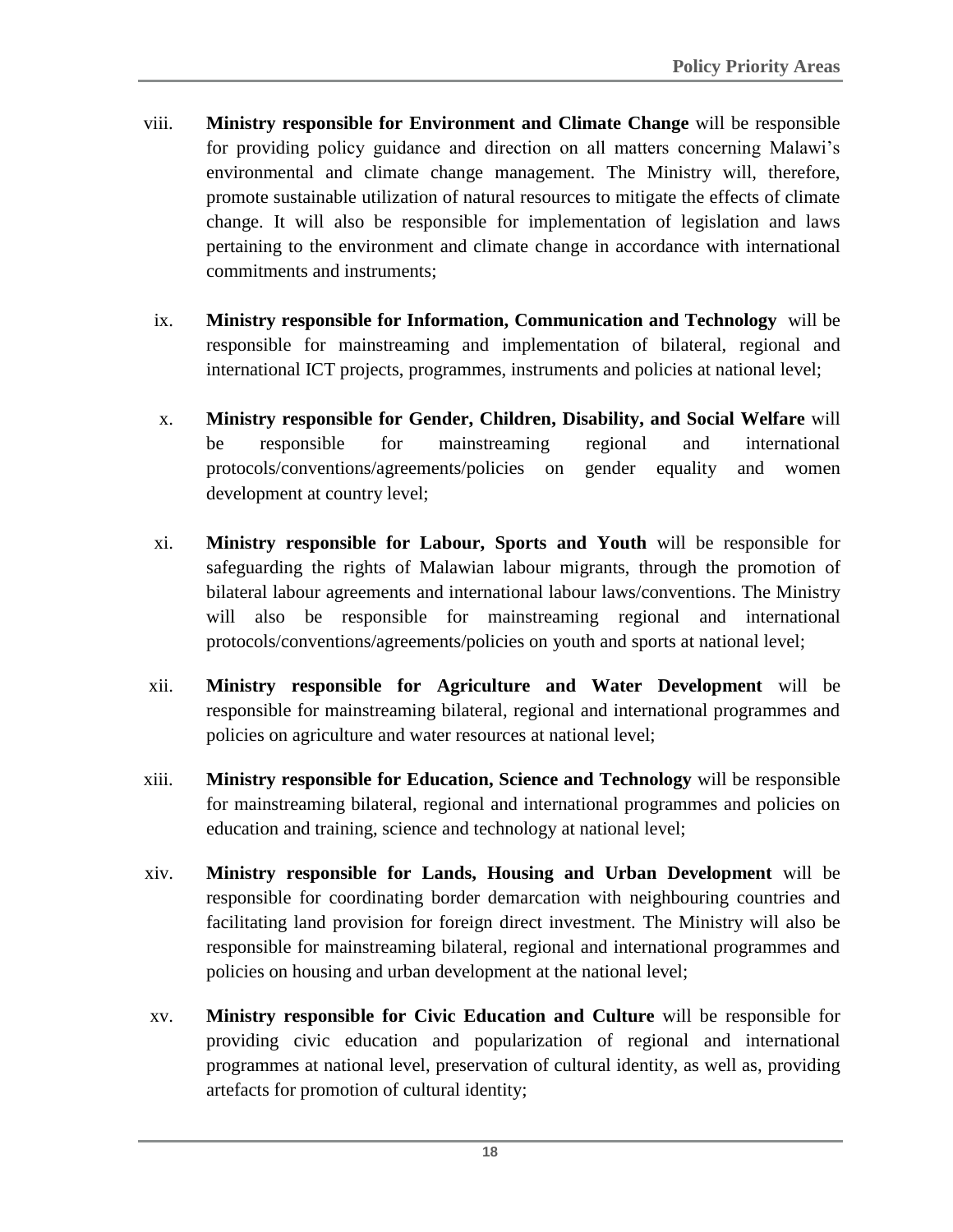- xvi. **The National Assembly** is constitutionally mandated to enact laws, exercise legislative oversight and representative functions, for the promotion of democratic governance and achievement of sustainable development. The Parliamentary Committee on International Relations will also be involved in the implementation of the Foreign Policy;
- xvii. **The Malawi Police Service (MPS)** will be responsible for coordinating cooperation at bilateral, regional and international levels in the area of security;
- xviii. **The Anti-Corruption Bureau (ACB)** will be responsible for coordinating cooperation at bilateral, regional and international levels in the fight against corruption;
	- xix. **The National Intelligence Service (NIS)** will be responsible for coordinating cooperation at bilateral, regional and international levels in the area of intelligence;
	- xx. **The Green Belt Authority (GBA)** will be responsible for promoting and facilitating investments in irrigation and agriculture development;
	- xxi. **The National Planning Commission (NPC)** will be responsible for coordinating initiatives towards strategic economic and development planning;
- xxii. **Malawi Investment and Trade Centre (MITC)** will be responsible for promoting Malawi's trade and investment opportunities as well as providing one-stop shop services to facilitate domestic and Foreign Direct Investments (FDI);
- xxiii. **Malawi Communication and Regulatory Authority (MACRA)** will be responsible for providing a regulatory framework and oversight in the implementation of bilateral, regional and international ICT treaties;
- xxiv. **Malawi Confederation of Chambers of Commerce and Industry (MCCCI)** will be responsible for facilitating Malawi's private sector development efforts and participation of private sector companies in bilateral and international trade, business and investment initiatives;
- xxv. **The Financial Intelligence Authority (FIA)** will be responsible for coordinating cooperation at bilateral, regional and international levels in combating money laundering and other financial crimes;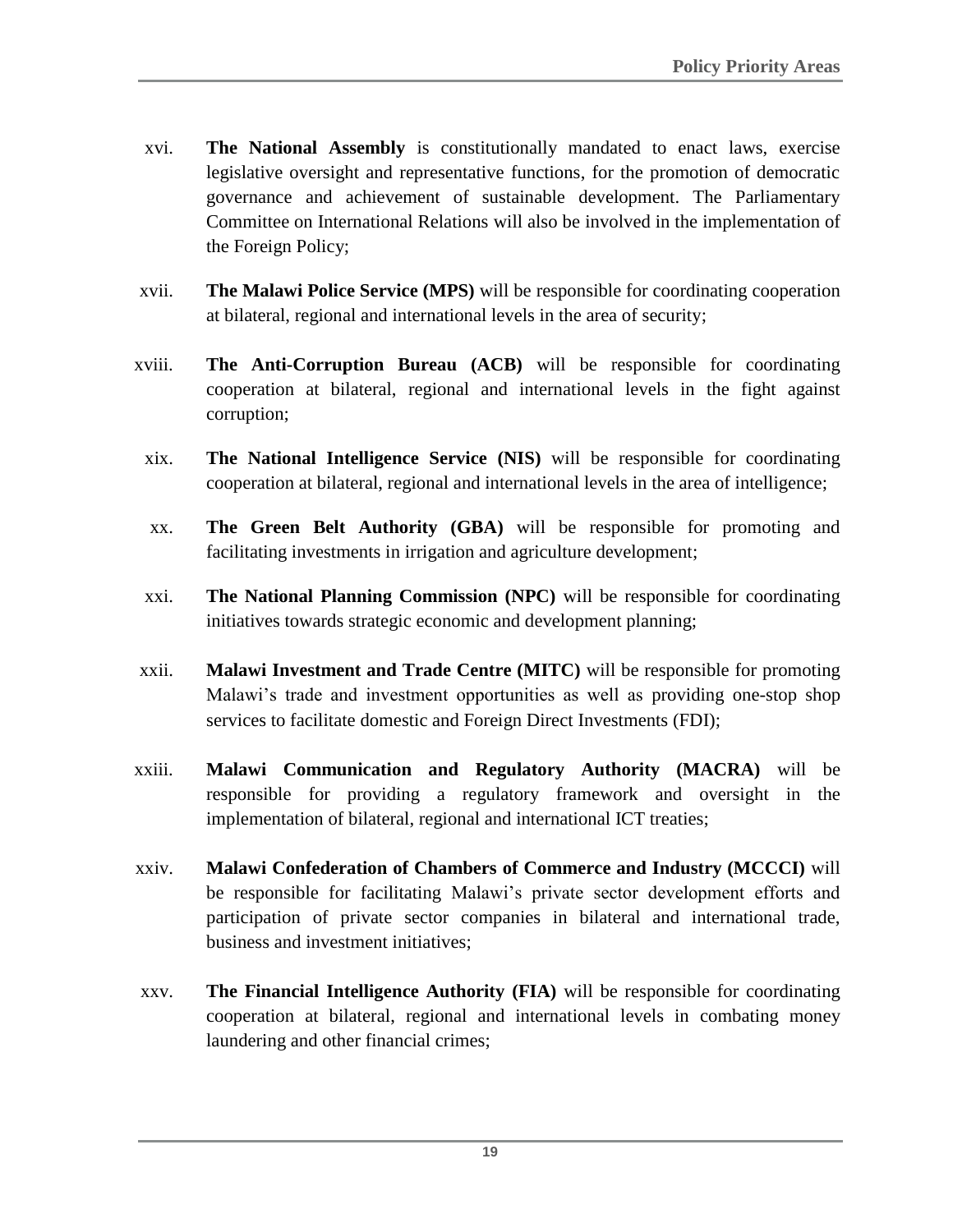- xxvi. **Civil Society Organizations (CSOs)/Non-Governmental Organizations (NGOs)** will play a significant role in political, socio-economic, and cultural issues. As nonstate actors, they will play an advocacy role for the Foreign Policy, as well as, provide the necessary checks and balances in the adherence to international standards and best practices; and
- xxvii. **The Media** will be responsible for disseminating information on Malawi's diplomatic relations and international engagements.

# <span id="page-33-0"></span>**5.2 Implementation Plan**

To ensure effective implementation of the policy, a detailed Implementation Plan has been developed as a separate document and appears as ANNEX I. The plan provides a linkage between the policy goal and objectives on one hand and strategies and institutions responsible for implementing those strategies on the other. It also includes a time frame for the implementation of each strategy.

# <span id="page-33-1"></span>**5.3 Monitoring and Evaluation**

The implementation of the policy requires an effective and efficient monitoring and evaluation (M&E) system. The system shall provide feedback information needed to identify implementation challenges and gaps. The Ministry of Foreign Affairs and International Cooperation shall, on regular basis, monitor progress of implementation of this policy by key stakeholders. The Ministry shall facilitate the development of indicators for the evaluation process. A detailed, Monitoring and Evaluation Plan appears as ANNEX II.

#### **5.4 Review of the Policy**

This policy will ideally be reviewed after every five years. However, some unforeseen developments on the geo-politics could necessitate a review at any point in time.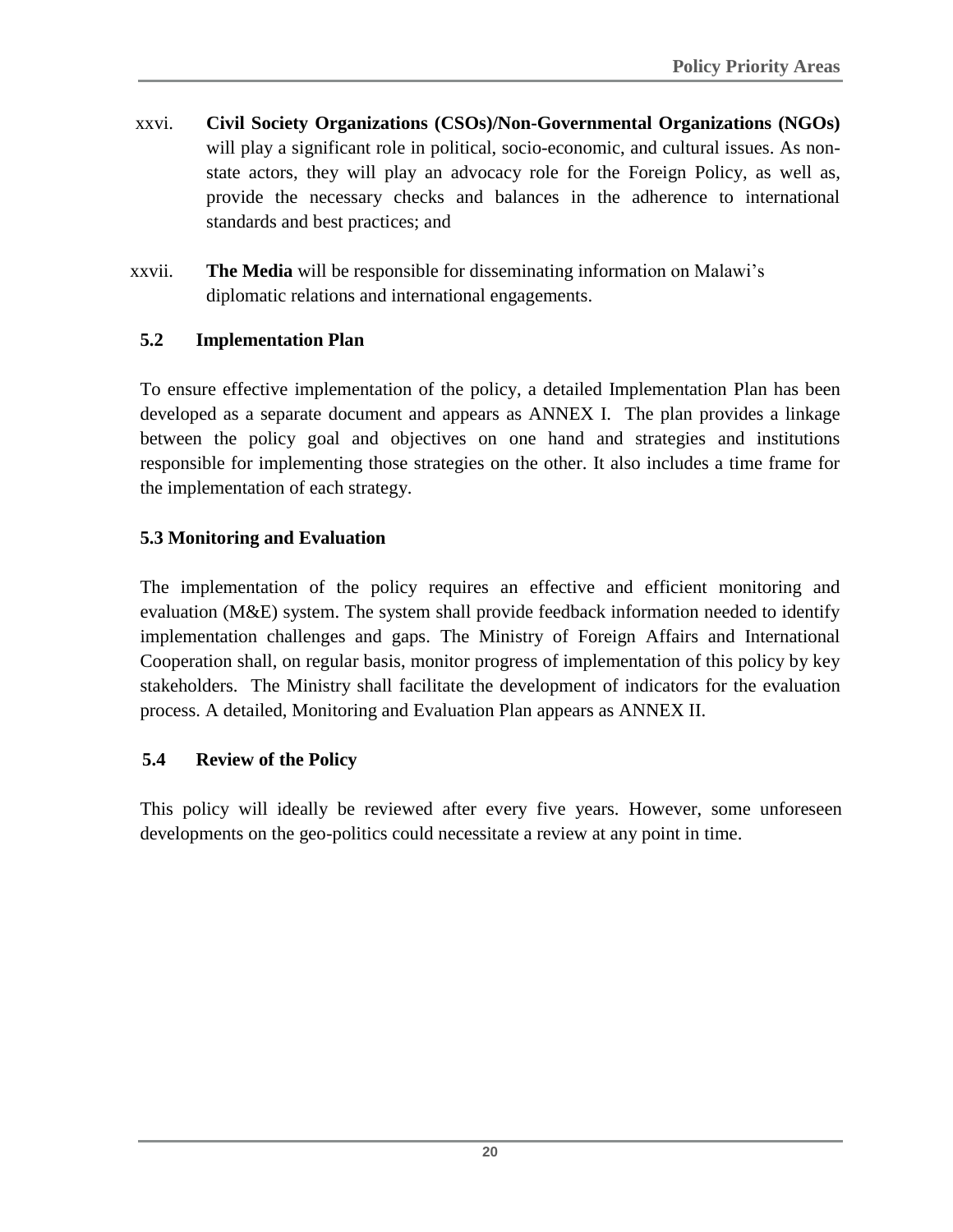<span id="page-34-0"></span>

|                                                                                                                                                                | Time-frame                  | $On-gong$                                                                                                                                    |                                                                          |                                                                                                         |
|----------------------------------------------------------------------------------------------------------------------------------------------------------------|-----------------------------|----------------------------------------------------------------------------------------------------------------------------------------------|--------------------------------------------------------------------------|---------------------------------------------------------------------------------------------------------|
|                                                                                                                                                                | Responsibility/Stakeholders | OPC, MoFAIC, MoD, MoHLS,<br>MOJCA, MOLHUD, MONREM,<br>MoAID, MoCECCD, MoEST,<br>MoTPW and NIS                                                |                                                                          |                                                                                                         |
| Policy Statement 1: Promote and guarantee the country's sovereignty and territorial integrity<br>POLICY PRIORITY AREA 1: SOVEREIGNTY AND TERRITORIAL INTEGRITY | Strategy                    | territory comprising land,<br>Defend and protect Malawi and<br>water, islands and airspace.<br>its                                           | Protect the interests of Malawi<br>its nationals in the diaspora.<br>and | and promote Malawi's<br>$\mathop{\mathrm{cultural}}$<br>and<br>image<br>identity.<br>Protect<br>values, |
|                                                                                                                                                                | Objective                   | integrity with respect to land,<br>Malawi's<br>territorial<br>water, islands, and airspace.<br>and<br>safeguard<br>sovereignty<br>$\Gamma$ o |                                                                          |                                                                                                         |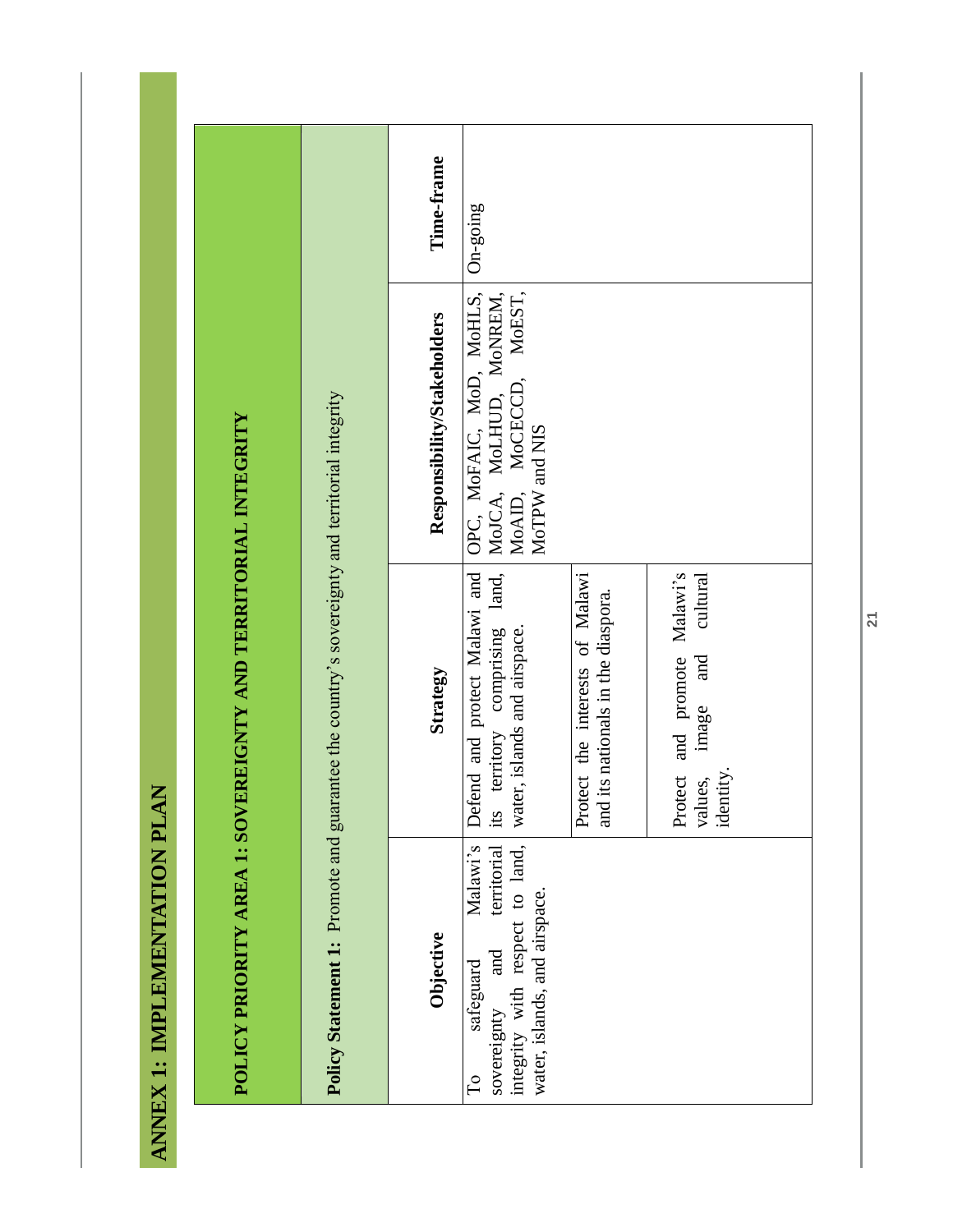|                                                                                           | POLICY PRIORITY AREA 2: SUSTAINABLE DEVELOPMENT                                                                                                                              |                                                                                                                             |            |
|-------------------------------------------------------------------------------------------|------------------------------------------------------------------------------------------------------------------------------------------------------------------------------|-----------------------------------------------------------------------------------------------------------------------------|------------|
| <b>DEVELOPMENT COOPER</b><br>$\widehat{\mathbf{a}}$                                       | ATION                                                                                                                                                                        |                                                                                                                             |            |
|                                                                                           |                                                                                                                                                                              | Policy Statement 1: Analyse global development cooperation trends to draw policy considerations for Malawi's policy makers. |            |
| Objective                                                                                 | Strategy                                                                                                                                                                     | Responsibility/Stakeholders                                                                                                 | Time-frame |
| To provide data for Government<br>to make informed decisions on<br>development assistance | Develop and regularly update a<br>development<br>policy<br>cooperation trends and produce<br>for<br>reports<br>$\overline{\mathrm{m}}$<br>direction.<br>periodic<br>database | 2017-2022<br>other<br>and<br>MOFAIC<br>relevant MDAs<br>MOFEPD,                                                             |            |
| Policy Statement 2: Project Malawi                                                        |                                                                                                                                                                              | as the most favourable development cooperation partner in all sectors.                                                      |            |
| Objective                                                                                 | Strategy                                                                                                                                                                     | Time-frame<br>Responsibility/Stakeholders                                                                                   |            |
| of the<br>To contribute towards the socio-<br>development<br>economic<br>country.         | consolidate<br>and<br>existing development partners.<br>new<br>with<br>and<br>cooperation<br>cilitate<br>$E_{\rm a}$                                                         | 2017-2021<br>other<br>and<br>MOFAIC<br>relevant MDAs<br>MoFEPD.                                                             |            |
|                                                                                           | Facilitate and promote effective<br>and efficient use of foreign<br>assistance.                                                                                              |                                                                                                                             |            |
|                                                                                           | development<br>Enhance active participation in<br>cooperation and aid effectiveness<br>international<br>fora.                                                                |                                                                                                                             |            |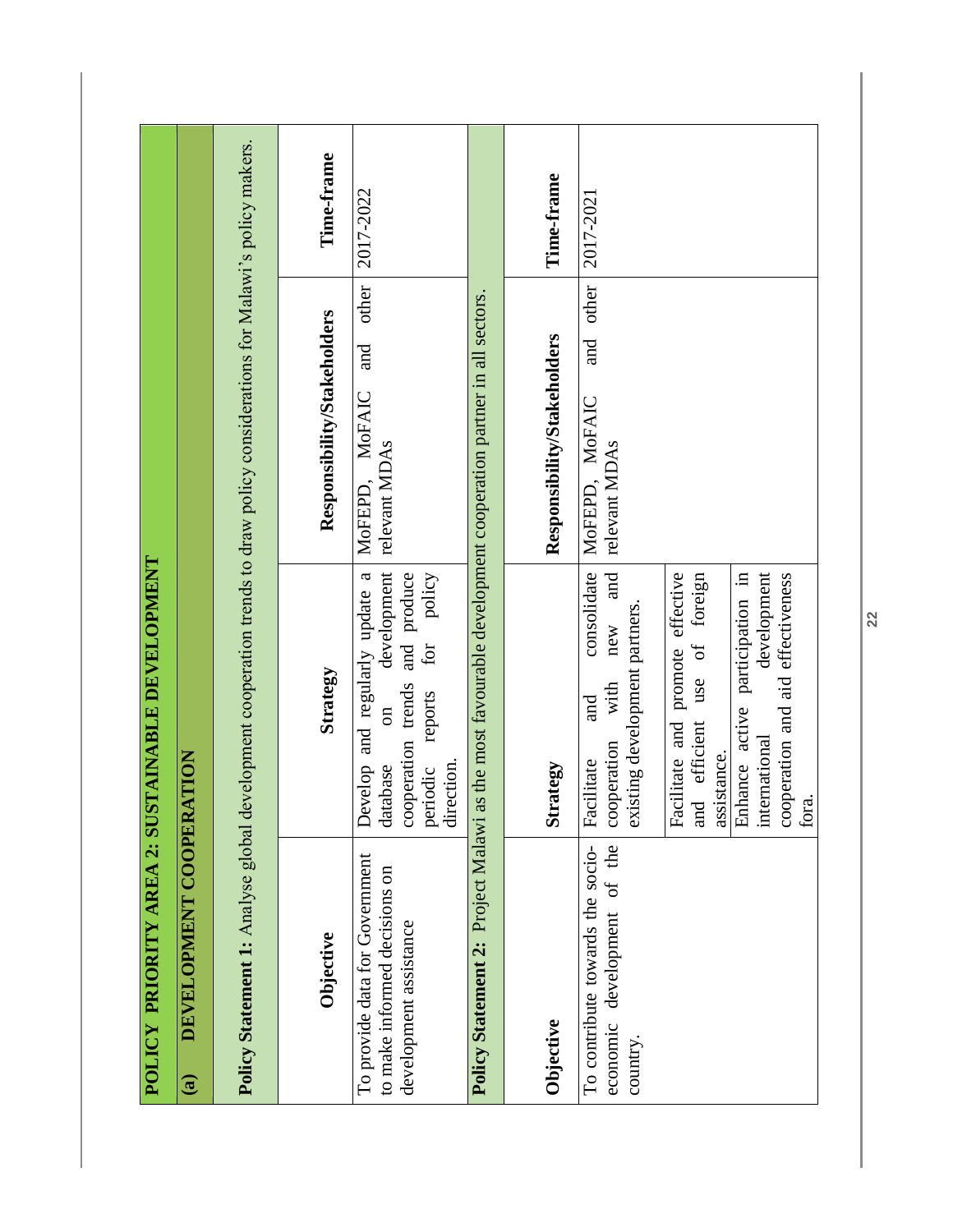| and<br>OPC, MoFEPD, NPC, MoFAIC and<br>i's economic interests through bilateral, regional and multilateral fora<br>MOITT, MOFEPD, MOFAIC<br>Responsibility/Stakeholders<br>Responsibility/Stakeholders<br>other relevant MDAs.<br>MITC.<br>development<br>regular<br>signing of key Agreements and<br>Memoranda of Understanding<br>and<br>for<br>(MoUs) aimed at promoting<br>and<br>various<br>with<br>trade, investment and tourism<br>Facilitate signing of development<br>and<br>partner<br>of projects<br>development partnerships.<br>negotiations<br>negotiations<br>agreements<br>notes<br>and<br>ð<br>countries, among others.<br>development partners.<br>under<br>holding<br>between Malawi<br>(b) TRADE, INVESTMENT, TOURISM AND ICT<br>$\sigma f$<br>with<br>submission<br>assistance<br>exchange<br>Facilitate<br>Facilitate<br>Facilitate<br>meetings<br>Strategy<br>Strategy<br>partners.<br>funding<br><b>Policy Statement 1: Promote Malawi</b><br>economic development of the<br>To contribute towards the socio-<br>growth<br>and<br>through trade, investment<br>export-led<br>attain<br>Objective<br>Objective<br>tourism.<br>country<br>$\overline{\Gamma}$ |  | Policy Statement 3: Follow-up and facilitate all development cooperation to Malawi and ensure efficiency. |            |
|-------------------------------------------------------------------------------------------------------------------------------------------------------------------------------------------------------------------------------------------------------------------------------------------------------------------------------------------------------------------------------------------------------------------------------------------------------------------------------------------------------------------------------------------------------------------------------------------------------------------------------------------------------------------------------------------------------------------------------------------------------------------------------------------------------------------------------------------------------------------------------------------------------------------------------------------------------------------------------------------------------------------------------------------------------------------------------------------------------------------------------------------------------------------------------------|--|-----------------------------------------------------------------------------------------------------------|------------|
|                                                                                                                                                                                                                                                                                                                                                                                                                                                                                                                                                                                                                                                                                                                                                                                                                                                                                                                                                                                                                                                                                                                                                                                     |  |                                                                                                           | Time-frame |
|                                                                                                                                                                                                                                                                                                                                                                                                                                                                                                                                                                                                                                                                                                                                                                                                                                                                                                                                                                                                                                                                                                                                                                                     |  |                                                                                                           | 2017-2022  |
|                                                                                                                                                                                                                                                                                                                                                                                                                                                                                                                                                                                                                                                                                                                                                                                                                                                                                                                                                                                                                                                                                                                                                                                     |  |                                                                                                           |            |
|                                                                                                                                                                                                                                                                                                                                                                                                                                                                                                                                                                                                                                                                                                                                                                                                                                                                                                                                                                                                                                                                                                                                                                                     |  |                                                                                                           |            |
|                                                                                                                                                                                                                                                                                                                                                                                                                                                                                                                                                                                                                                                                                                                                                                                                                                                                                                                                                                                                                                                                                                                                                                                     |  |                                                                                                           |            |
|                                                                                                                                                                                                                                                                                                                                                                                                                                                                                                                                                                                                                                                                                                                                                                                                                                                                                                                                                                                                                                                                                                                                                                                     |  |                                                                                                           |            |
|                                                                                                                                                                                                                                                                                                                                                                                                                                                                                                                                                                                                                                                                                                                                                                                                                                                                                                                                                                                                                                                                                                                                                                                     |  |                                                                                                           | Time-frame |
|                                                                                                                                                                                                                                                                                                                                                                                                                                                                                                                                                                                                                                                                                                                                                                                                                                                                                                                                                                                                                                                                                                                                                                                     |  |                                                                                                           | 2017-2022  |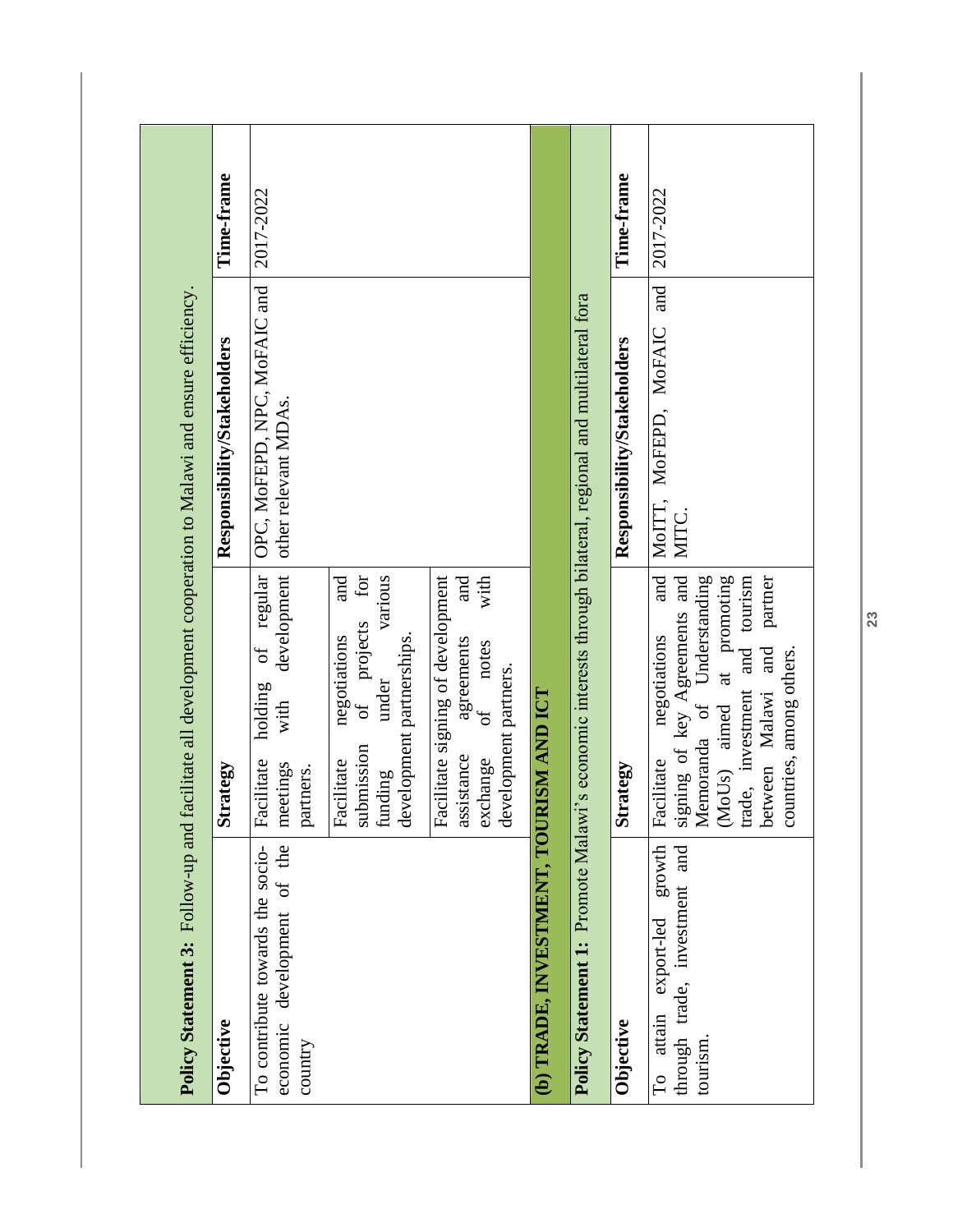|                                                                                                                    | multilateral partnerships to<br>economic<br>Facilitate and participate actively<br>promote Malawi's<br>interests.<br>$\mathbf{u}$                                                                                      |                                                                                                                           |            |
|--------------------------------------------------------------------------------------------------------------------|------------------------------------------------------------------------------------------------------------------------------------------------------------------------------------------------------------------------|---------------------------------------------------------------------------------------------------------------------------|------------|
| investment and tourism                                                                                             |                                                                                                                                                                                                                        | Policy Statement 2: Undertake market analysis and strengthen market intelligence and information systems regarding trade, |            |
| Objective                                                                                                          | Strategy                                                                                                                                                                                                               | Responsibility/Stakeholders                                                                                               | Time-frame |
| To provide data for Government<br>to make informed decisions on<br>trade, investment and tourism<br>opportunities. | Design and set up a standardized<br>data collection and market<br>investment, and tourism to be<br>used at all Malawi Missions<br>information system for trade,<br>abroad.                                             | MOFAIC,<br>MITC, MCCCI and Private Sector.<br>MOFEPD,<br>MOITT,                                                           | 2017-2022  |
| <b>Policy Statement 3: Promote Malawi'</b>                                                                         | s trade, investment and tourism, through its Missions abroad                                                                                                                                                           |                                                                                                                           |            |
| Objective                                                                                                          | Strategy                                                                                                                                                                                                               | Responsibility/Stakeholders                                                                                               | Time-frame |
| growth<br>and<br>through trade, investment<br>export-led<br>attain<br>tourism<br>$\Gamma$ o                        | promotion<br>strategic<br>ensure adequate<br>audiences and foreign business<br>Malawian<br>businesses at these events.<br>targeting<br>$\sigma f$<br>export<br>persons and<br>representation<br>Undertake<br>programs, | MOFAIC, MOITT, MITC, MCCCI,<br>and Private Sector.                                                                        | 2017-2022  |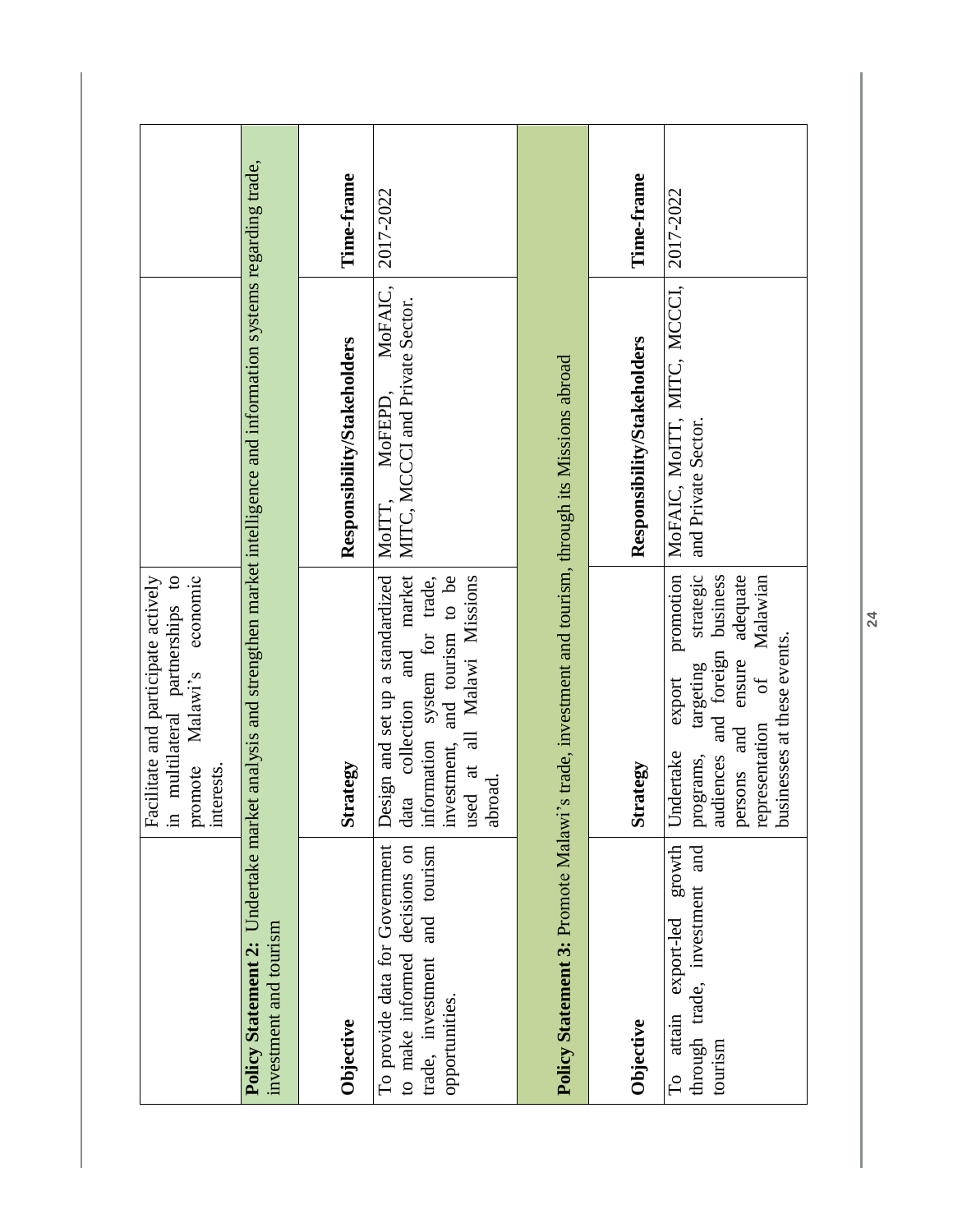|                                                                                                 | Tourism Fairs, Solo Exhibitions,<br>Trade and Investment Missions<br>market Malawi's products<br>Facilitate and participate actively<br>and<br>International Trade<br>abroad.<br>$\mathbf{c}$<br>$\Xi$ .                |                                                                                                                               |            |
|-------------------------------------------------------------------------------------------------|-------------------------------------------------------------------------------------------------------------------------------------------------------------------------------------------------------------------------|-------------------------------------------------------------------------------------------------------------------------------|------------|
|                                                                                                 | patronize<br>International Trade, Investment<br>Tourism Fairs and other<br>businesses<br>economic related international<br>activities taking place in Malawi<br>Ensure that foreign<br>and<br>participate<br>and        |                                                                                                                               |            |
|                                                                                                 | through maintenance of an active<br>tourism<br>website and social media outlets<br>Ensure regular updates of trade,<br>such as Facebook and Twitter<br>opportunities available in Malawi<br>and<br>investment<br>Pages. |                                                                                                                               |            |
| world.                                                                                          |                                                                                                                                                                                                                         | Policy Statement 4: Facilitate trade, investment and business transactions involving Malawi's businesses with the rest of the |            |
| Objective                                                                                       | Strategy                                                                                                                                                                                                                | Responsibility/Stakeholders                                                                                                   | Time-frame |
| growth<br>through trade, investment and<br>export-led<br>attain<br>tourism.<br>$\Gamma_{\rm O}$ | foreign<br>investors and businesses that can<br>connect<br>partner with Malawians.<br>and<br>Identify                                                                                                                   | MOFAIC, MOITT, MITC, MCCCI,<br>and Private Sector.                                                                            | 2017-2022  |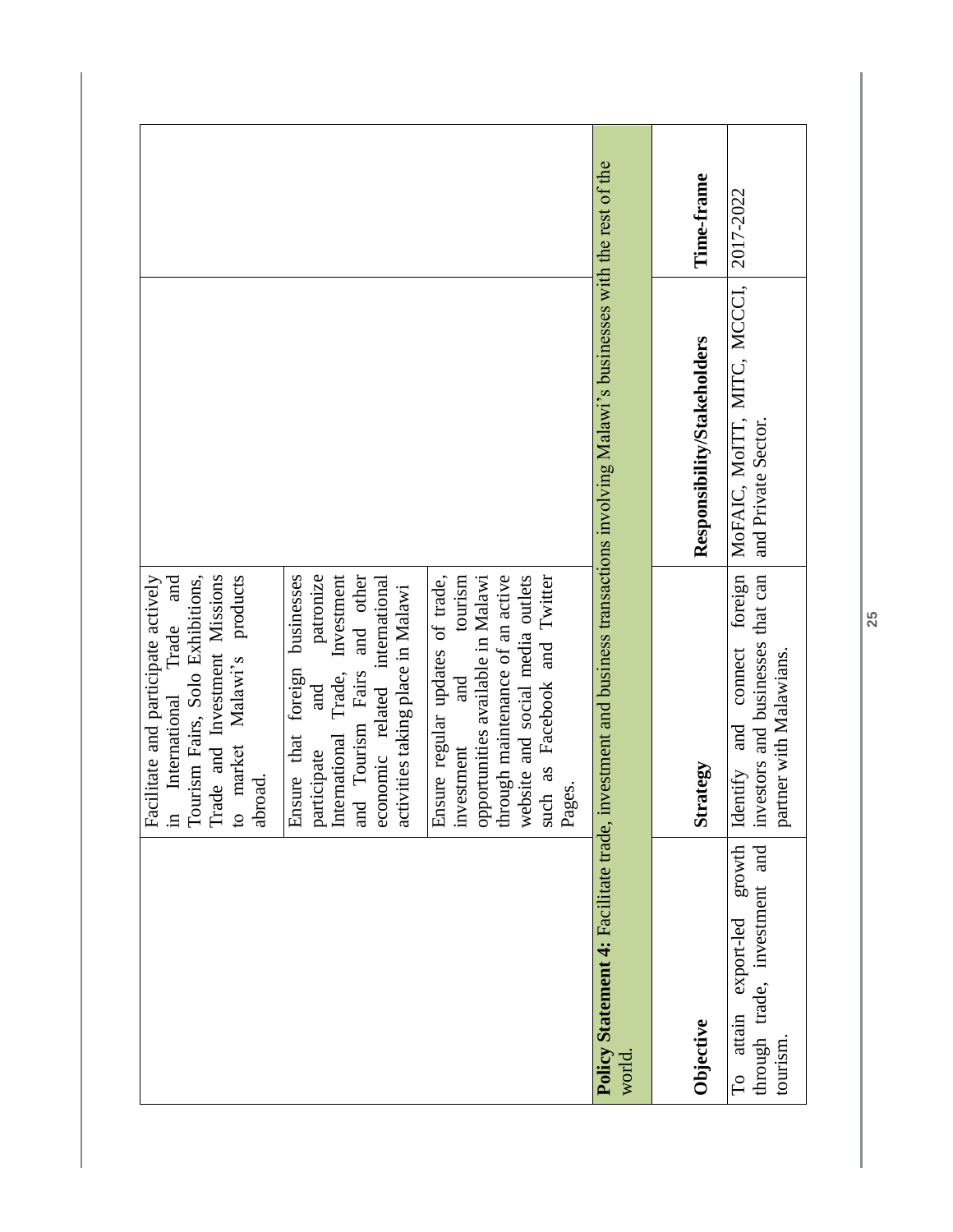|                                                                                               | foreign importers and exporters<br>Facilitate B2B meetings between<br>and their Malawian counterparts.                     |                                                                                                                     |            |
|-----------------------------------------------------------------------------------------------|----------------------------------------------------------------------------------------------------------------------------|---------------------------------------------------------------------------------------------------------------------|------------|
|                                                                                               | opportunities in the ICT sector at bilateral, regional and international levels                                            | Policy Statement 5: Enhance access to technical assistance and ICT resources as well as promote Malawi's investment |            |
| Objective                                                                                     | Strategy                                                                                                                   | Responsibility/Stakeholders                                                                                         | Time-frame |
| information rich<br>knowledge-based<br>and<br>ß<br>build<br>economy<br>society.<br>$\Gamma$ o | Facilitate signing, ratification and<br>and<br>international ICT instruments and<br>domestication of regional<br>policies. | MICT, MOFAIC, MOJCA, MOITT,<br>MITC, MCCCI, and MACRA.                                                              | 2017-2021  |
|                                                                                               | ICT projects and programmes to<br>bilateral and multilateral partners.<br>Facilitate submission of national                |                                                                                                                     |            |
|                                                                                               | connect them with Government<br>and<br>public-private partnerships.<br>Identify foreign investors<br>for                   |                                                                                                                     |            |
|                                                                                               | Policy Statement 6: Utilize ICT to promote Malawi's visibility, cultural values and identity.                              |                                                                                                                     |            |
| Objective                                                                                     | Strategy                                                                                                                   | Responsibility/Stakeholders                                                                                         | Time-frame |
| identity<br>To promote Malawi's visibility,<br>values and<br>through ICT<br>cultural          | updated information on Malawi<br>$\sigma f$<br>the maintenance<br>public online platforms.<br>Facilitate                   | MOFAIC, MOICT, MOITT MACRA<br>MCCCI, and Ministry of Civic<br>Education and Culture.                                | 2017-2022  |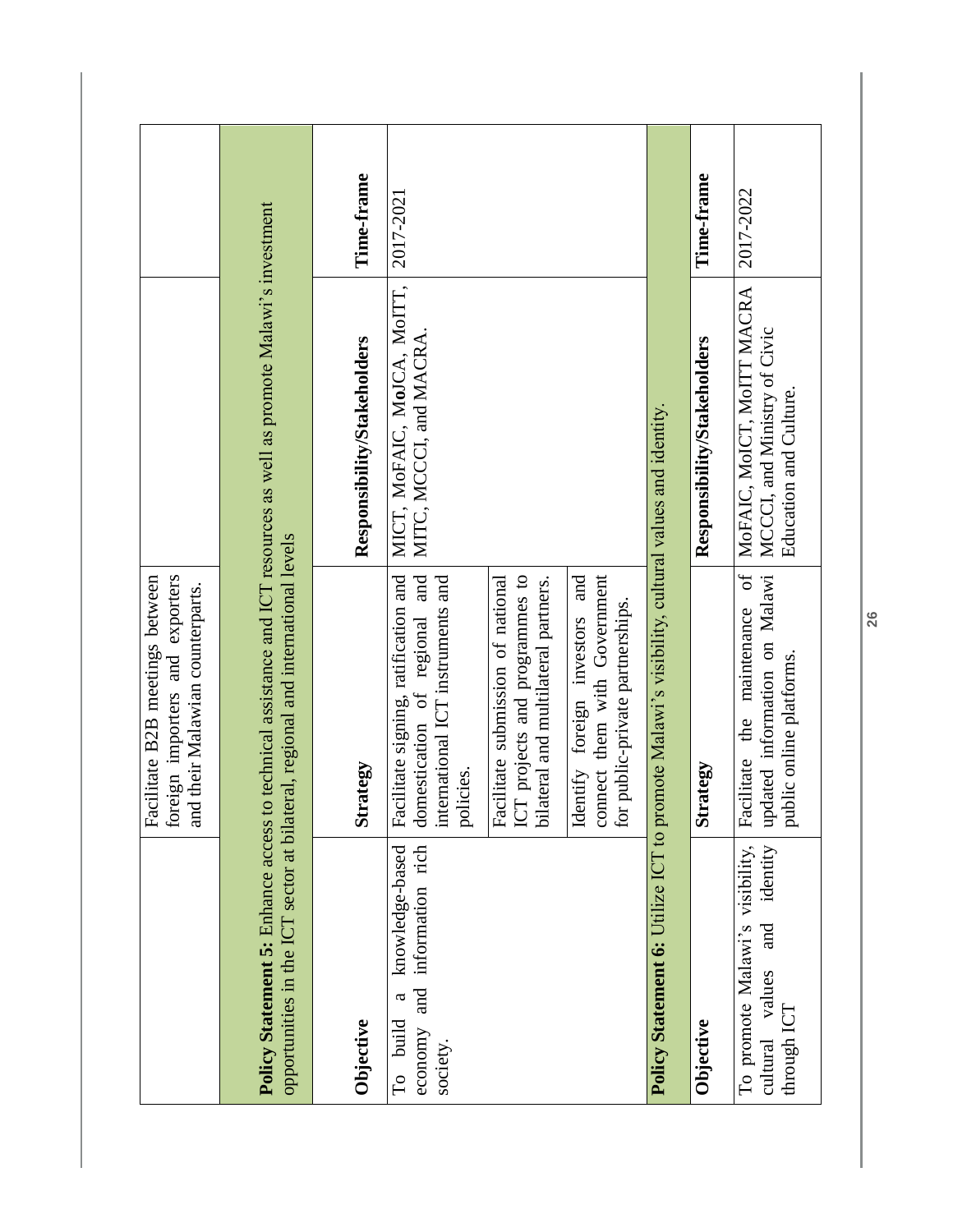| (c) PROMOTE SOUTH-SOUTH COOPERATION                         |                                                                                                                                                                                                                      |                                                                              |            |
|-------------------------------------------------------------|----------------------------------------------------------------------------------------------------------------------------------------------------------------------------------------------------------------------|------------------------------------------------------------------------------|------------|
| <b>Policy Statement 1: Establish Joint H</b><br>cooperation |                                                                                                                                                                                                                      | Permanent Commissions of Cooperation (JPCCs) to enhance and deepen bilateral |            |
| Objective                                                   | Strategy                                                                                                                                                                                                             | Responsibility/Stakeholders                                                  | Time-frame |
| To establish new JPCCs.                                     | assess potential<br>infrastructure, and transfer of<br>make<br>countries focusing on areas such<br>policy<br>investment,<br>for<br>and<br>recommendations<br>Evaluate and<br>trade,<br>technology<br>direction.<br>æ | MoFAIC, OPC and MDAs.                                                        | 2017-2022  |
| Policy Statement 2: Strengthen and deepen existing JPCCs.   |                                                                                                                                                                                                                      |                                                                              |            |
| Objective                                                   | Strategy                                                                                                                                                                                                             | Responsibility/Stakeholders                                                  | Time-frame |
| To strengthen existing JPCCs.                               | Review the implementation of MoFAIC, OPC and MDAs<br>the existing JPCCs and make<br>recommendations for policy<br>direction.                                                                                         |                                                                              | 2017-2022  |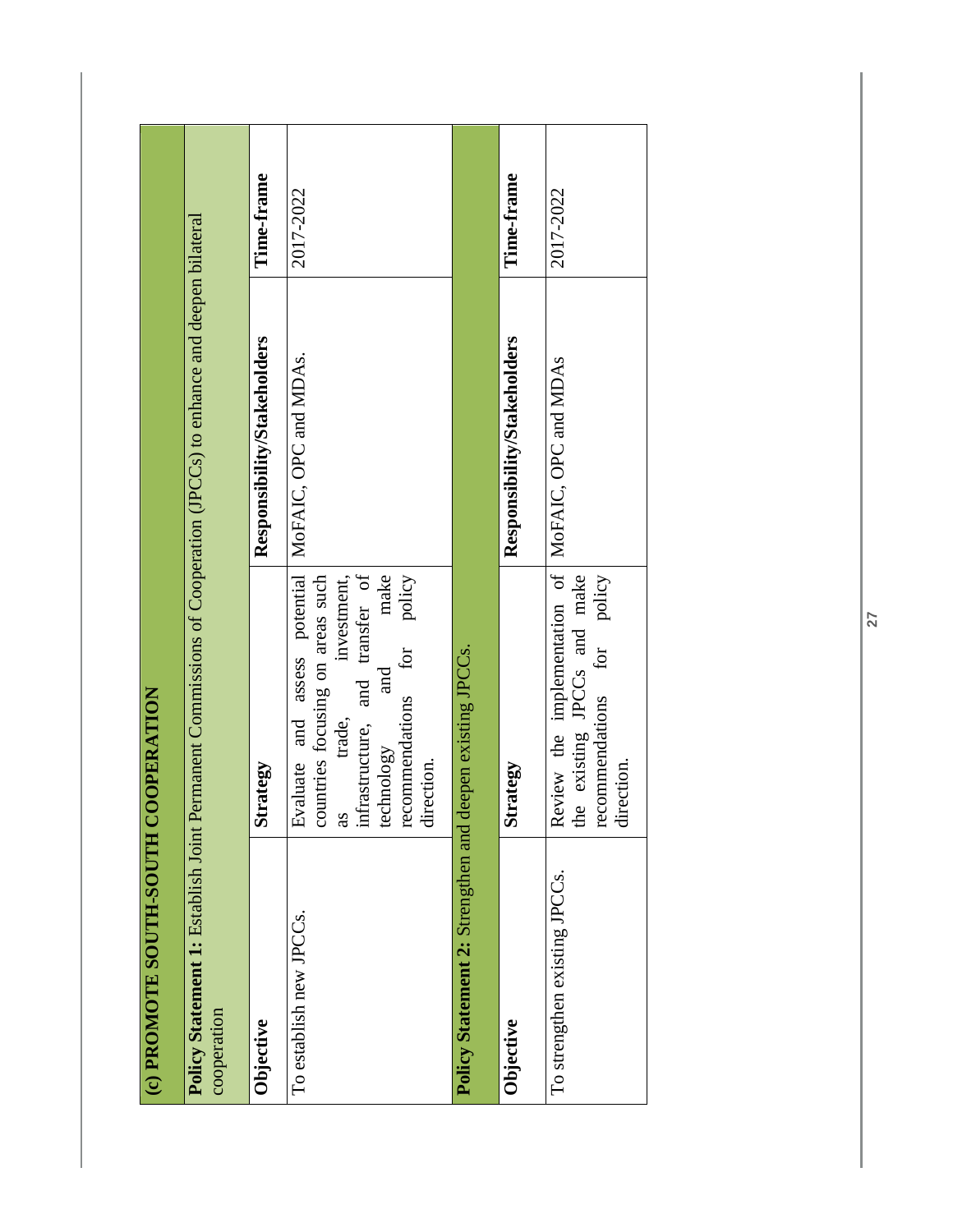| organizations such as SADC, COMESA and AU.                                                 |                                                                                                                                                     | Policy Statement 3: Enhance socio-economic and political cooperation and integration in regional and continental                |            |
|--------------------------------------------------------------------------------------------|-----------------------------------------------------------------------------------------------------------------------------------------------------|---------------------------------------------------------------------------------------------------------------------------------|------------|
| Objective                                                                                  | Strategy                                                                                                                                            | Responsibility/Stakeholders                                                                                                     | Time-frame |
| and<br>To enhance socio-economic and<br>cooperation<br>integration.<br>political           | and make recommendations for<br>review<br>implementation of programmes at<br>regional and continental levels<br>and<br>policy direction.<br>Analyze | MoFAIC, OPC and MDAs                                                                                                            | 2017-2022  |
|                                                                                            |                                                                                                                                                     | <b>Policy Statement 4:</b> Promote cooperation and coordination with like-minded states and stakeholders at multilateral level. |            |
| Objective                                                                                  | trategy<br>$\mathbf{z}$                                                                                                                             | Responsibility/Stakeholders                                                                                                     | Time-frame |
| enhance<br>international<br>and<br>$\Xi$<br>promote<br>cooperation<br>matters.<br>$\Gamma$ | coordinate Malawi's positions at<br>Develop a lobbying strategy to<br>the multilateral level                                                        | MoFAIC, OPC and MDAs.                                                                                                           | 2017-2022  |
| POLICY PRIORITY AREA 3: PEACE AND SECURITY                                                 |                                                                                                                                                     |                                                                                                                                 |            |
|                                                                                            |                                                                                                                                                     | <b>Policy Statement 1:</b> Promote peaceful coexistence and good neighbourliness within the region and the rest of the world    |            |
| Objective                                                                                  | Strategies                                                                                                                                          | Responsibility/Stakeholders                                                                                                     | Time-frame |
| To advance peace and security in<br>the region and beyond.                                 | Support peaceful mechanisms for<br>conflict prevention, management<br>and resolutions.                                                              | MoFAIC, MoD, MoHLS, MoJCA<br>and NIS                                                                                            | 2017-2022  |
|                                                                                            | $\ddot{a}$<br>maintaining peace and security.<br>aimed<br>efforts<br>Support                                                                        |                                                                                                                                 |            |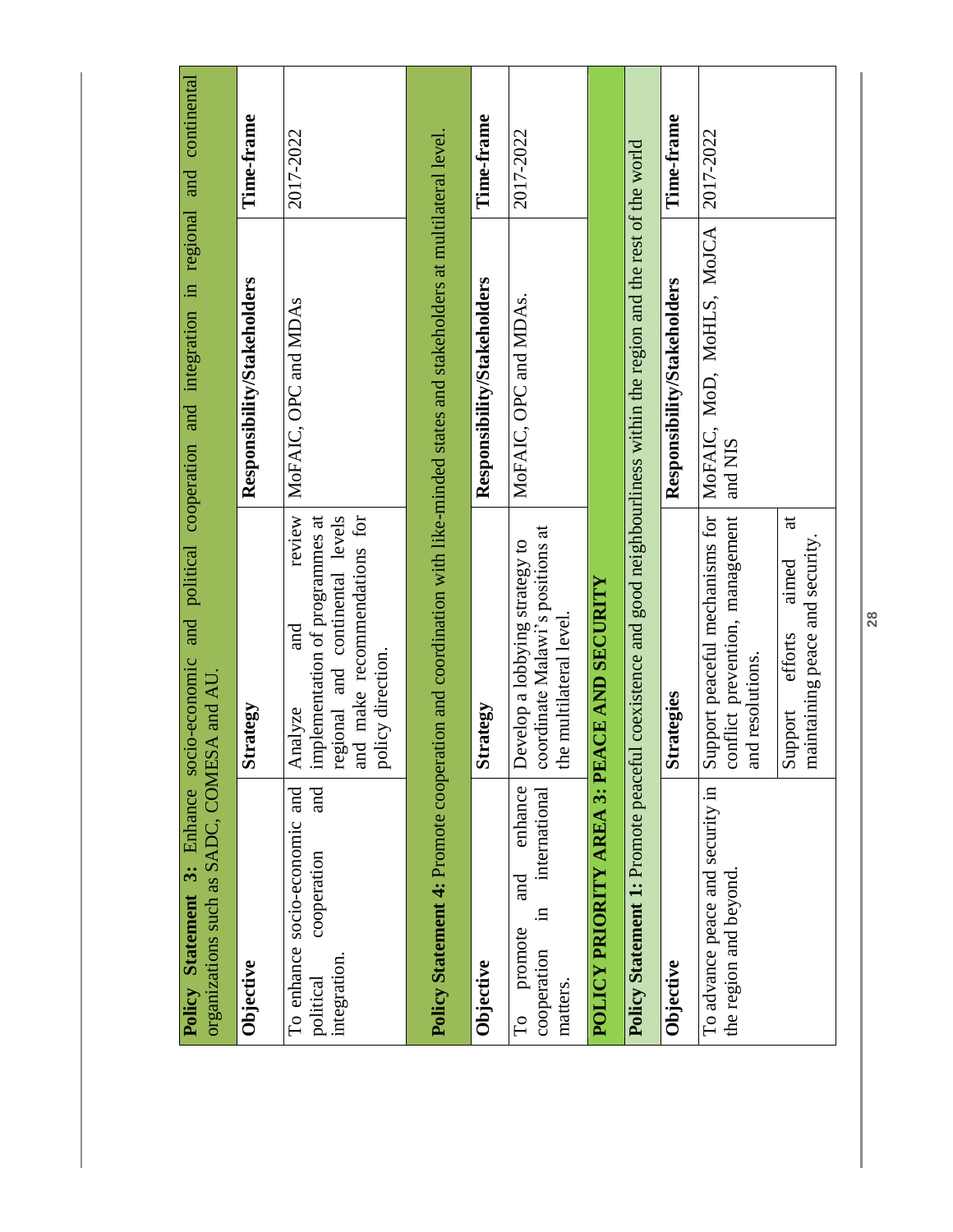|                                                                          | their<br>nternational peace and security<br>nstruments, and timely state<br>Facilitate signing, ratification and<br>domestication of regional and<br>$\overline{\mathrm{m}}$<br>party reporting<br>mplementation. |                                                                                                                     |            |
|--------------------------------------------------------------------------|-------------------------------------------------------------------------------------------------------------------------------------------------------------------------------------------------------------------|---------------------------------------------------------------------------------------------------------------------|------------|
|                                                                          |                                                                                                                                                                                                                   | Policy Statement 2: Promote disarmament, non-proliferation and eradication of all Weapons of Mass Destruction (WMD) |            |
| Objective                                                                | Strategies                                                                                                                                                                                                        | Responsibility/Stakeholders                                                                                         | Time-frame |
| and<br>promote disarmament<br>eradicate all WMDs.<br>$\overline{\Gamma}$ | efforts<br>aimed at eradication of all WMDs<br>ncluding nuclear weapons.<br>international<br>Support                                                                                                              | MoFAIC, MoD, MoHLS, MoJCA, 2017-2022<br>MoH, NIS and MNREM                                                          |            |
|                                                                          | ð<br>use<br>Support the peaceful<br>nuclear technology.                                                                                                                                                           |                                                                                                                     |            |
|                                                                          | $\sigma$<br>manufacture, transfer, use and<br>Facilitate the prohibition                                                                                                                                          |                                                                                                                     |            |
|                                                                          | stockpiling of anti-personnel land<br>mines, and cluster munitions.                                                                                                                                               |                                                                                                                     |            |
|                                                                          | Facilitate elimination of illicit<br>arms,<br>conventional<br>rade in                                                                                                                                             |                                                                                                                     |            |
|                                                                          | proliferation of small arms and<br>ight weapons.                                                                                                                                                                  |                                                                                                                     |            |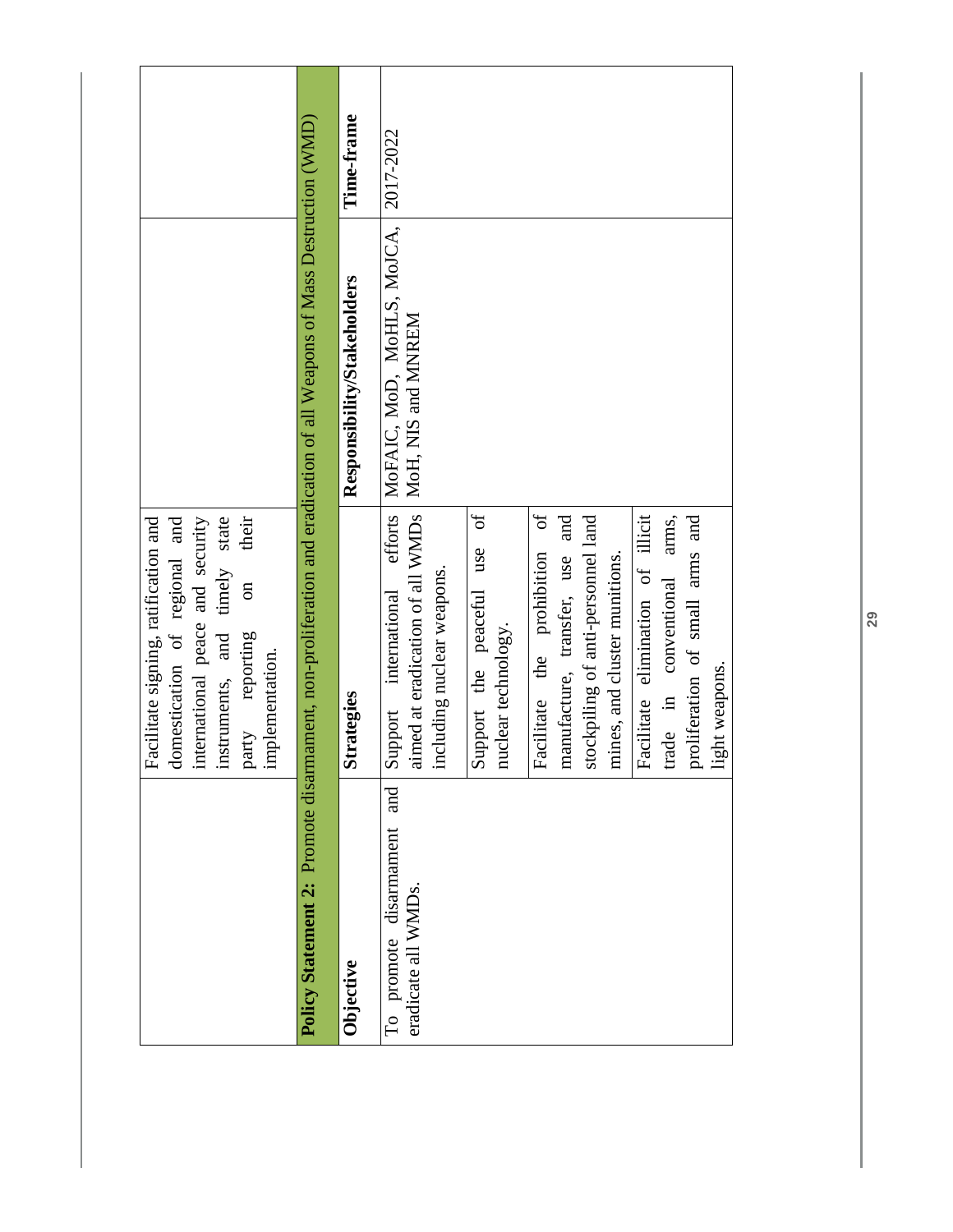|                                                                          | Policy Statement 3: Prevent and combat all forms of transnational crimes |                                                                                    |            |
|--------------------------------------------------------------------------|--------------------------------------------------------------------------|------------------------------------------------------------------------------------|------------|
| Objective                                                                | Strategies                                                               | Responsibility/Stakeholders                                                        | Time-frame |
| combat<br>and<br>transnational crimes.<br>prevent<br>$\overline{\Gamma}$ | domestication of treaties on                                             | Facilitate signing, ratification and   MoFAIC, MoHLS, MoJCA, MPS,  <br>ACB and FIA | 2017-2022  |
|                                                                          | combating<br>irregular migration.<br>and<br>preventing                   |                                                                                    |            |
|                                                                          | domestication of treaties on<br>Facilitate signing, ratification and     |                                                                                    |            |
|                                                                          | preventing and combating money<br>aundering and other financial          |                                                                                    |            |
|                                                                          | crimes.                                                                  |                                                                                    |            |
|                                                                          | Facilitate signing, ratification and<br>domestication of treaties on     |                                                                                    |            |
|                                                                          | and<br>combating<br>preventing,                                          |                                                                                    |            |
|                                                                          | and<br>eradicating arms trafficking<br>smuggling of illicit goods.       |                                                                                    |            |
|                                                                          | Support international efforts in                                         |                                                                                    |            |
|                                                                          | the prevention of terrorism.                                             |                                                                                    |            |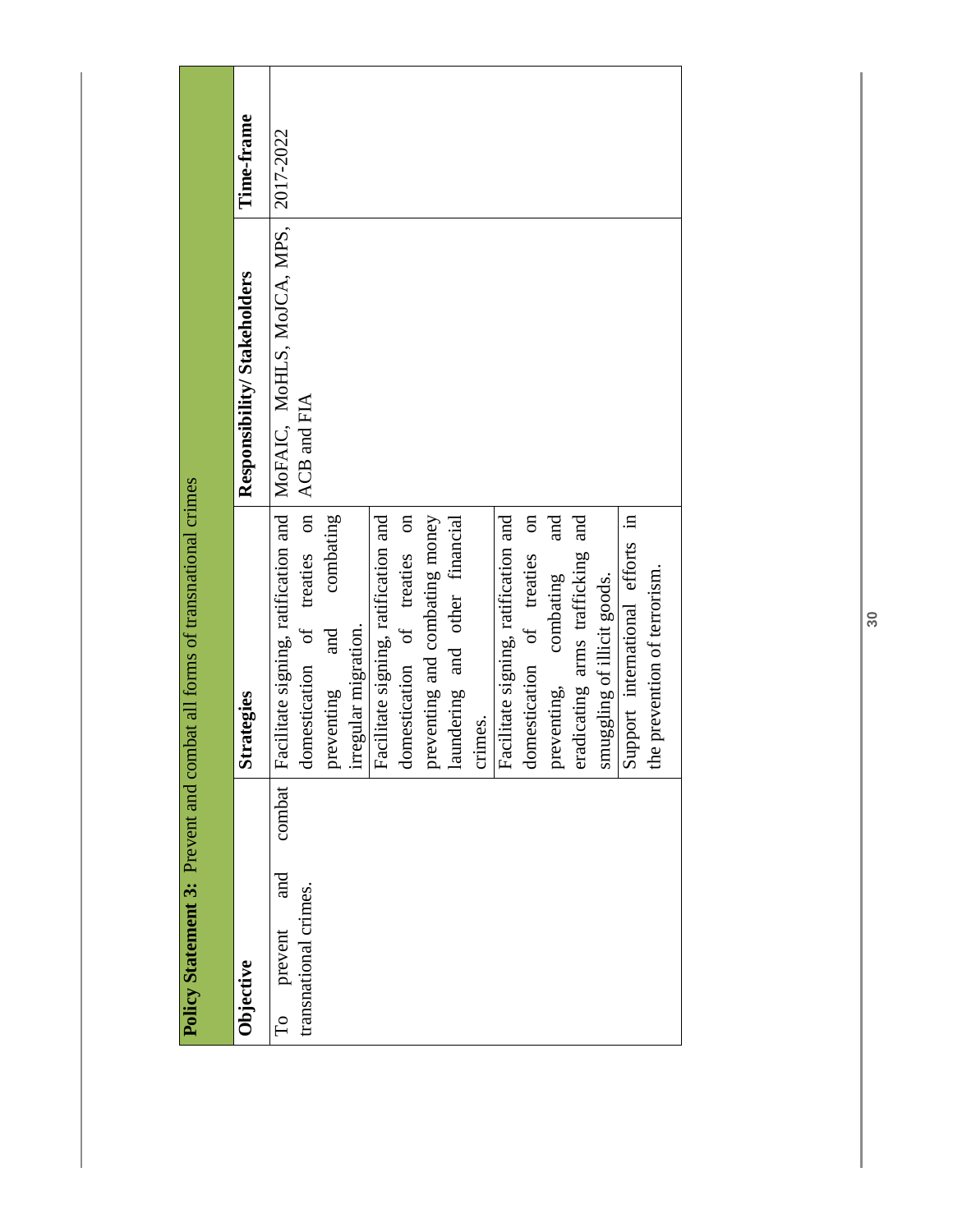| POLICY PRIORITY AREA 4: DEMO                                                                                                          | CRATIC GOVERNANCE AND HUMAN RIGHTS                                                                                                                                                             |                                                                                    |            |
|---------------------------------------------------------------------------------------------------------------------------------------|------------------------------------------------------------------------------------------------------------------------------------------------------------------------------------------------|------------------------------------------------------------------------------------|------------|
| international instruments.                                                                                                            | <b>Policy Statement 1:</b> Promote and protect human rights as enshrined in the Constitution of the Republic of Malawi and affiliated                                                          |                                                                                    |            |
| Objectives                                                                                                                            | Strategies                                                                                                                                                                                     | Responsibility/Stakeholders                                                        | Time-frame |
| To facilitate the strengthening of<br>Malawi's human rights and good<br>governance record.                                            | to international human rights and<br>and encourage Malawi's membership<br>Participate in international meetings<br>governance bodies.<br>good;                                                 | MOFAIC, MOJCA, Malawi Law<br>Commission, Ombudsman, MHRC,<br>MEC, CONGOMA and NPC. | 2017-2022  |
|                                                                                                                                       | instruments aimed at promoting good<br>Facilitate signing, ratification and<br>international<br>$\sigma$<br>domestication<br>governance.                                                       |                                                                                    |            |
|                                                                                                                                       | Policy Statement 2: Promote effectiveness of accountability institutions to guarantee social justice and wellbeing of all.                                                                     |                                                                                    |            |
| Objectives                                                                                                                            | <b>Strategies</b>                                                                                                                                                                              | Responsibility/Stakeholders                                                        | Timeframe  |
| institutions<br>$\frac{1}{\sigma}$<br>effectiveness<br>through capacity building.<br>accountability<br>promote<br>$\overline{\Gamma}$ | Facilitate periodic networking and<br>linkages of Constitutional bodies like<br>the Office of the Ombudsman and<br>Malawi Human Rights Commission<br>international oversight bodies.<br>with i | MoJCA,<br>Parliament, Ombudsman, MHRC &<br>OPC,<br>MOFAIC,<br><b>ACB</b>           | 2017-2022  |
|                                                                                                                                       | cooperation of the Malawi Parliament<br>and<br>participation<br>Facilitate                                                                                                                     |                                                                                    |            |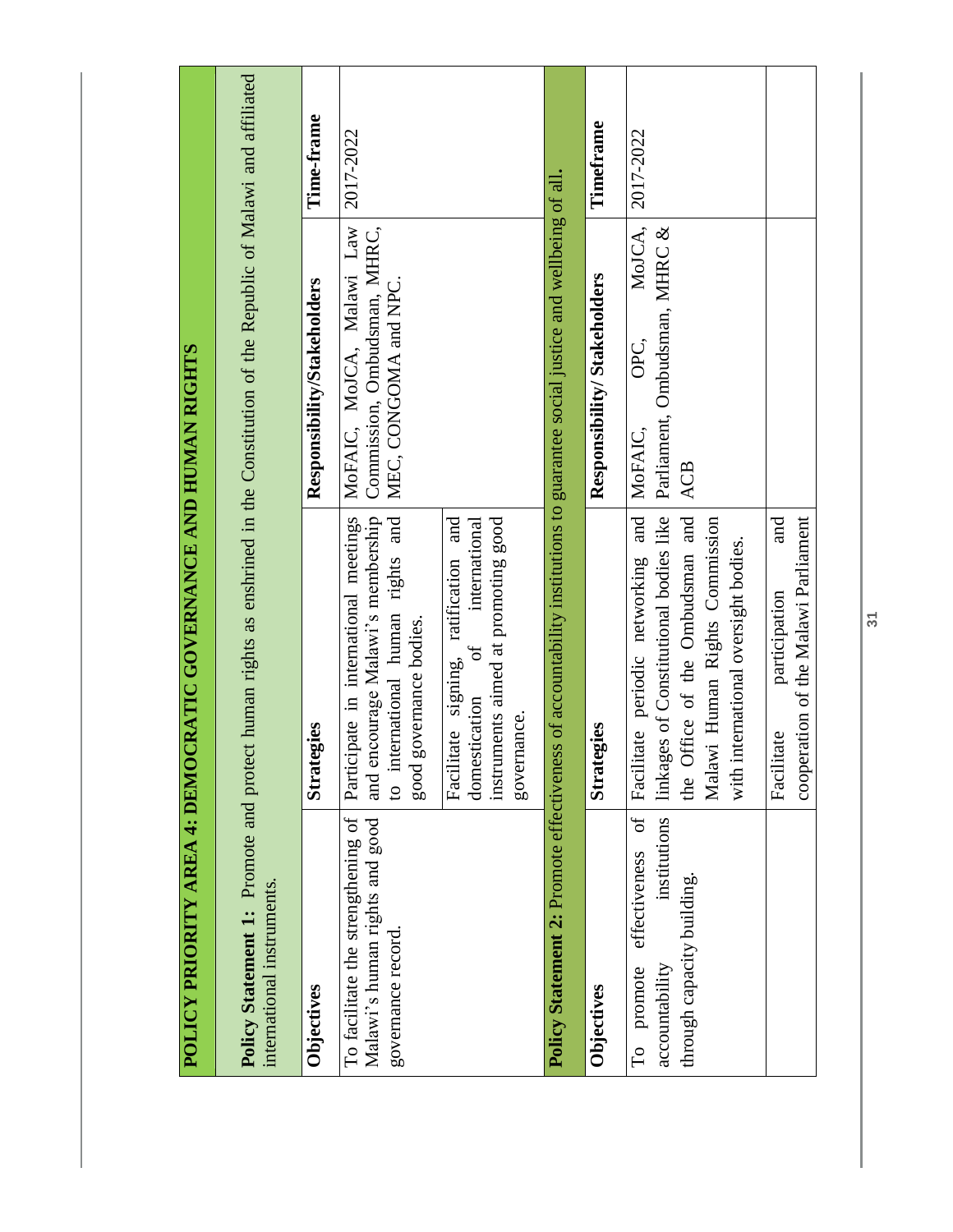|                                                                                                                                                                   |                                                   | Time-frame     | 2017-2022                                                                                                              |                                                                                                                                                                                                                  |                                                                                                                                                                                              |  |
|-------------------------------------------------------------------------------------------------------------------------------------------------------------------|---------------------------------------------------|----------------|------------------------------------------------------------------------------------------------------------------------|------------------------------------------------------------------------------------------------------------------------------------------------------------------------------------------------------------------|----------------------------------------------------------------------------------------------------------------------------------------------------------------------------------------------|--|
|                                                                                                                                                                   |                                                   | Responsibility | OPC,<br>$\infty$<br>MEC<br>MoFEPD,<br>NPC,<br>CONGOMA<br>Parliament,<br>MoFAIC,                                        |                                                                                                                                                                                                                  |                                                                                                                                                                                              |  |
| the Inter-Parliamentary Union, SADC<br>Parliamentary Forum, Pan-African<br>governance institutions such as<br>Parliament, CPU, ACP-EU JPA, and<br>others.<br>with | engagement and participation in public affairs.   | tegy<br>Strat  | election observation, as one of the<br>Facilitate Malawi's participation in<br>key pillars of citizens' participation. | elections through accreditation of<br>regional and continental institutions<br>as SADC, COMESA, AU,<br>national<br>Commonwealth, EU and international<br>credibility of<br>Enhance<br>NGO <sub>S</sub> .<br>such | best<br>Peer<br>Review Mechanisms such as African<br>Review Mechanism (APRM).<br>practices in electoral management.<br>Subscribe to International<br>benchmarking<br>itate<br>Facili<br>Peer |  |
|                                                                                                                                                                   | Ensure full citizen<br><b>Policy Statement 3:</b> | Objectives     | engagement and participation in<br>citizen<br>full<br>ensure<br>public affairs.<br>$\Gamma$ o                          |                                                                                                                                                                                                                  |                                                                                                                                                                                              |  |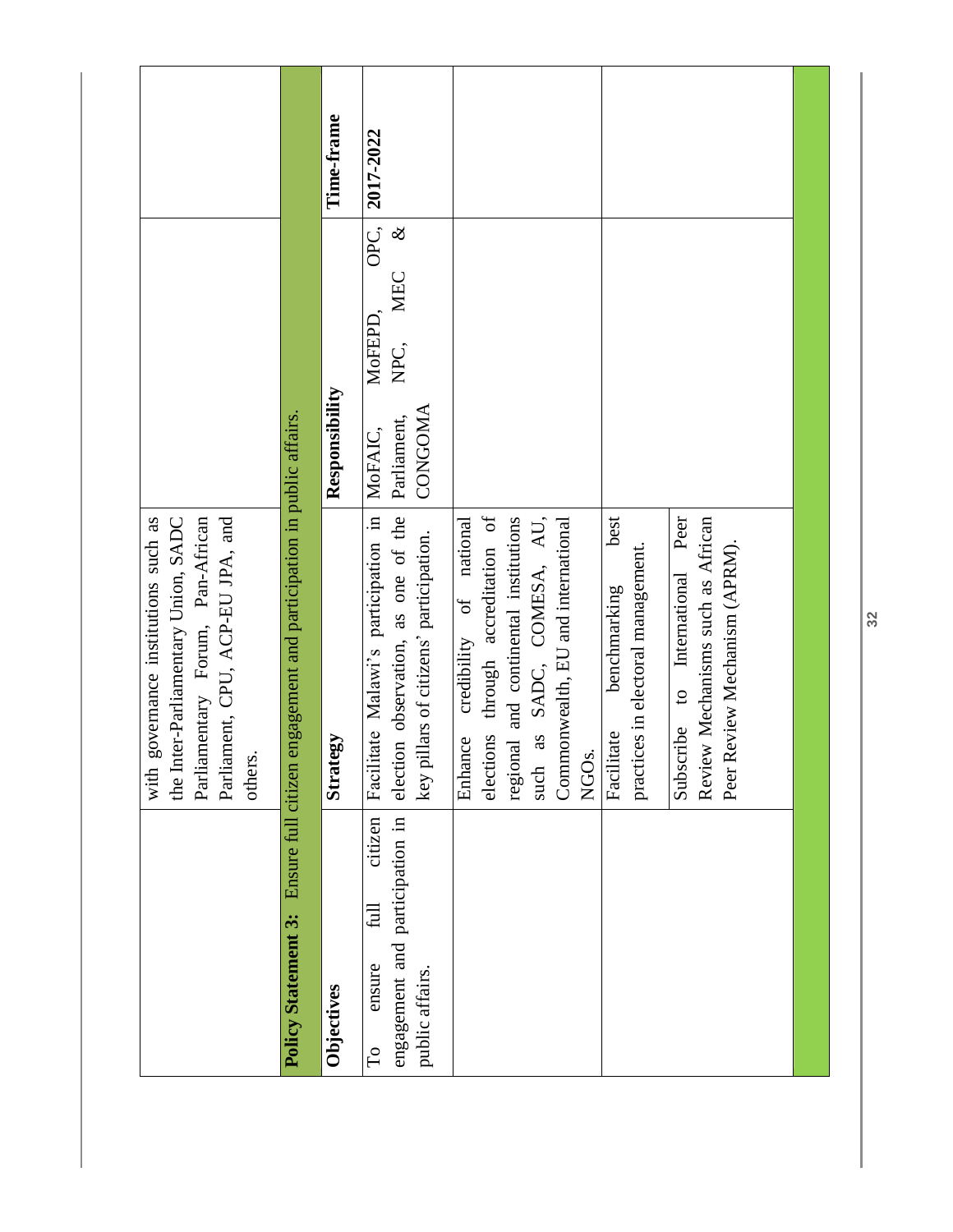| POLICY PRIORITYAREA 5: ENVIRONMENTAL MANAGEMENT AND CLIMATE CHANGE                                               |                                                                                                                                                                                                                                                                               |                                                  |            |
|------------------------------------------------------------------------------------------------------------------|-------------------------------------------------------------------------------------------------------------------------------------------------------------------------------------------------------------------------------------------------------------------------------|--------------------------------------------------|------------|
| Policy Statement 1: To promote best practice in CC in order to safeguard the environment for future generations. |                                                                                                                                                                                                                                                                               |                                                  |            |
| Objective                                                                                                        | Strategy                                                                                                                                                                                                                                                                      | Responsibility/Stakeholders                      | Time-frame |
| To ensure implementation of best<br>practices in CC for environmental<br>sustainability.                         | ð<br>Monitor the implementation of<br>ð<br>and<br>resources for CC adaptation and<br>international instruments on CC.<br>domestication<br>putcomes of regional<br>mobilization<br>international CC fora.<br>mitigation efforts.<br>Facilitate<br>Facilitate<br>$\overline{a}$ | signing, ratification   MoNREM, MoFAIC, and MICA | 2017-2022  |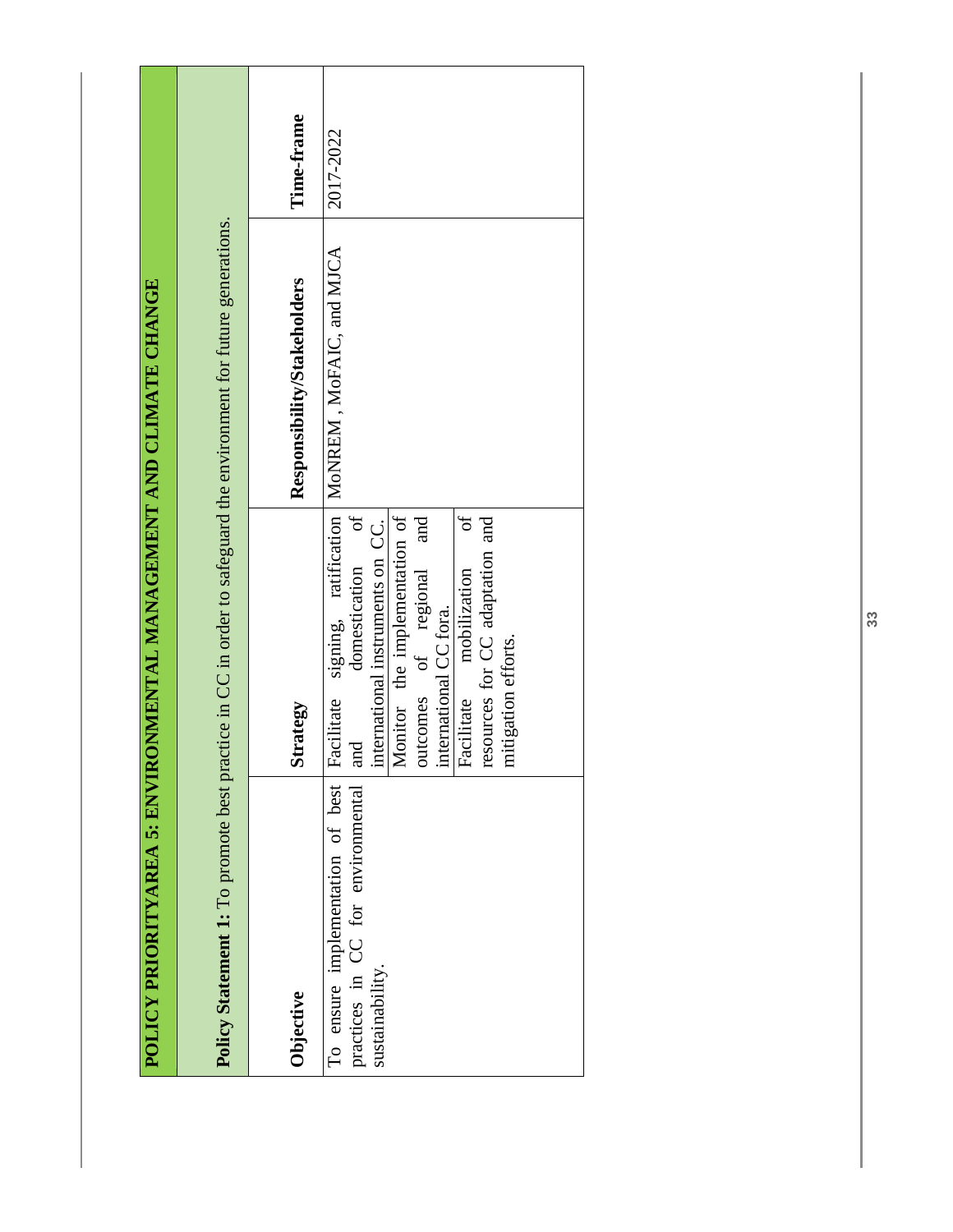|                                         |                                                               |                                                                        |                                                                                                 | <b>Assumptions/</b><br>Risks | political, social and<br>- Sound regiona | economic               | Commitment by all<br>cooperation<br>$\blacksquare$ | Global political<br>parties | order maintained |                  | financial resources<br>Availability of  | State of relations<br>$\blacksquare$ | - Availability of<br>financial and | human resources                                    | Capacity and resource<br>constraints     | Reception of Malawian<br>culture abroad | State of relations             | Travel bans due to<br>epidemics |  |
|-----------------------------------------|---------------------------------------------------------------|------------------------------------------------------------------------|-------------------------------------------------------------------------------------------------|------------------------------|------------------------------------------|------------------------|----------------------------------------------------|-----------------------------|------------------|------------------|-----------------------------------------|--------------------------------------|------------------------------------|----------------------------------------------------|------------------------------------------|-----------------------------------------|--------------------------------|---------------------------------|--|
|                                         |                                                               |                                                                        |                                                                                                 | Verification<br>Source of    | Constitution<br><b>Maps</b>              | Treaties               |                                                    |                             |                  | UN Depository    |                                         |                                      |                                    | Implementation<br>reports                          | Policies<br>$\mathbf{I}$                 | Agreements<br><b>MoUs</b>               | Implementation<br>$\mathbf{I}$ | reports                         |  |
|                                         |                                                               |                                                                        |                                                                                                 | Target                       | 100%                                     |                        | 100%                                               |                             |                  | 193              |                                         |                                      |                                    | 100%                                               | 100%                                     |                                         |                                |                                 |  |
|                                         |                                                               |                                                                        |                                                                                                 | <b>Baseline</b>              | 100%                                     |                        | 100%                                               |                             |                  | 177              |                                         |                                      |                                    | 50%                                                | 40%                                      |                                         |                                |                                 |  |
|                                         |                                                               |                                                                        |                                                                                                 | Performance<br>Indicator     | Upholding of the<br>Constitution         |                        | Malawi's boundary                                  | maintained                  |                  | Number of        | diplomatic<br>relations                 | maintained and                       | established                        | Measures taken to<br>protect Malawi's<br>interests | Malawi cultural                          | identity secured                        |                                |                                 |  |
| ANNEX 2: MONITORING AND EVALUATION PLAN | POLICY PRIORITY AREA 1: SOVEREIGNTY AND TERRITORIAL INTEGRITY | <b>Outcome:</b> Malawi's sovereignty and territorial integrity ensured | Policy Statement 1: The country's sovereignty and territorial integrity promoted and guaranteed | Output                       | Malawi's sovereignty<br>and territorial  | integrity with respect | to land, water, islands                            | and airspace<br>maintained  |                  | The interests of | nationals in Diaspora<br>Malawi and its | protected                            |                                    |                                                    | Malawi's values and<br>cultural identity | promoted and                            | protected                      |                                 |  |
|                                         |                                                               |                                                                        |                                                                                                 | <b>Objective</b>             | To safeguard<br>Malawi's                 | sovereignty and        | territorial integrity<br>with respect to           | land, water,<br>islands and | airspace         |                  |                                         |                                      |                                    |                                                    |                                          |                                         |                                |                                 |  |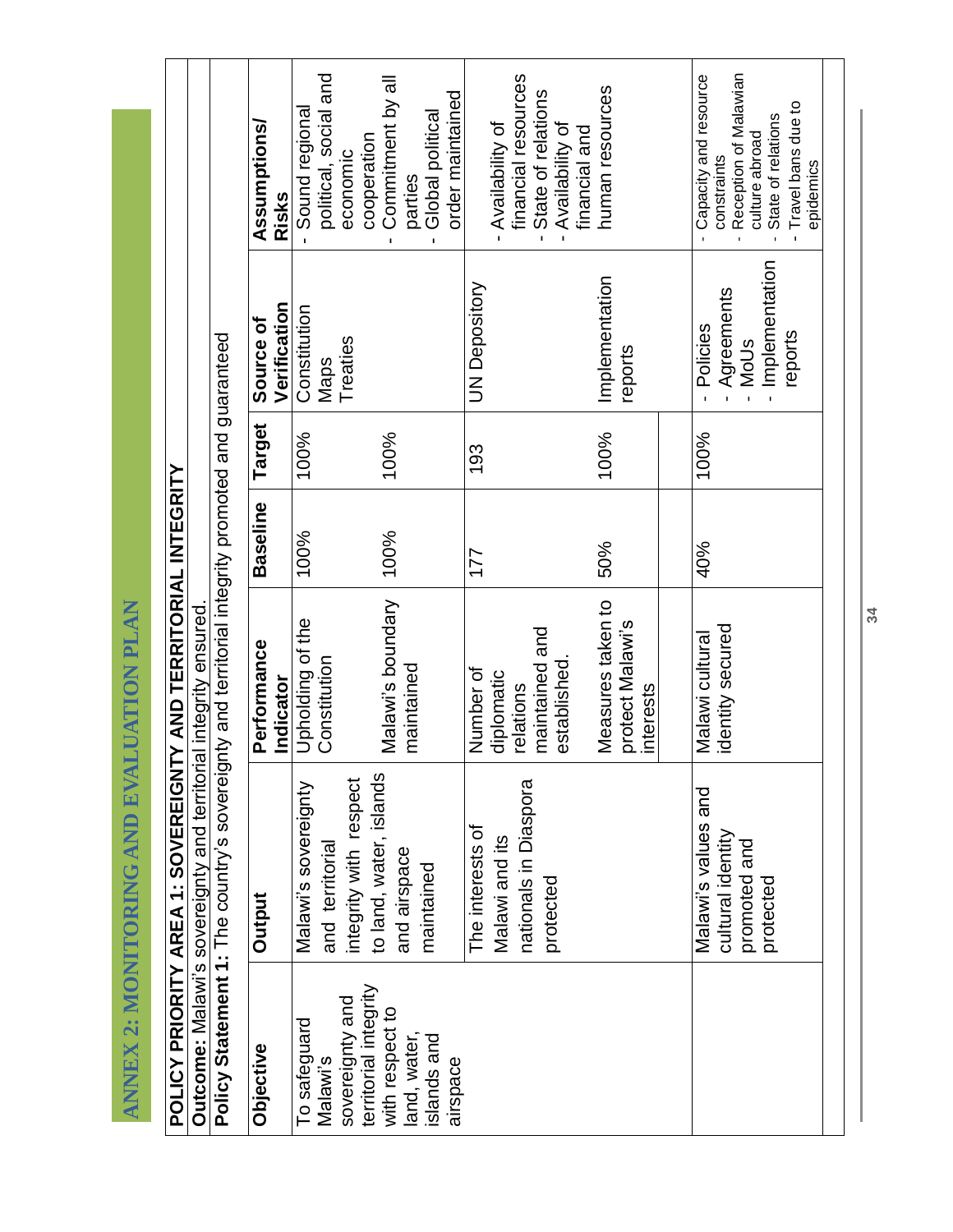|                                                                                                                             | <b>POLICY PRIORITY AREA 2: SUSTAINABLE DEVELOPMENT</b><br>a) DEVELOPMENT COOPERATION                                                             |                                                    |                 |        |                              |                                                |
|-----------------------------------------------------------------------------------------------------------------------------|--------------------------------------------------------------------------------------------------------------------------------------------------|----------------------------------------------------|-----------------|--------|------------------------------|------------------------------------------------|
|                                                                                                                             | <b>Outcome:</b> Socio-economic development, prosperity, and the wellbeing of Malawians attained                                                  |                                                    |                 |        |                              |                                                |
| analysed.                                                                                                                   | Policy Statement 1: Global development cooperation trends to draw policy considerations for Malawi Policy's Makers                               |                                                    |                 |        |                              |                                                |
| Objective(s)                                                                                                                | Output(s)                                                                                                                                        | Performance<br>Indicator(s)                        | <b>Baseline</b> | Target | Source(s) of<br>Verification | <b>Assumptions/</b><br>Risks                   |
| To provide data for<br>$\mathbf{a}$<br>informed<br><b>S</b><br>Government<br>development<br>assistance<br>decisions<br>make | disbursement<br>ಹ<br>and<br>and<br>Headquarters and all<br>ັດ<br>ສ<br>δ<br>opportunities<br>maintained<br>assistance<br><b>Database</b><br>their | Reports                                            | 70%             | 100%   | Reports                      | <b>Due</b><br>resource constraints<br>Capacity |
|                                                                                                                             | Policy Statement 2: Malawi as the most favourable development cooperation partner in all sectors projected.<br>Missions abroad                   |                                                    |                 |        |                              |                                                |
| Objective(s)                                                                                                                | Output(s)                                                                                                                                        | Performance<br>Indicator(s)                        | <b>Baseline</b> | Target | Source(s) of<br>Verification | <b>Assumptions/</b><br>Risks                   |
| contribute<br>towards the socio-<br>ЪO                                                                                      | Existing development<br>cooperation                                                                                                              | ৳<br>development<br>Number                         | 15              | 25     | Agreements                   | Dynamic interests                              |
| đ<br>development<br>the country<br>economic                                                                                 | and<br>new ones established<br>strengthened<br>partnerships                                                                                      | and<br>strengthened<br>partnerships<br>established |                 |        | Implementation<br>reports    | Inadequate<br>resources                        |
|                                                                                                                             | Effective and efficient<br>use of foreign aid and                                                                                                | capacity improved<br>Absorption                    | 50%             | 100%   | Implementation<br>reports    | Conditionalities                               |
|                                                                                                                             | assistance promoted                                                                                                                              |                                                    |                 |        |                              | ৳<br>development<br>Politics                   |
|                                                                                                                             |                                                                                                                                                  |                                                    |                 |        |                              | assistance                                     |
|                                                                                                                             |                                                                                                                                                  |                                                    |                 |        |                              | Lack of capacities in<br>MDAs                  |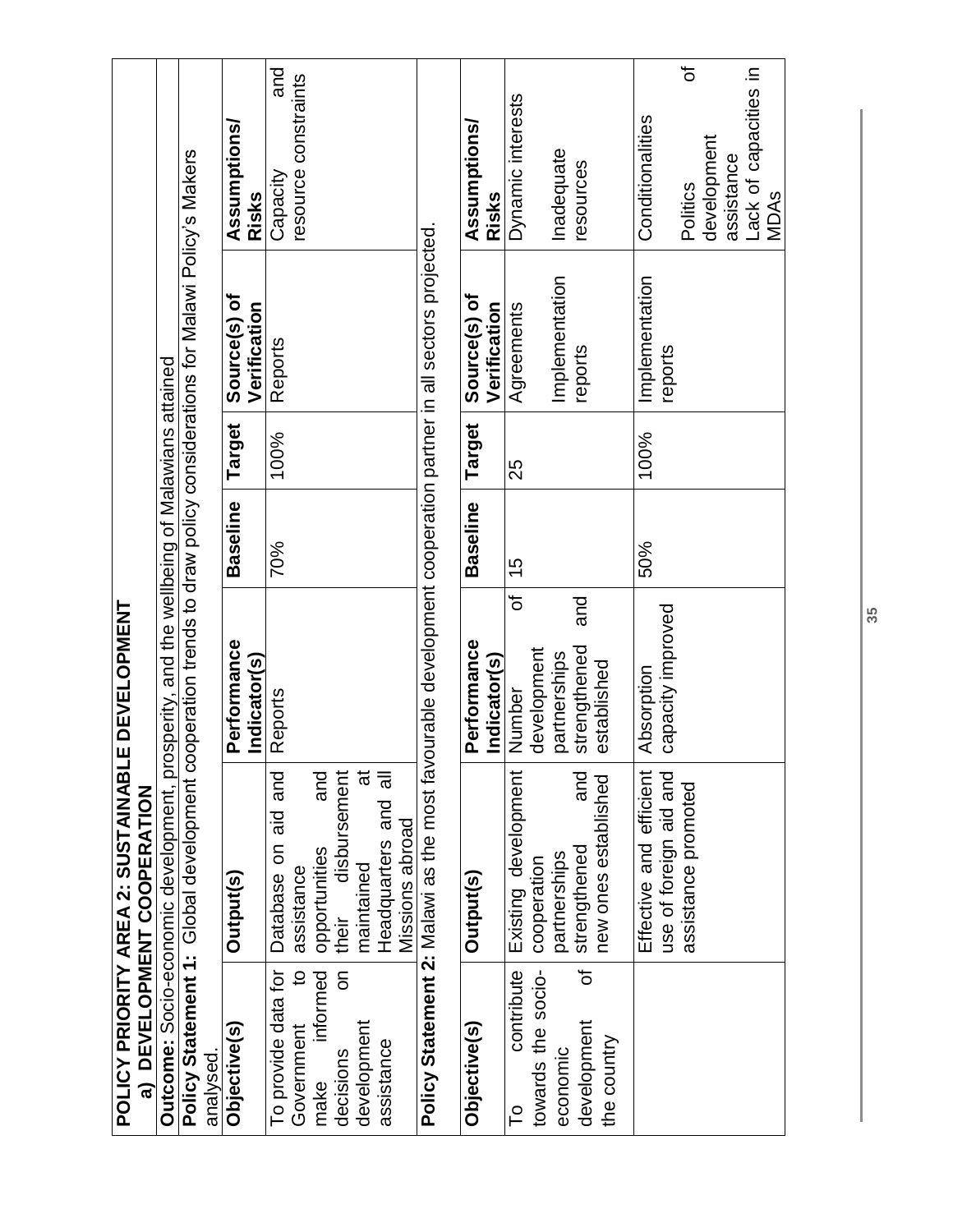| ৳<br>achieve<br>unity<br>$\overline{5}$<br>perceptions<br>Subjective<br>purpose<br>national<br>Failure              | Lack of commitment<br>৳<br>$\geq$<br>$\overline{5}$<br>publicity<br>and prioritization<br>Inadequate<br>resources<br>outcomes<br>meetings<br>Lack of<br>MDAS | concerted<br>Donor preferences<br>Political dynamics<br>conditionalities<br>Assumptions/<br>đ<br>efforts<br>Donor<br>Risks<br>Lack                                       |
|---------------------------------------------------------------------------------------------------------------------|--------------------------------------------------------------------------------------------------------------------------------------------------------------|--------------------------------------------------------------------------------------------------------------------------------------------------------------------------|
| $\overline{5}$<br>$\frac{1}{2}$<br>Annual<br>reports                                                                | Communiqués<br>Reports                                                                                                                                       | Annual reports<br>Source(s) of<br>Verification                                                                                                                           |
| $\overline{00}$<br>168                                                                                              | 70%                                                                                                                                                          | Target<br>100%                                                                                                                                                           |
| 112/168                                                                                                             | 40%                                                                                                                                                          | <b>Baseline</b><br>60%                                                                                                                                                   |
| the<br>Corruption<br>Perception Index<br>(CPI) improved<br>International's<br>Transparency<br>S<br>Ranking<br>(T S) | ৳<br>attended<br>meetings<br>annually<br>Number                                                                                                              | Policy Statement 3: All development cooperation to Malawi followed up and facilitated and efficiency ensured.<br>৳<br>Performance<br>Indicator(s)<br>assistance<br>Level |
|                                                                                                                     |                                                                                                                                                              | $\overline{c}$<br><u>ក្ខ</u>                                                                                                                                             |
|                                                                                                                     | Participation in major<br>development aid and<br>assistance meetings<br>international                                                                        | Increased<br><b>Output(s)</b><br>Malawi                                                                                                                                  |
|                                                                                                                     |                                                                                                                                                              | contribute<br>towards the socio-<br>development of the<br>Objective(s)<br>economic<br>country<br>P                                                                       |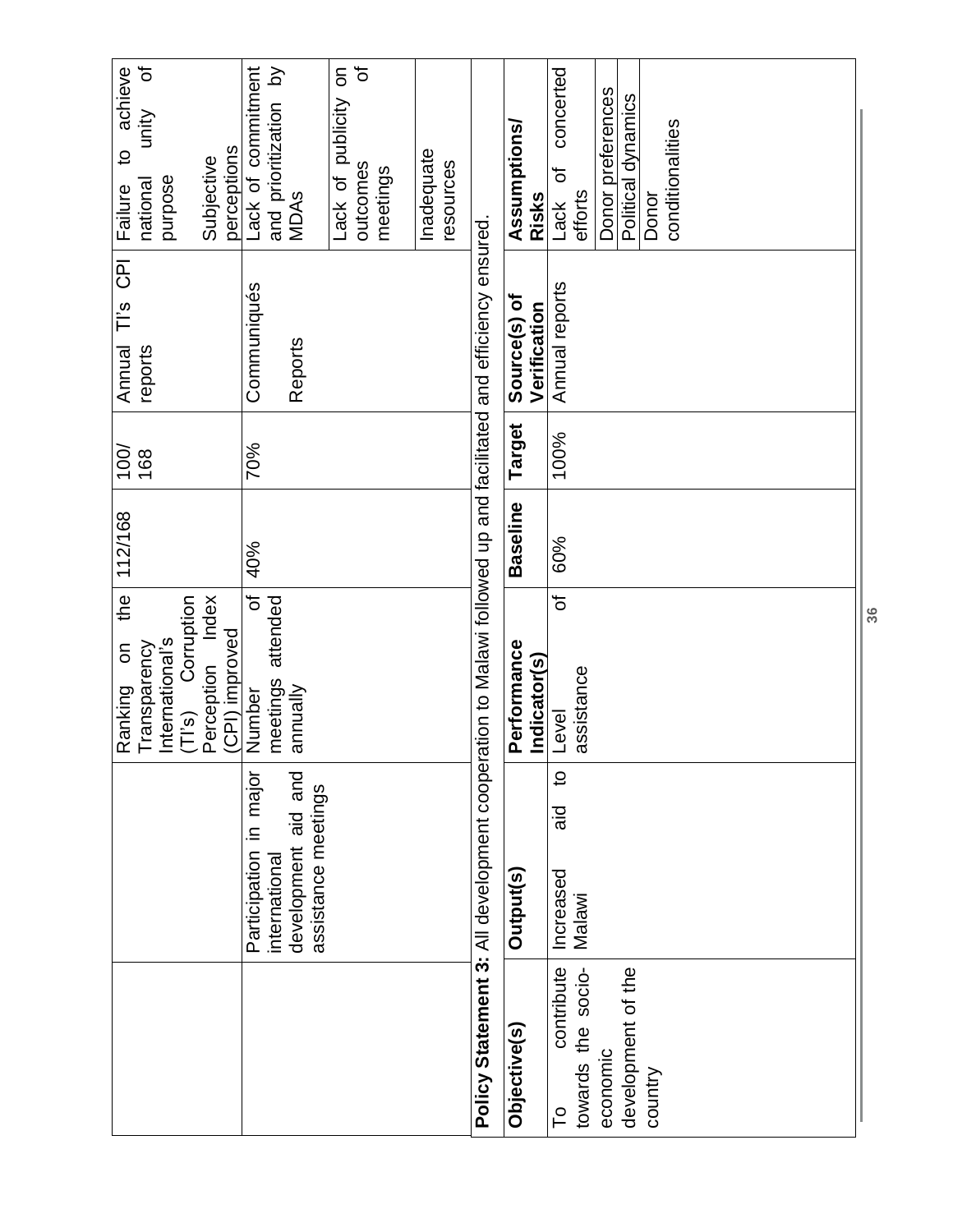| <u>ි</u>                                                                | TRADE, INVESTMENT, TOURISM AND ICT<br>POLICY PRIORITY AREA 2: SUSTAINABLE                                           | <b>DEVELOPMENT</b>                               |                 |        |                                                        |                                                                                |
|-------------------------------------------------------------------------|---------------------------------------------------------------------------------------------------------------------|--------------------------------------------------|-----------------|--------|--------------------------------------------------------|--------------------------------------------------------------------------------|
|                                                                         | Outcome: Socio-economic development, prosperity, and the wellbeing of Malawians attained                            |                                                  |                 |        |                                                        |                                                                                |
|                                                                         | Policy Statement 1: Malawi's economic interests through bilateral, regional and multilateral arrangements promoted. |                                                  |                 |        |                                                        |                                                                                |
| Objective                                                               | <b>Output</b>                                                                                                       | Performance<br>Indicator                         | <b>Baseline</b> | Target | Verification<br>Source of                              | <b>Assumptions/</b><br>Risks                                                   |
| through<br>investment<br>To attain export-led<br>growth<br>trade,       | Agreements and<br>MoUs on trade<br>Key bilatera                                                                     | Number of trade,<br>investment and<br>tourism    | $\infty$        | 60     | <b>Agreed Minutes</b><br>of JPCCs                      | and bilateral partners<br>Lack of coordination<br>with relevant MDAs           |
| and tourism                                                             | tourism signed and<br>investment and<br>implemented.                                                                | Agreements and<br>MoUs signed and<br>implemented |                 |        | Agreements and<br>MoUs signed                          | resource constraints<br>Capacity and                                           |
|                                                                         | Meetings on trade,<br>investment and                                                                                | Number of trade,<br>investment and               | 100             | 130    | Reports                                                | Resource constraint                                                            |
|                                                                         | tourism attended                                                                                                    | engagements<br>tourism                           |                 |        |                                                        | Lack of response                                                               |
|                                                                         |                                                                                                                     | attended                                         |                 |        |                                                        | Lack of prioritization                                                         |
| Policy Statement 2:<br>strengthened                                     | Market intelligence                                                                                                 |                                                  |                 |        |                                                        | and information systems regarding trade, investment and tourism undertaken and |
| Objective                                                               | Output                                                                                                              | Performance<br><b>Indicator</b>                  | <b>Baseline</b> | Target | Verification<br>Source of                              | Assumptions/Risks                                                              |
| $\overline{5}$<br>To provide data for<br>Government                     | database on market<br>A standardized                                                                                | Missions with a<br>Number of                     | 30%             | 100%   | Database reports<br>from Missions                      | Capacity and resource<br>constraints                                           |
| informed<br>decisions on trade,<br>and<br>investment<br>tourism<br>make | on trade, investment<br>information system<br>opportunities<br>and tourism                                          | database                                         |                 |        | reports on trade,<br>Market analysis<br>investment and | Unavailability of data.                                                        |
| opportunities                                                           | designed and<br>maintained                                                                                          |                                                  |                 |        | tourism from<br>Missions                               |                                                                                |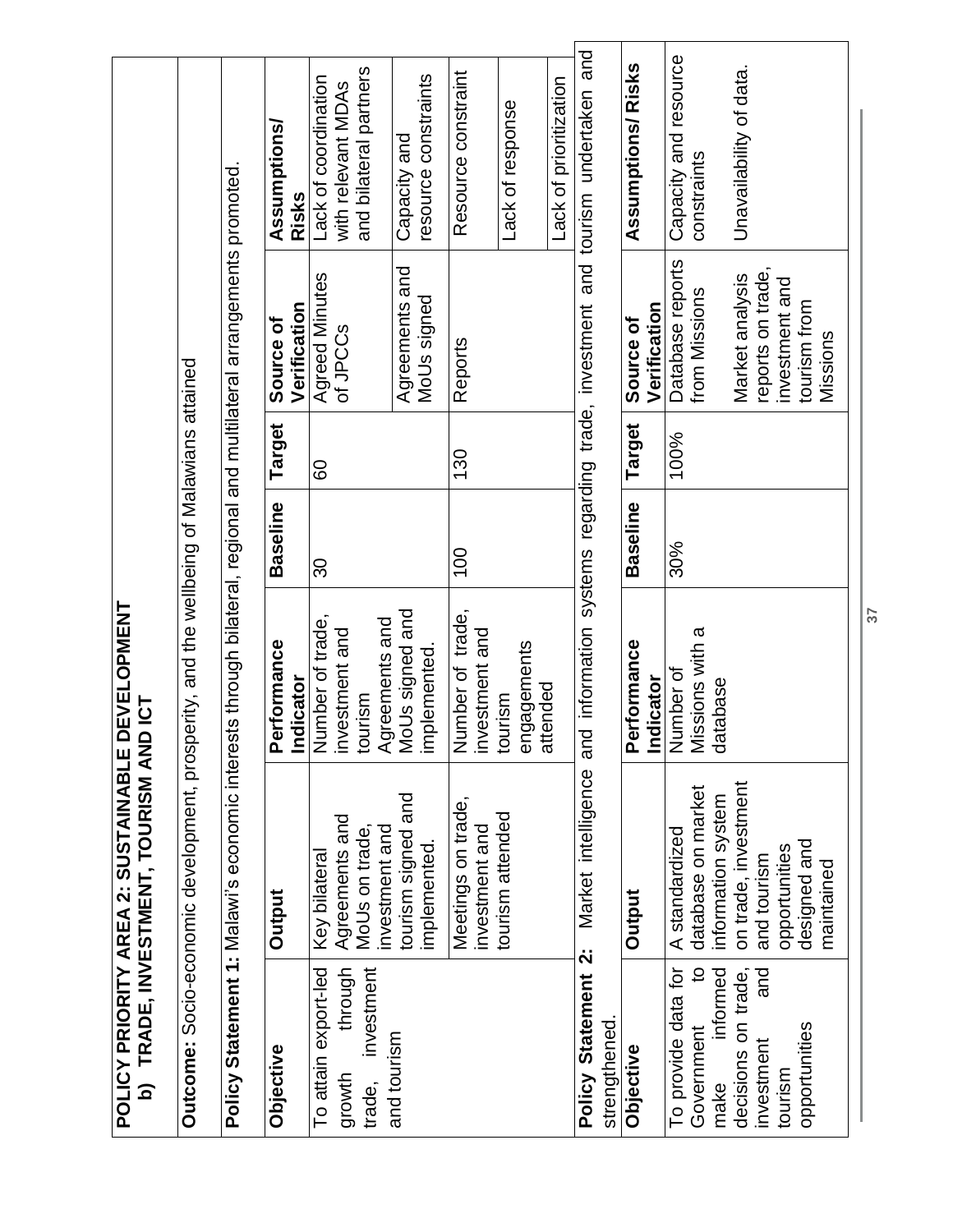|                      | Policy Statement 3: Malawi's trade, investment and tourism, through its Missions abroad promoted. |                                          |                 |        |                              |                       |
|----------------------|---------------------------------------------------------------------------------------------------|------------------------------------------|-----------------|--------|------------------------------|-----------------------|
| Objective(s)         | <b>Output(s)</b>                                                                                  | Performance<br>Indicator(s)              | <b>Baseline</b> | Target | Source(s) of<br>Verification | Assumptions<br>Risks  |
| To attain export-led | Quarterly export                                                                                  | Number of export                         | 60%             | 100%   | Reports from                 | Capacity and resource |
| through<br>growth    | promotion programs                                                                                |                                          |                 |        | Missions                     | constraints           |
| investment<br>trade, | undertaken                                                                                        | promotion<br>programs and<br>initiatives |                 |        |                              |                       |
| and tourism          |                                                                                                   |                                          |                 |        |                              |                       |
|                      |                                                                                                   | undertaken                               |                 |        |                              |                       |
|                      | Annual international                                                                              | Number of trade,                         | 40%             | 100%   | Reports from                 | and<br>Capacity       |
|                      | Trade, Investment                                                                                 | investment and                           |                 |        | Missions                     | resource constraints  |
|                      | and Tourism Fairs,                                                                                | tourism deals                            |                 |        |                              |                       |
|                      | Solo Exhibitions, and                                                                             | secured                                  |                 |        |                              |                       |
|                      | Trade and                                                                                         |                                          |                 |        |                              |                       |
|                      | Investment<br>Missions                                                                            |                                          |                 |        |                              |                       |
|                      | attended                                                                                          |                                          |                 |        |                              |                       |
|                      | Trade<br>International                                                                            | Trade investment                         | 20%             | 100%   | Reports from                 | Capacity and resource |
|                      | Fairs and other trade,                                                                            | and tourism deals                        |                 |        | Missions                     | constraints           |
|                      | and<br>investment                                                                                 | secured                                  |                 |        |                              |                       |
|                      | related<br>tourism                                                                                |                                          |                 |        |                              | Inadequate enablers   |
|                      | international activities                                                                          |                                          |                 |        |                              |                       |
|                      | in Malawi patronized                                                                              |                                          |                 |        |                              |                       |
|                      | Foreign<br><u>ۃ</u>                                                                               |                                          |                 |        |                              |                       |
|                      | businesses                                                                                        |                                          |                 |        |                              |                       |
|                      | S<br>Regular updates                                                                              | Number of periodic                       | 15              | 23     | and<br>Websites              | Capacity and resource |
|                      | trade, investment and                                                                             | official<br>đ<br>updates                 |                 |        | media<br>social              | constraints           |
|                      | tourism opportunities                                                                             | and<br>websites                          |                 |        | regularly<br>pages           |                       |
|                      | available in Malawi                                                                               | media<br>social                          |                 |        | updated                      |                       |
|                      | through maintenance                                                                               | ges<br>ga                                |                 |        |                              |                       |
|                      | of an active website                                                                              |                                          |                 |        |                              |                       |
|                      | media<br>social<br>and                                                                            |                                          |                 |        |                              |                       |
|                      | presence.                                                                                         |                                          |                 |        |                              |                       |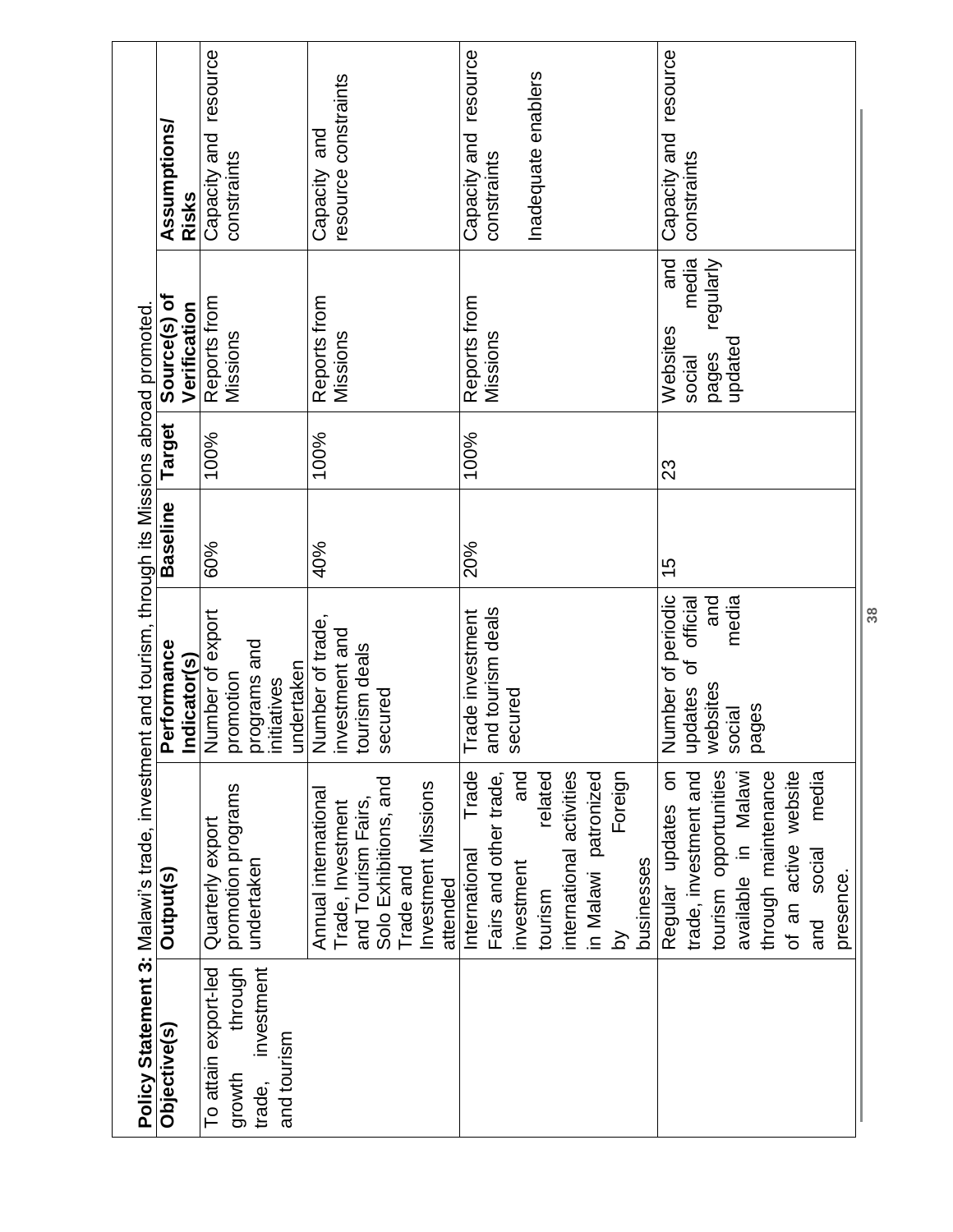| the world facilitated.                                                                 |                                                                                                                   |                                                                                           |                 |               |                                                   | Policy Statement 4: Business, trade, investment and tourism transactions involving Malawi's business community with the rest of |
|----------------------------------------------------------------------------------------|-------------------------------------------------------------------------------------------------------------------|-------------------------------------------------------------------------------------------|-----------------|---------------|---------------------------------------------------|---------------------------------------------------------------------------------------------------------------------------------|
| Objective                                                                              | Output                                                                                                            | irformance<br>dicator<br>ە<br>ב<br><u>ដ</u>                                               | <b>Baseline</b> | <b>Target</b> | Verification<br>Source of                         | Assumptions/Risks                                                                                                               |
| investment<br>through<br>To attain export-led<br>and tourism<br>growth<br>trade,       | <b>Malawian business</b><br>and partnered with<br>persons identified<br>Foreign business<br>persons               | Number of deals<br>Malawi Mission<br>secured per<br>abroad                                | 30%             | 100%          | Reports from<br>Missions                          | Supply side constraints<br>Capacity and resource<br>constraints                                                                 |
|                                                                                        | foreign<br>and<br>their<br>meetings<br>and<br>exporters<br>importers<br>Malawian<br>between<br>B <sub>2</sub> B   | Number of deals<br>Malawi Mission<br>secured per<br>abroad                                | 30%             | 100%          | Reports from<br>Missions                          | Capacity and resource<br>constraints                                                                                            |
|                                                                                        | counterparts<br>facilitated                                                                                       |                                                                                           |                 |               |                                                   | Supply side constraints                                                                                                         |
|                                                                                        | in the ICT sector at bilateral, regional and international levels facilitated                                     |                                                                                           |                 |               |                                                   | Policy Statement 5: Access to technical assistance and ICT resources as well as promotion of Malawi's investment opportunities  |
| Objective                                                                              | Output                                                                                                            | Performance<br><b>Indicator</b>                                                           | <b>Baseline</b> | <b>Target</b> | Verification<br>Source of                         | Assumptions/Risks                                                                                                               |
| rich<br>ω<br>and<br>knowledge-based<br>build<br>information<br>economy<br>society<br>P | ICT instruments and<br>levels signed, ratified<br>policies at regional<br>international<br>and implemented<br>and | and<br>policies negotiated<br>$\overline{2}$<br>đ<br>and adopted<br>instruments<br>Number | 30%             | 100%          | from<br>and<br>Resolutions<br>meetings<br>reports | resource<br>Capacity and<br>constraints                                                                                         |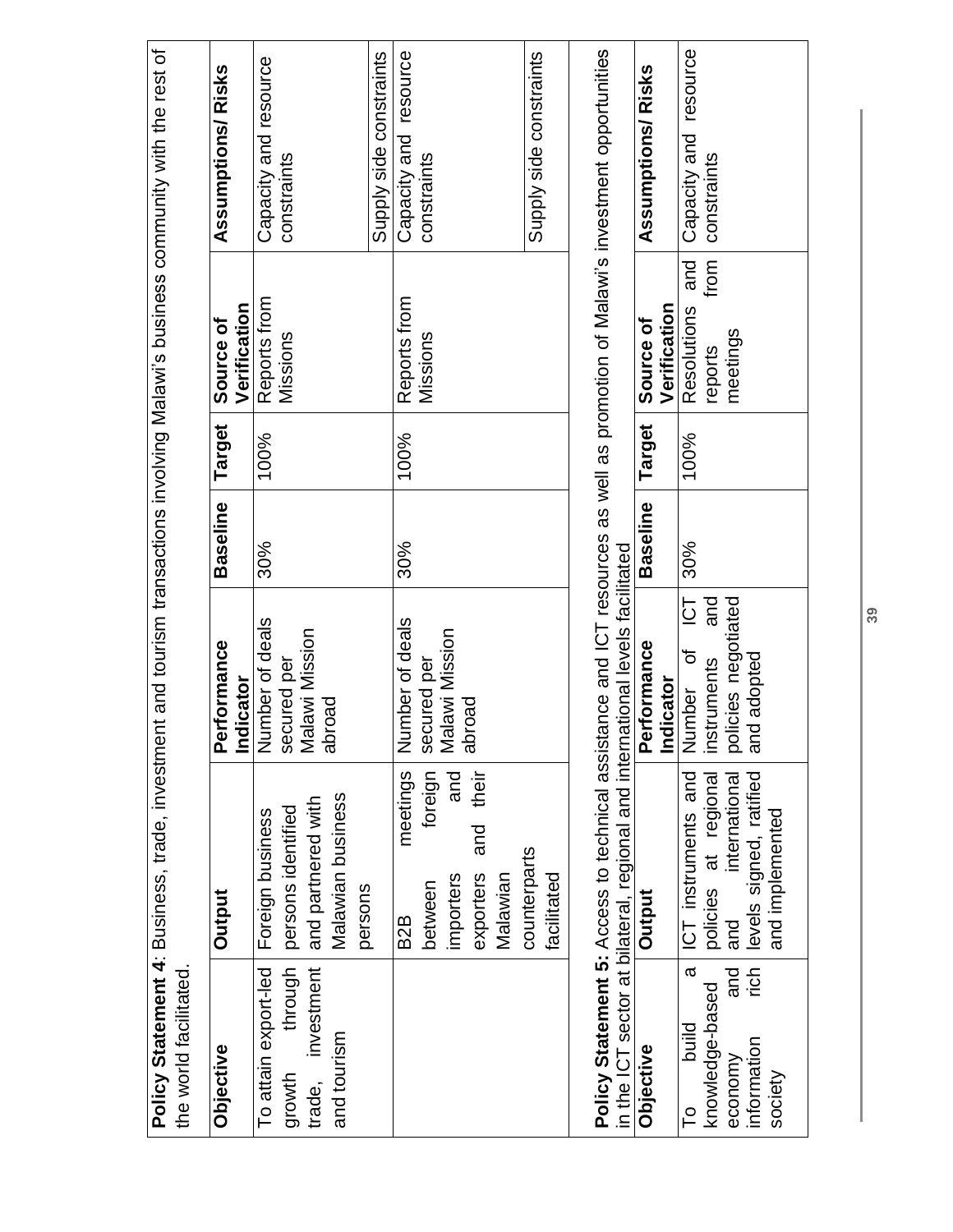| Capacity and resource<br>constraints                                                     | Dynamic interests | Capacity and resource<br>constraints                                                 | Supply side constraints        |                                                                                                 | Assumptions/Risks         | Capacity and resource<br>constraints                                                          |
|------------------------------------------------------------------------------------------|-------------------|--------------------------------------------------------------------------------------|--------------------------------|-------------------------------------------------------------------------------------------------|---------------------------|-----------------------------------------------------------------------------------------------|
| from<br>Reports<br>MDAs                                                                  |                   | Reports from<br>Missions                                                             |                                |                                                                                                 | Verification<br>Source of | and<br>social media<br>Websites                                                               |
| 100%                                                                                     |                   | 100%                                                                                 |                                |                                                                                                 | <b>Target</b>             | 100%                                                                                          |
| 30%                                                                                      |                   | 30%                                                                                  |                                |                                                                                                 | <b>Baseline</b>           | 30%                                                                                           |
| $\overline{C}$<br>and<br>৳<br>projects<br>programmes<br>funded<br>Number                 |                   | Number of deals<br>secured per<br>Malawi Mission<br>abroad                           |                                |                                                                                                 | Performance               | public<br>$\overline{5}$<br><b>Indicator</b><br>Updated<br>information<br>online<br>platforms |
| National ICT projects<br>programmes<br>submitted to bilateral<br>and multilateral<br>and | partners          | with<br>and<br>investors<br>Government for ICT<br>connected<br>identified<br>Foreign | public-private<br>partnerships | Policy Statement 6: ICT utilized to promote Malawi's visibility, cultural values, and identity. | Output                    | visibility,<br>values and<br>promoted<br>through ICT<br>Malawi's<br>cultural<br>identity      |
|                                                                                          |                   |                                                                                      |                                |                                                                                                 | Objective                 | through<br>promote<br>cultural values and<br>visibility,<br>Malawi's<br>identity<br>ICT<br>СU |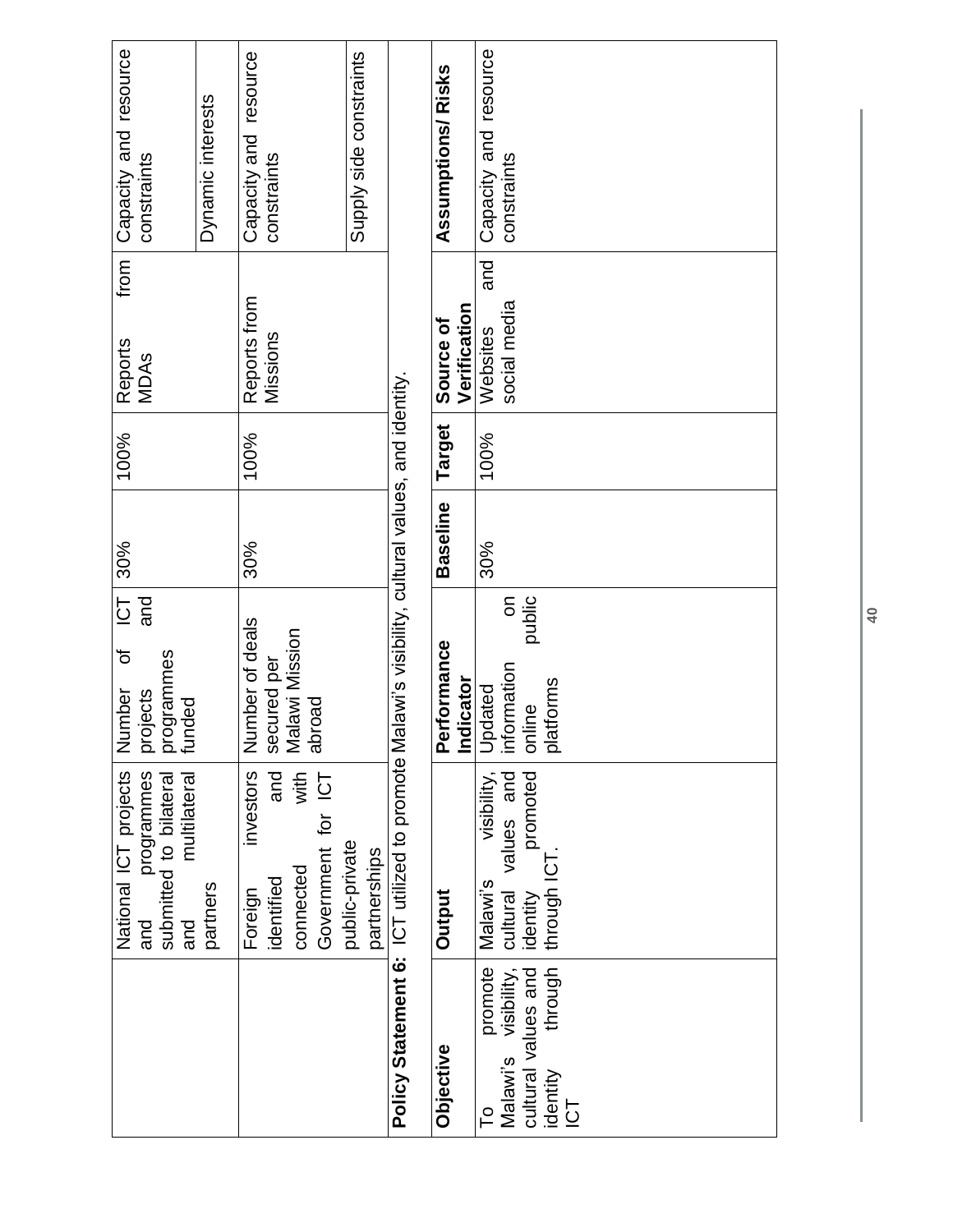|                                 | POLICY PRIORITY AREA 2: SUSTAINABLE D<br>c) PROMOTE SOUTH-SOUTH COOPEI                                     | EVELOPMENT<br><b>RATION</b>        |                 |               |                                      |                                                                            |
|---------------------------------|------------------------------------------------------------------------------------------------------------|------------------------------------|-----------------|---------------|--------------------------------------|----------------------------------------------------------------------------|
|                                 | <b>Outcome:</b> Socio-economic development, prosperity, and the wellbeing of Malawians attained            |                                    |                 |               |                                      |                                                                            |
|                                 | Policy Statement 1: Joint Permanent Commi<br>deepen bilateral cooperation established.                     |                                    |                 |               |                                      | ssions of Cooperation (JPCCs) with new cooperating partners to enhance and |
| Objective                       | Output                                                                                                     | Performance<br>Indicator           | <b>Baseline</b> | Target        | Verification<br>Source of            | Assumptions/Risks                                                          |
| To establish new<br>JPCCs       | JPCCs established                                                                                          | Number of JPCCs<br>tablished<br>ēε | $\overline{18}$ | ვ<br>თ        | Agreements<br><b>JPCCS</b><br>signed | Capacity and resource<br>constraints                                       |
|                                 | Policy Statement 2: Existing Joint Permanent Commissions of Cooperation (JPCCs) strengthened and deepened. |                                    |                 |               |                                      | Dynamic interests                                                          |
| Objective                       | Output                                                                                                     | Performance<br>Indicator           | <b>Baseline</b> | <b>Target</b> | Verification<br>Source of            | Assumptions/Risks                                                          |
| strengthen<br>existing<br>JPCCs | JPCS<br>strengthened<br>Existing                                                                           | Number of JPCCs<br>reviewed        | ွာ              | 15            | JPCC reviewed<br>Minutes of the      | Capacity resource<br>constraints                                           |
|                                 |                                                                                                            |                                    |                 |               |                                      | Lack of mutually<br>agreed dates                                           |
|                                 |                                                                                                            |                                    |                 |               |                                      |                                                                            |

<sup>&</sup>lt;sup>1</sup> Botswana, Cuba, Democratic Republic of Congo (DRC), Egypt, Ethiopia, Iran, Kenya, Lesotho, Libya, Morocco, Mozambique, Namibia, Rwanda, South<br>Africa, Sudan, Tanzania, Zambia and Zimbabwe. 1 Botswana, Cuba, Democratic Republic of Congo (DRC), Egypt, Ethiopia, Iran, Kenya, Lesotho, Libya, Morocco, Mozambique, Namibia, Rwanda, South Africa, Sudan, Tanzania, Zambia and Zimbabwe.

<sup>&</sup>lt;sup>2</sup>Eritrea, Poland, South Korea, Uganda and e-Swatini 2Eritrea, Poland, South Korea, Uganda and e-Swatini

<sup>&</sup>lt;sup>3</sup> Mozambique, South Africa and Zimbabwe. 3 Mozambique, South Africa and Zimbabwe.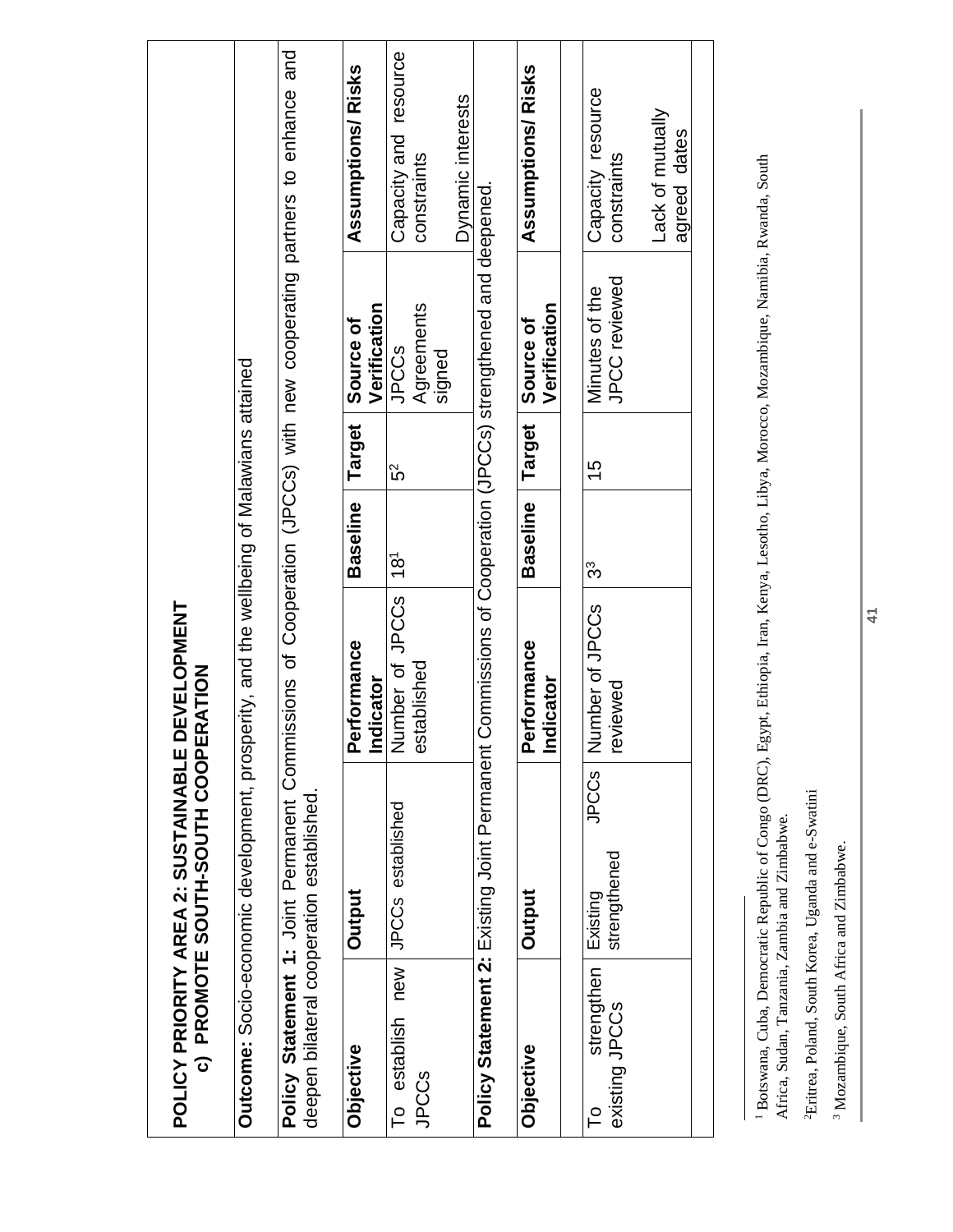| and AU enhanced                                                                           | Policy Statement 3: Economic cooperation and integration in regional and continental organizations such as SADC, COMESA |                                                                  |                 |        |                                                                                          |                                      |
|-------------------------------------------------------------------------------------------|-------------------------------------------------------------------------------------------------------------------------|------------------------------------------------------------------|-----------------|--------|------------------------------------------------------------------------------------------|--------------------------------------|
| Objective                                                                                 | Output                                                                                                                  | <b>irformance</b><br>dicator<br><u>ል</u><br>$\tilde{\mathbf{z}}$ | <b>Baseline</b> | Target | Verification<br>Source of                                                                | Assumptions/Risks                    |
| socio-<br>and<br>and<br>To enhance<br>cooperation<br>integration<br>economic<br>political | integration attained<br>Maximum benefits<br>from regional                                                               | Number of policies<br>harmonized                                 | 30%             | 100%   | Secretariats of<br>Reports from<br>Reports from<br><b>MDAs</b><br><b>REC<sub>S</sub></b> | Capacity and resource<br>constraints |
| Policy Statement 4:                                                                       | Cooperation and coordination with like-minded countries at multilateral level promoted.                                 |                                                                  |                 |        |                                                                                          |                                      |
| Objective                                                                                 | Output                                                                                                                  | Performance<br>dicator<br><u>ដ</u>                               | <b>Baseline</b> | Target | Verification<br>Source of                                                                | Assumptions/Risks                    |
| ⊇.<br>and<br>promote<br>international<br>cooperation<br>enhance<br>matters<br>P           | positive outcomes of<br>Beneficial and<br>Conferences                                                                   | positive outcomes<br>from conferences<br>Number of               | 50%             | 100%   | from<br>Reports<br><b>MDAs</b>                                                           | Capacity and resource<br>constraints |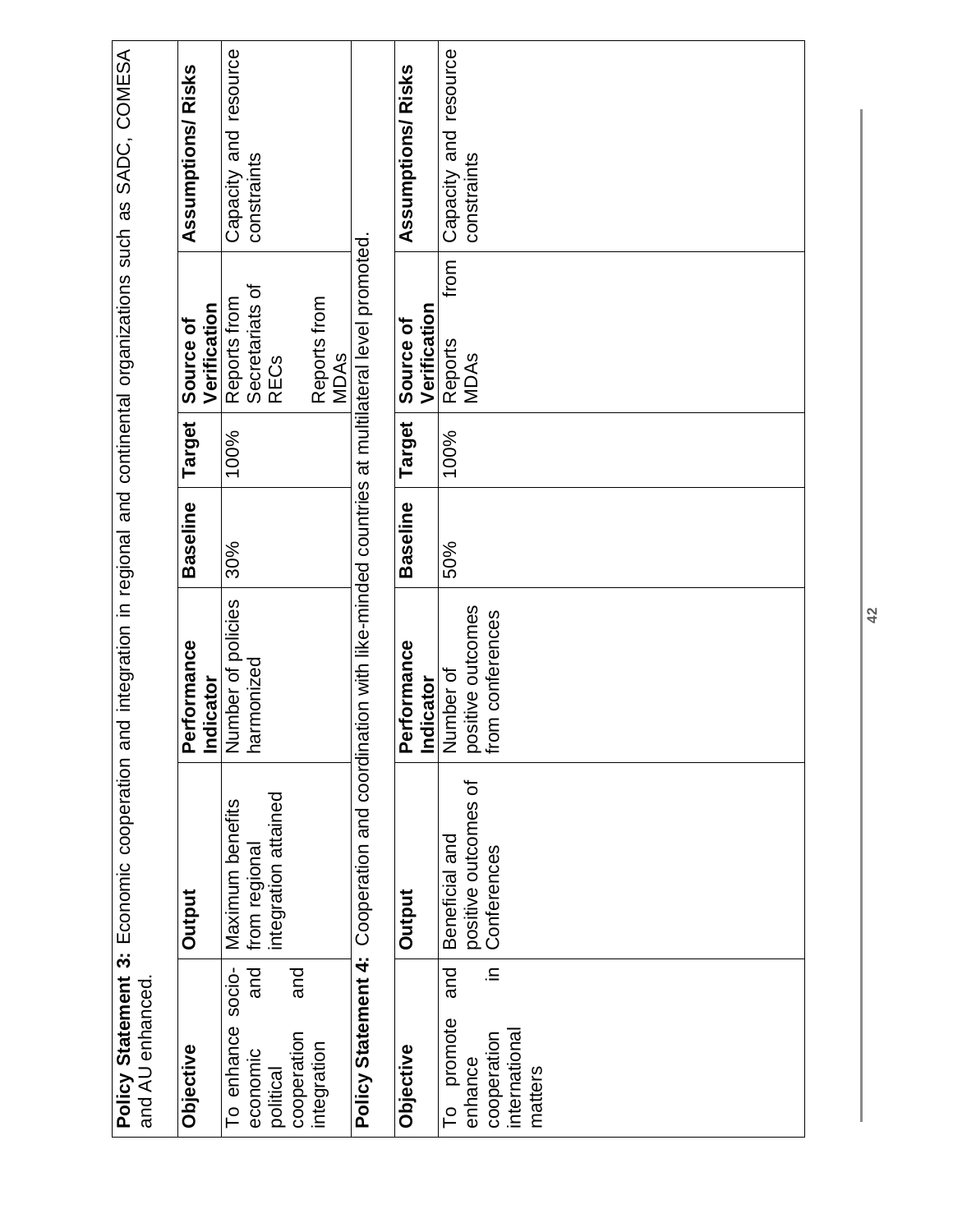|                                                              | POLICY PRIORITY AREA 3: PEACE AND SE                                                | CURITY                                                                      |                 |        |                                                                                                        |                                      |
|--------------------------------------------------------------|-------------------------------------------------------------------------------------|-----------------------------------------------------------------------------|-----------------|--------|--------------------------------------------------------------------------------------------------------|--------------------------------------|
|                                                              | Outcome: International peace and security maintained.                               |                                                                             |                 |        |                                                                                                        |                                      |
|                                                              | Policy Statement 1: Peaceful coexistence and                                        |                                                                             |                 |        | good neighbourliness within the region and the rest of the world promoted                              |                                      |
| Objective                                                    | Output                                                                              | Performance<br>Indicator                                                    | <b>Baseline</b> | Target | Verification<br>Source of                                                                              | Assumptions/Risks                    |
| To advance peace<br>region and beyond<br>and security in the | dispute settlements<br>mechanisms for<br>negotiated<br>Peaceful                     | decisions and<br>declarations<br>resolutions,<br>Number of<br>dopted<br>್ದಾ | 60%             | 100%   | Meeting reports                                                                                        | Capacity and resource<br>constraints |
|                                                              | international peace<br>Efforts aimed at<br>and security<br>maintaining<br>supported | Number of PSO <sub>s</sub><br>facilitated and<br>implemented                | 70%             | 100%   | Reports SADC,<br>SBF, ASF, NAM,<br>and UN                                                              | Capacity and resource<br>constraints |
|                                                              | reports<br>submitted timely<br>State party                                          | Number of state<br>party reports<br>bmitted<br><b>US</b>                    | 40%             | 100%   | from<br>৳<br>State<br>Party Reports<br>organizations<br>international<br>Republic<br>Reports<br>Malawi | Capacity and resource<br>constraints |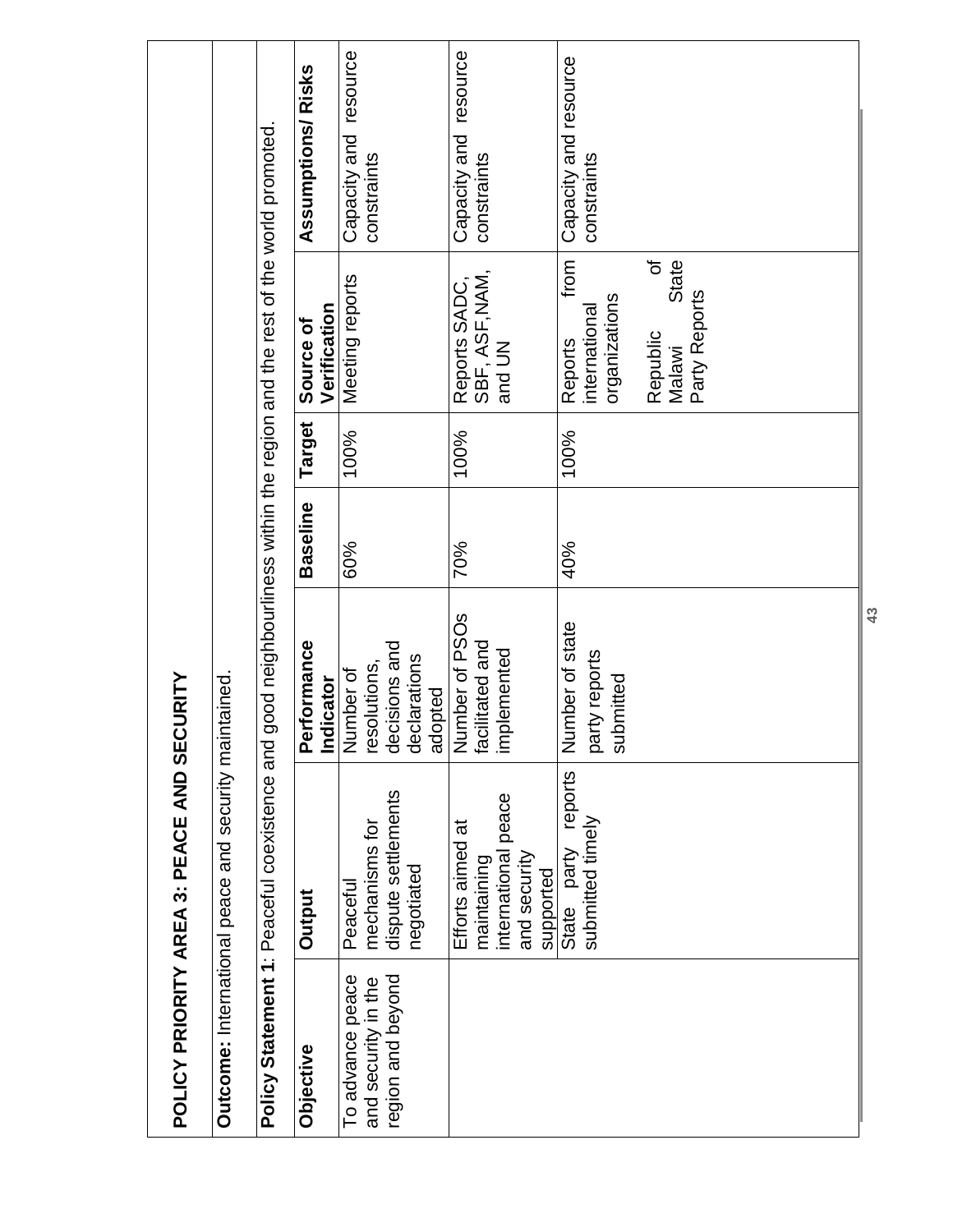| Objective                                                                                                                           | Policy Statement 2: Disarmament, non-proliferation promoted and WMD eradicated<br>Output                                                              | enremace<br>Indicator<br>مّ                       | <b>Baseline</b> | Target   | Verification<br>Source of                      | Assumptions/Risks                     |
|-------------------------------------------------------------------------------------------------------------------------------------|-------------------------------------------------------------------------------------------------------------------------------------------------------|---------------------------------------------------|-----------------|----------|------------------------------------------------|---------------------------------------|
| disarmament and<br>eradication of all<br>To promote<br>WMDs                                                                         | on disarmament and<br>International efforts<br>WMDs supported<br>eradication of all                                                                   | meetings attended<br>Number of state<br>Number of | 60%             | 100%     | organizations<br>Reports from<br>international | Capacity and resource<br>constraints  |
|                                                                                                                                     |                                                                                                                                                       | party reports<br>submitted                        | 4               | $\infty$ | Submitted<br>Reports                           | Capacity and technical<br>constraints |
| nuclear technology<br>peaceful use of<br>To support the                                                                             | nuclear technology<br>Peaceful use of<br>supported                                                                                                    | Number of reports                                 | 30%             | 100%     | Reports from<br>MDAS                           | Capacity and resource<br>constraints  |
| eradication of anti-<br>mines and cluster<br>disarmament and<br>personnel land<br>To promote<br>munitions                           | personnel land mines<br>on elimination of anti-<br>and cluster munitions<br>International efforts<br>supported                                        | Number of country<br>reports                      | 70%             | 100%     | Country reports                                | Capacity and resource<br>constraints  |
| conventional arms,<br>effective control of<br>small arms and<br>proliferation of<br>light weapons<br>illicit trade in<br>To promote | small arms and light<br>efforts<br>on elimination of illicit<br>arms, proliferation of<br>trade in conventional<br>weapons supported<br>International | Number of country<br>reports                      | 50%             | 100%     | Country reports                                | Capacity and resource<br>constraints  |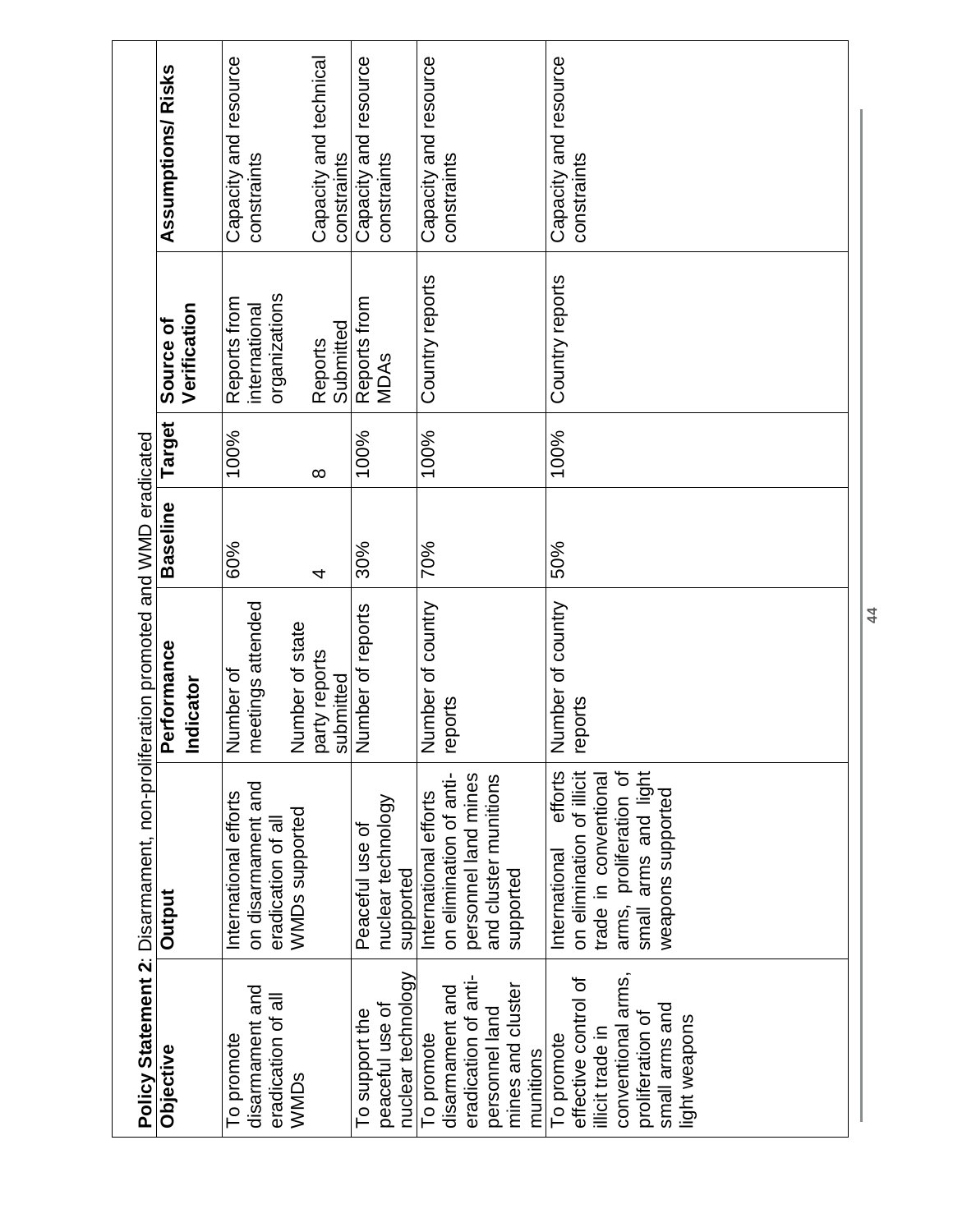|                                                                  | Policy Statement 3: All forms of transnational crimes prevented and combated.                                                |                                         |                 |        |                                                                        |                                      |
|------------------------------------------------------------------|------------------------------------------------------------------------------------------------------------------------------|-----------------------------------------|-----------------|--------|------------------------------------------------------------------------|--------------------------------------|
| Objective                                                        | Output                                                                                                                       | Performance<br>Indicator                | <b>Baseline</b> | Target | Verification<br>Source of                                              | Assumptions/ Risks                   |
| combat all forms of<br>To prevent and<br>transnational<br>crimes | signed,  <br>Treaties on irregular<br>and<br>domesticated<br>migration<br>ratified                                           | Number of treaties<br>domesticated      | 30%             | 100%   | organizations<br>Reports from<br>international<br>and MDA <sub>S</sub> | Capacity and resource<br>constraints |
|                                                                  | Treaties on money Number of treaties<br>aundering and other<br>signed, ratified and<br>crimes,<br>domesticated.<br>financial | domesticated                            | 30%             | 100%   | organizations<br>Reports from<br>international<br>and MDAs             | Capacity and resource<br>constraints |
|                                                                  | and<br>ilicit<br>৳<br>S<br>smuggling<br>trafficking<br>Treaties<br>goods.                                                    | arms Number of treaties<br>domesticated | 30%             | 100%   | organizations<br>Reports from<br>international<br>and MDA <sub>S</sub> | Capacity and resource<br>constraints |
|                                                                  | efforts  <br>in the prevention of<br>terrorism supported.<br>International                                                   | Number of country<br>reports submitted  | $40\%$          | 100%   | organizations<br>Reports from<br>international                         | Capacity and resource<br>constraints |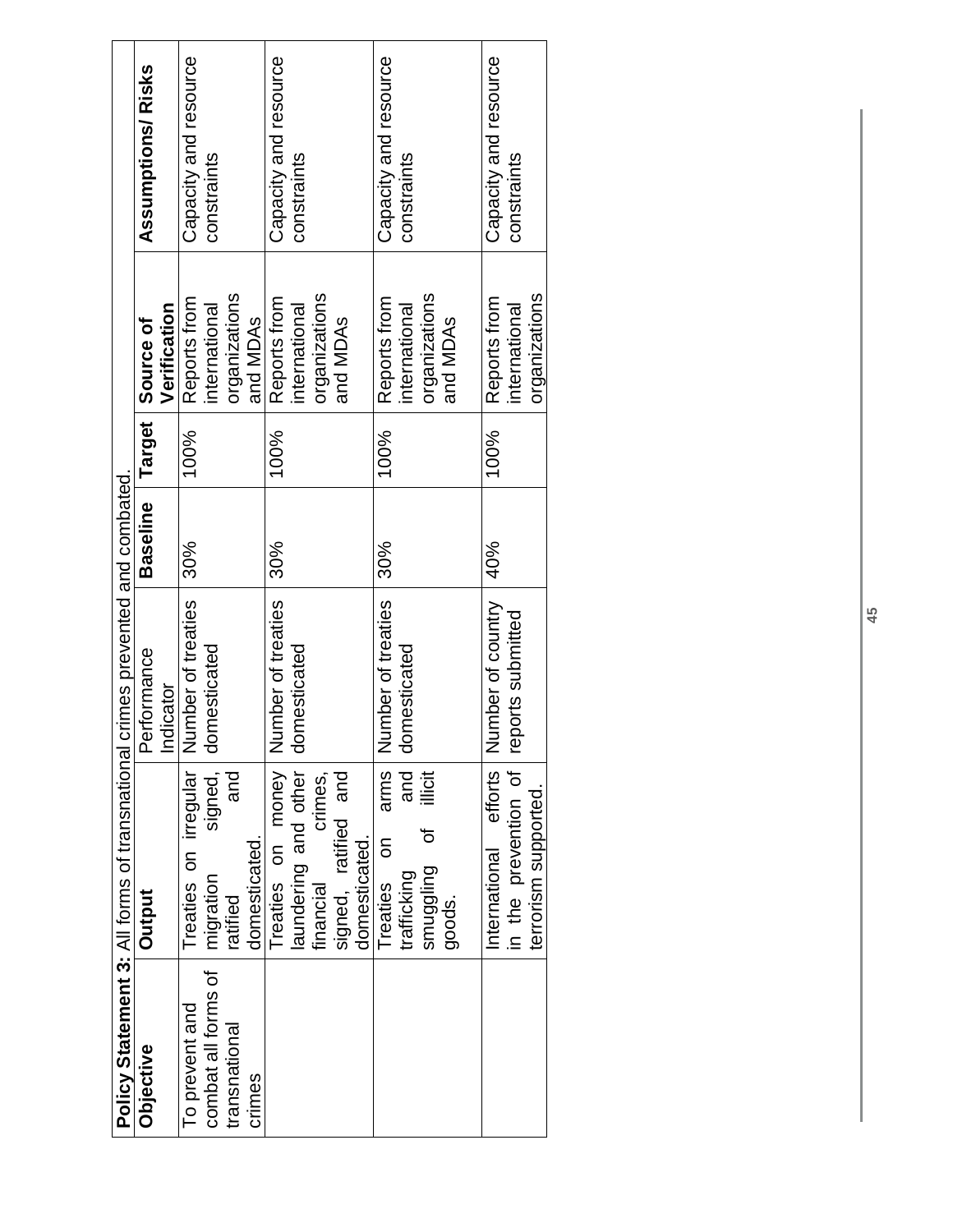|                                                                                 | POLICY PRIORITY AREA 4: DEMOCRATIC GOVERNANCE AND HUMAN RIGHTS |                                              |                 |        |                               |                                                                                                                                |
|---------------------------------------------------------------------------------|----------------------------------------------------------------|----------------------------------------------|-----------------|--------|-------------------------------|--------------------------------------------------------------------------------------------------------------------------------|
|                                                                                 | <b>Outcome:</b> Democratic governance and human                | rights preserved                             |                 |        |                               |                                                                                                                                |
|                                                                                 | international instruments, promoted and protected.             |                                              |                 |        |                               | Policy Statement 1: Human rights and good governance as enshrined in the Constitution of the Republic of Malawi and affiliated |
| Objective                                                                       | <b>Output</b>                                                  | Performance                                  | <b>Baseline</b> | Target | Verification<br>Source of     | Assumptions/Risks                                                                                                              |
| the<br>facilitate<br>$\overline{\phantom{0}}^{\circ}$                           | and<br>good governance<br>rights,<br>Human                     | resolutions,<br>Indicator<br>Number of       | 70%             | 100%   | Reports from<br>international | and<br>resource constraints<br>Capacity                                                                                        |
| đ<br>human<br>rights and good<br>governance record<br>strengthening<br>Malawi's | resolutions decisions<br>declarations<br>implemented.<br>and   | decisions and<br>implemented<br>declarations |                 |        | organizations<br>and MDAs     |                                                                                                                                |
|                                                                                 | participation<br>and membership to<br>Active                   | Number of reports                            | 50%             | 100%   | Reports from<br>international | and<br>resource constraints<br>Capacity                                                                                        |
|                                                                                 | international human<br>rights and good<br>and                  |                                              |                 |        | organizations<br>and MDAs     |                                                                                                                                |
|                                                                                 | governance bodies.<br>Treaties on human<br>rights and good     | Number of treaties<br>domesticated           | 80%             | 100%   | Reports from<br>international | resource constraints<br>Capacity and                                                                                           |
|                                                                                 | governance signed,<br>domesticated<br>ratified and             |                                              |                 |        | organizations<br>and MDAs     |                                                                                                                                |
|                                                                                 |                                                                | elections declared<br>Number of              | 80%             | 100%   | observation<br>Electoral      | Predictability of<br>holding regular                                                                                           |
|                                                                                 |                                                                | free, fair and                               |                 |        | mission                       | elections in the region                                                                                                        |
|                                                                                 |                                                                | credible                                     |                 |        | preliminary                   |                                                                                                                                |
|                                                                                 |                                                                |                                              |                 |        | statements and<br>reports     |                                                                                                                                |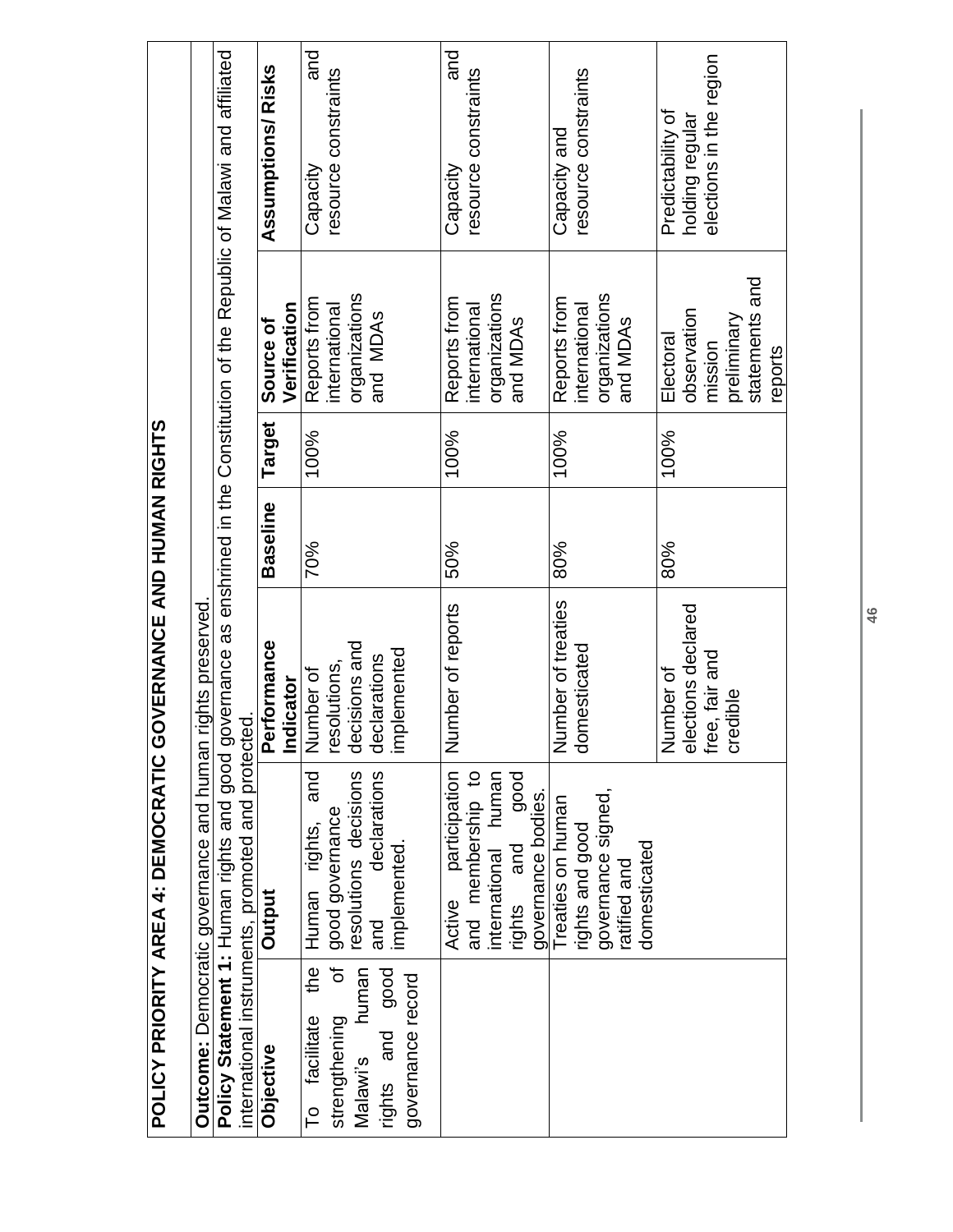|                                  | Policy Statement 2: Effectiveness of accountability institutions to guarantee social justice and wellbeing promoted |                            |                 |        |                           |                          |
|----------------------------------|---------------------------------------------------------------------------------------------------------------------|----------------------------|-----------------|--------|---------------------------|--------------------------|
| Objective                        | Output                                                                                                              | Performance                | <b>Baseline</b> | Target | Verification<br>Source of | Assumptions/Risks        |
| promote<br>Гo                    | Facilitate capacity                                                                                                 | Indicator<br>Number of     | 50%             | 100%   | from<br>Reports           | Lack of support from     |
| ৳<br>effectiveness               | building of                                                                                                         | governance<br>institutions |                 |        | international             | MDA                      |
| accountability                   | governance                                                                                                          |                            |                 |        | organizations             |                          |
| institutions through             | institutions in line                                                                                                | conversant with            |                 |        | and MDAs                  | Capacity and resource    |
| capacity building                | with international                                                                                                  | internationa               |                 |        |                           | constraints              |
|                                  | standards                                                                                                           | standards                  |                 |        |                           |                          |
|                                  |                                                                                                                     | Number of human            | ჭ               | S      | Instruments of            | Sustained political will |
|                                  |                                                                                                                     | rights instruments         |                 |        | ratification and          |                          |
|                                  |                                                                                                                     | ratified                   |                 |        | Human rights<br>reports   |                          |
|                                  | Policy Statement 3: Full citizen engagement and participation in public affairs ensured                             |                            |                 |        |                           |                          |
| Objective                        | Output                                                                                                              | Performance                | <b>Baseline</b> | Target | Ⴆ<br>Source               | Assumptions/Risks        |
|                                  |                                                                                                                     | Indicator                  |                 |        | Verification              |                          |
| $\equiv$<br>ensure<br>P          | Malawi's participation                                                                                              | Number of                  | 80%             | 100%   | from<br>Reports           | Capacity and resource    |
| citizen                          | international<br>$\subseteq$                                                                                        | elections observed         |                 |        | internationa              | constraints              |
| and<br>engagement                | electoral observation                                                                                               |                            |                 |        | organizations             |                          |
| $\subseteq$<br>participation     | facilitated                                                                                                         |                            |                 |        |                           |                          |
| public affairs                   |                                                                                                                     |                            |                 |        |                           |                          |
|                                  | of Malawi<br>Credibility                                                                                            | Number of foreign          | 80%             | 100%   | from<br>Reports           | Coordination             |
|                                  | elections<br>national                                                                                               | electoral                  |                 |        | internationa              | challenges               |
|                                  | through<br>enhanced                                                                                                 | observation                |                 |        | electoral bodies          |                          |
|                                  | accreditation                                                                                                       | accredited<br>missions     |                 |        |                           |                          |
| $\overline{a}$<br>subscribe<br>P | best<br>International                                                                                               | Number of                  | 50%             | 100%   | International             | Capacity and resource    |
| peer<br>international            | practices adhered to                                                                                                | international              |                 |        | reports                   | constraints              |
| review                           |                                                                                                                     | reports                    |                 |        |                           |                          |
| mechanisms                       |                                                                                                                     |                            |                 |        |                           |                          |
|                                  |                                                                                                                     |                            |                 |        |                           |                          |

4 CRC, CEDAW, CRPD, ICSCR, ICCPR, AfCHPR, SADC Protocol on elections, AU Charter governing elections 4 CRC, CEDAW, CRPD, ICSCR, ICCPR, AfCHPR, SADC Protocol on elections, AU Charter governing elections